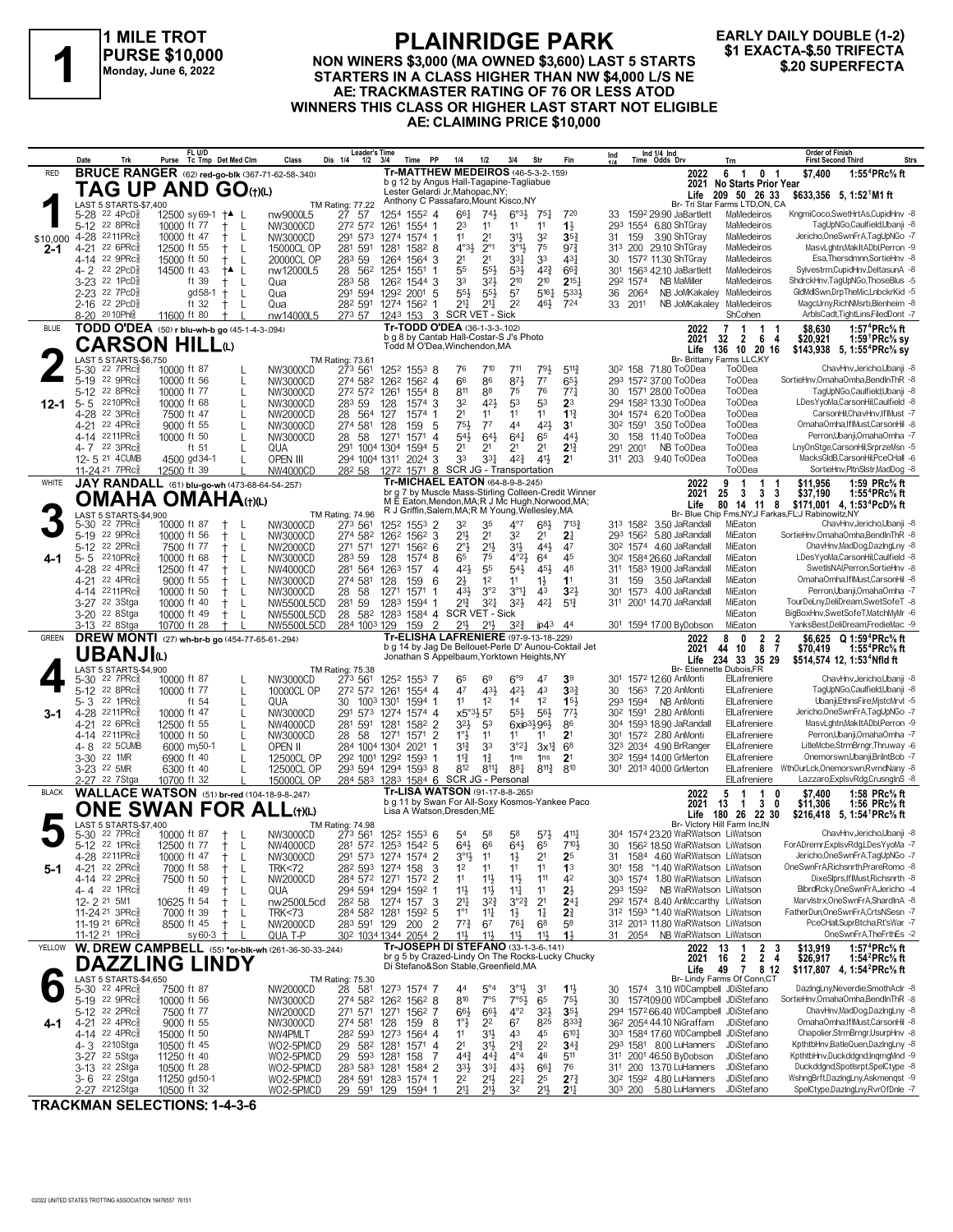

#### **PLAINRIDGE PARK NEW ENGLAND AMATEUR DRIVERS CLUB NON WINNERS \$2,000 LAST 5 STARTS (100% MA OWNED \$2,400) OR WITH A TRACKMASTER RATING OF 74 OR LESS ATOD AE: CLAIMING PRICE \$7,500 1 EXACTA-\$.50 TRIFFOR A PURSE \$7,500**<br>
Monday, June 6, 2022<br>
Monday, June 6, 2022<br> **22 BUPERFECTA**<br>
220 SUPERFECTA<br>
220 SUPERFECTA

# **2ND HALF EARLY DOUBLE**

|                | Trk<br>Date                                                       | FL U/D<br>Tc Tmp Det Med Clm<br>Purse                              | Dis 1/4<br>Class                                          | <b>Leader's Time</b><br>$1/2$ $3/4$<br>Time PP                                                                              | 1/4<br>1/2                                                        | 3/4<br>Str                                                                           | Fin                                     | Ind 1/4 Ind<br>Time Odds Drv<br>Ind                                                             | <b>Order of Finish</b><br>Strs<br><b>First Second Third</b><br>Trn                                                                                                                                         |
|----------------|-------------------------------------------------------------------|--------------------------------------------------------------------|-----------------------------------------------------------|-----------------------------------------------------------------------------------------------------------------------------|-------------------------------------------------------------------|--------------------------------------------------------------------------------------|-----------------------------------------|-------------------------------------------------------------------------------------------------|------------------------------------------------------------------------------------------------------------------------------------------------------------------------------------------------------------|
| <b>RED</b>     |                                                                   | TODD WHITNEY (60) r blu-wh-blk (10-0-1-1-089)                      |                                                           | Tr-CHRIS LEFEBVRE (80-18-10-7-.324)<br>b g 12 by Jereme's Jet-Dragonosa-The Panderosa                                       |                                                                   |                                                                                      |                                         | 2022<br>2021                                                                                    | $1:56^{\circ}$ CUMB ft<br>13<br>\$12,312<br>1<br>4<br>- 0<br>32<br>- 6<br>24<br>\$37,171<br>1:53 VD% ft                                                                                                    |
|                |                                                                   | <b>CANBEC KINGKAZIMIR</b> to                                       |                                                           | Michelle Lefebvre, Scarborough, ME                                                                                          |                                                                   |                                                                                      |                                         |                                                                                                 | \$466,273 4, 1:50 <sup>4</sup> Moh% ft<br>Life 315 26 50 50                                                                                                                                                |
|                | LAST 5 STARTS-\$6,175<br>$22$ 2PR $c_{8}^5$<br>$5 - 30$           | 7500 ft 87                                                         | TM Rating: 78.08<br>P 27 56<br>7500CL OP                  | 1241 1533 7                                                                                                                 | $2^{\circ}$ <sub>2</sub><br>11                                    | $1\frac{1}{2}$<br>$1\frac{1}{2}$                                                     | 2 <sup>2</sup>                          | 3.00 WDCampbell ChLefebvre<br>294 154                                                           | Br- Tourmana & C Hamel, QC; Lapharmaciede kedgwick, NB<br>MrWiglPnt,CanbcKngk,LatinKing -7                                                                                                                 |
|                | 22 5CUMB<br>$5 - 21$<br>22 4Bang<br>$5 - 15$                      | 4400 ft 66<br>4500 ft 64                                           | 282 581<br>NW2250L5<br>282 59<br>NW2250CD                 | 126 <sup>2</sup> 1561 2<br>1282<br>1581 6                                                                                   | 11}<br>$11\frac{1}{2}$<br>2 <sup>ohd</sup><br>$44\frac{1}{4}$     | 11<br>$11\frac{3}{4}$<br>$2^{\circ}1$<br>$5^{2}$                                     | 14 <sub>7</sub><br>56 <sup>3</sup>      | 294 1561<br>*1.20 WDCampbell ChLefebvre<br>1593 2.10 WDCampbell ChLefebvre<br>31                | CanbcKngk.Whatchgnd.SoltGoes -6<br>Bsdthssde,Biggie,Buerger -6                                                                                                                                             |
| \$7,500<br>8-5 | 22 2PRc <sub>8</sub><br>$5 - 9$                                   | 7500 ft 54<br>L                                                    | 272 563<br>NW2000CD                                       | 1251<br>154<br>-1                                                                                                           | 11<br>11                                                          | 2 <sup>1</sup><br>$1\frac{1}{2}$                                                     | 2 <sup>11</sup>                         | 5.60 WDCampbell ChLefebvre<br>29<br>1541                                                        | BettorCat.CanbcKngk.DremzRFor -8                                                                                                                                                                           |
|                | 4-30 22 6CUMB<br>4-23 <sup>22</sup> 1Stga                         | 4800 ft 57<br>9350 ft 52                                           | 291 594<br>NW3000L5<br>271 552 1233<br>12500CLM           | 159<br>129<br>-7i<br>1531<br>-1                                                                                             | $56\frac{3}{4}$<br>$5^{\circ}6$<br>32}<br>34                      | $4^{\circ}3$<br>$5^{4}$<br>431<br>$4^{3}\frac{3}{4}$                                 | $63\frac{1}{2}$<br>75                   | 6.20 WDCampbell ChLefebvre<br>30<br>1593<br>3.65 ByDobson RoMangiardi<br>30<br>1541             | ObscneBlc, vlcty sub, Electrify -7<br>FlwWthJoe,GokudoHnv,Swelendam -8                                                                                                                                     |
|                | 4-16 <sup>22</sup> 5Stga                                          | 10000 sy 46-2                                                      | 12500CLM<br>272 56                                        | 1241<br>$153^3$ 6                                                                                                           | $7^{11}\frac{3}{4}$<br>$7^{10\frac{3}{4}}$                        | $8^{\circ}10^{\frac{1}{4}}$<br>$8^{10}\frac{3}{4}$                                   | 7111                                    | 293 1554 38.75 PhFluet                                                                          | MountRoyl,GokudoHnv,FlwWthJoe -9<br>RoMangiardi                                                                                                                                                            |
| <b>BLUE</b>    |                                                                   | JOHN DUNLEAVY JR (79) wh-grn-go (0-0-0-0-0.000)                    |                                                           | Tr-JOHN DUNLEAVY JR (7-0-1-1-127)<br>br g 14 by Bettor's Delight-Party Baby-In The Pocket                                   |                                                                   |                                                                                      |                                         | 2022<br>2021                                                                                    | 3<br>0<br>$\mathbf{0}$<br>0<br>\$910<br>26<br>$_{3}$<br>0 <sub>4</sub><br>1:54 ${}^{2}$ PRc ${}^{5}_{8}$ gd<br>\$11,685                                                                                    |
|                | LAST 5 STARTS-\$910                                               | <b>FEARLESS LEADER Nω</b>                                          | TM Rating: 66.60                                          | John H Dunleavy Jr, Hollis, NH; Ellen M Emerson, Hollis, NH                                                                 |                                                                   |                                                                                      |                                         |                                                                                                 | Life 242 31 27 24<br>\$254,569 10, 1:52 <sup>2</sup> M1 ft<br>Br- Woodlands Stud LTD.NZ                                                                                                                    |
|                | 5-23 <sup>22</sup> 4PRc <sup>3</sup>                              | 7000 ft 74                                                         | 28<br><b>TRK&lt;72</b><br>571                             | 126<br>$155^{1}$ 6                                                                                                          | 67<br>64                                                          | 64<br>56                                                                             | $56\frac{3}{4}$                         | 294 1563 43.90 MiStevenson JoDunleavyJr                                                         | MrWiglPnt, GingrTrWl, BrirsDsre -7                                                                                                                                                                         |
|                | 2210PRc<br>$5 - 10$<br>4-26 22 4PRc                               | 7000 ft 60<br>ft 54                                                | 553<br><b>TRK&lt;72</b><br>27<br>QUA<br>28<br>581         | 5<br>1242 1534<br>1271<br>1561<br>4                                                                                         | $64\frac{1}{2}$<br>65<br>431<br>45                                | 75}<br>781<br>43<br>47                                                               | 4104<br>491                             | 30 <sup>2</sup> 1554 18.80 MiStevenson JoDunleavyJr<br>NB JoDunleavyJr JoDunleavyJr<br>301 158  | Loknfrdvn,BurksBndt,DenvrDoly -7<br>WinnaDsan, Ginar TrWI, CaptanHil -5                                                                                                                                    |
| 20-1           | 4-19 22 6PRc<br>4-12 22 1PRc                                      | 7500 gd 49<br>ft $62$                                              | 274 571<br><b>TRK&lt;72</b><br>27<br>581<br>QUA           | 1264<br>$158^2$ 5<br>1281<br>$1593$ 6                                                                                       | 673<br>$6x^6$<br>611<br>$59\frac{3}{4}$                           | 818<br>822<br>$5°9\frac{1}{2}$<br>513                                                | 8263<br>38 <sub>3</sub>                 | 33 <sup>2</sup> 2034 18.70 BrRanger<br>NB JoDunleavyJr JoDunleavyJr<br>311 2011                 | Mateo,BombyBoby,DenvrDoly -8<br>JoDunleavyJr<br>ThrwngCpr,PrareRomo,FrlsLedrN -7                                                                                                                           |
|                | 11-11 21 10 PR c 3                                                | 7000 ft 56                                                         | 27 562<br>7500CLCD                                        | 1241<br>1542 5                                                                                                              | $55\frac{1}{4}$<br>$4^{\circ}2^{\frac{3}{4}}$                     | $4^{\circ}3\frac{1}{2}$<br>$6^{3}{}_{4}^{3}$                                         | $75\frac{1}{2}$                         | 303 1552 12.50 AnMonti                                                                          | MajorCrss, Imagfrckr, KingRylty -8<br>JoDunleavyJr                                                                                                                                                         |
| WHITE          | 11- 5 <sup>21</sup> 5PRc                                          | 8500 ft 47<br>WILLIAM ABDELNOUR (75) wh-n blu (0-0-0-0-000)        | <b>TRK&lt;75</b>                                          | 274 562 1252 156<br>-1<br>Tr-WILLIAM ABDELNOUR (2-1-0-0-.500)                                                               | $5^{4}$<br>$5^{4}$                                                | $63\frac{1}{4}$<br>63                                                                | 643                                     | 304 1564 35.40 RonCushing JoDunleavyJr<br>2022                                                  | Loknfrdvn,SeeUFridy,CoolJack -6<br>$\overline{2}$<br>$\mathbf{0}$<br>\$3,750<br>1:54 ${}^2$ PRc ${}^5\!$ ft<br>$\mathbf 1$<br>0                                                                            |
|                |                                                                   | <b>STONEBRIDGE GRAND</b> W                                         |                                                           | br g 7 by Camluck-Stonebridge Proud-Well Said<br>William F & Janice M Abdelnour, Worcester, MA                              |                                                                   |                                                                                      |                                         | 2021                                                                                            | $31 \quad 6$<br>3 <sub>3</sub><br>\$29,466<br>1:53 <sup>4</sup> PRc <sup>5</sup> / <sub>8</sub> ft                                                                                                         |
|                | LAST 5 STARTS-\$4,600                                             |                                                                    | TM Rating: 71.70                                          |                                                                                                                             |                                                                   |                                                                                      |                                         |                                                                                                 | Life 110 17 13 17<br>\$74,649 6, 1:53 <sup>4</sup> PRc <sup>5</sup> / <sub>8</sub> ft<br>Br- Angie M Stiller, ON, CA                                                                                       |
|                | $22$ 2PR $c_{8}^5$<br>$5 - 30$<br>5-23 22 2PRcs                   | 7500 ft 87<br>7500 ft 74                                           | 27<br>NW2000CD<br>56<br>27<br>561<br>NW2000CD             | 1241 1533 3<br>1542 5<br>1251                                                                                               | 53}<br>53<br>2 <sup>1</sup><br>2 <sup>1</sup>                     | $4^{\circ}2\frac{1}{2}$<br>4i <sup>2</sup><br>31}<br>$2\frac{1}{2}$                  | 7p67}<br>$1^{11}$                       | 30 <sup>2</sup> 155<br>5.60 NiGraffam WiAbdelnour<br>1542 6.30 MMAthearn WiAbdelnour<br>29      | MrWiglPnt,CanbcKngk,LatinKing -7<br>StbrdGrnd.BurksBndt.DenvrDolv -7                                                                                                                                       |
|                | 5-17 22 2PRc<br>5-10 22 4PRc                                      | ft 70<br>$\mathbf{L}$<br>ft 60                                     | QUA<br>30 <sup>2</sup> 100 <sup>3</sup> 1294              | 159<br>4<br>$\overline{A}$                                                                                                  | 12<br>11<br>36<br>i39                                             | 1 <sup>2</sup><br>14<br>225<br>225                                                   | $18\frac{3}{4}$<br>$3^{34}$             | 159<br>NB WiAbdelnour WiAbdelnour<br>291<br>30<br>159<br>NB ShCarlstrom WiAbdelnour             | StbrdGrnd,BessLtImn,CbfSnshne -5<br>CrcktsCln.MastrOfPp.StbrdGrnd -4                                                                                                                                       |
| 5-1            | 11-26 21 3PRc                                                     | 8500 gd 43                                                         | 274 553 124<br>QUA<br>264 553<br>NW2000CD                 | 152<br>1252<br>1572<br>-1                                                                                                   | $3^{21}$<br>3 <sup>2</sup>                                        | 65}<br>$73\frac{3}{4}$                                                               | 583                                     | 324 1591<br>3.80 AnMonti                                                                        | WiAbdelnour<br>Itsibtmch, Burks Bndt, ToeTag -7                                                                                                                                                            |
|                | 11-18 <sup>21</sup> 4PRc<br>11-11 <sup>21</sup> 6PRc              | 7000 ft 67<br>8500 ft 56                                           | 7500CLCD<br>7500CL OP                                     | 273 564 1242 1542 5<br>27 561 1241 1541 8                                                                                   | 66}<br>64<br>$8^{8}$ <sub>4</sub><br>$76\frac{3}{4}$              | $75\frac{3}{4}$<br>76}<br>7°7<br>65                                                  | 76<br>$55\frac{3}{4}$                   | 1553 5.90 AnMonti<br>30<br>294 1552 58.80 MMAthearn                                             | RolWthDom,SunshnsFn,SeeUFridy -7<br>WiAbdelnour<br>WiAbdelnour<br>BchchpHnv,PoPoDee,Loknfrdvn -9                                                                                                           |
| <b>GREEN</b>   |                                                                   | JUSTIN MACEACHERN (P) (32) (0-0-0-0-000)                           |                                                           | Tr-FRANK MAC EACHERN (4-0-0-1-.083)                                                                                         |                                                                   |                                                                                      |                                         | 2022                                                                                            | 0<br>$\mathbf{0}$<br>$\frac{2}{37}$<br>0<br>\$560                                                                                                                                                          |
|                |                                                                   | <b>MASTER OF PUPPETS</b> W                                         |                                                           | b g 12 by Ashlee's Big Guy-Happy Chelsea-Tyler's Mark<br>Barbara L Catabia, Dighton, MA                                     |                                                                   |                                                                                      |                                         | 2021                                                                                            | 2 7 8<br>\$19,461<br>1:59 Skow ft<br>\$324.290 7.1:52 <sup>3</sup> M1 ft<br>Life 318 43 47 43                                                                                                              |
|                | LAST 5 STARTS-\$3,170<br>5-30 2211PRc <sup>3</sup>                | 7000 ft 83                                                         | TM Rating: 69.44<br>264 553<br><b>TRK&lt;72</b>           | $\overline{2}$<br>1234<br>154                                                                                               | 43<br>44                                                          | 43<br>$4^{21}$                                                                       | 41                                      | Br- Christine Catabia.MA<br>293 154 11.00 WDCampbell FMacEachrn                                 | TochOfChr.Imagfrckr.GingrTrWI -7                                                                                                                                                                           |
|                | 5-23 22 2PRcs<br>5-10 22 4PRc                                     | 7500 ft 74<br>ft 60                                                | 27 561<br>NW2000CD                                        | 1251<br>$154^2$ 4<br>$\overline{2}$                                                                                         | 6 <sup>9</sup><br>75<br>i410<br>49                                | 75}<br>76<br>3254<br>$3^{25}\frac{1}{2}$                                             | $68\frac{3}{4}$<br>$2^{34}$             | 1561 32.70 FMacEachrn FMacEachrn<br>30<br>NB FMacEachrn FMacEachrn<br>294 1584                  | StbrdGrnd,BurksBndt,DenvrDoly -7<br>CrcktsCln,MastrOfPp,StbrdGrnd -4                                                                                                                                       |
| $6 - 1$        | 12-31 21 3 CUMB                                                   | L<br>4500 sl 34-5                                                  | QUA<br>274 553 124<br>101<br>NW3000L5<br>301              | 152<br>2041<br>131<br>5                                                                                                     | 59<br>5 <sup>9</sup>                                              | $5^{\circ}10\frac{1}{2}$<br>583                                                      | 4161                                    | 342 2072 7.50 MiStevenson MiStevenson                                                           | SaftyScnd,Bali,SurlSrgnt -6                                                                                                                                                                                |
|                | 12-2921 2CUMB<br>12-18 21 5 CUMB                                  | 4500 gd35-2<br>4500 gd34-2                                         | 292 101 1293<br>NW3000L5<br>283 1002 1301<br>NW3000L5     | $200^2$ 6<br>2024 5                                                                                                         | $6^{73}$<br>$6x^{7}\frac{1}{2}$<br>$5^{7}$<br>$5^{\circ 51}$      | 6 <sup>dis</sup><br>6 <sup>dis</sup><br>$5^{\circ}3^{\frac{1}{4}}$<br>3 <sup>1</sup> | 6471<br>1 <sup>3</sup>                  | 2094 12.60 MiStevenson MiStevenson<br>2024 6.40 MiStevenson MiStevenson<br>32                   | PembrkScr,SelslCty,ChumleeA -6<br>MastrOfPp,PembrkScr,ASwetBdLc -6                                                                                                                                         |
|                | 12-13 21 2 CUMB                                                   | 4500 gd 40                                                         | NW3000L5                                                  | 283 583 1272 1574 1                                                                                                         | 33}<br>43                                                         | 431<br>$5^{2}$                                                                       | $4^{13}$                                | 301 1581 9.40 MiStevenson MiStevenson                                                           | Electrify,SomeGold,SunstOvrM -6                                                                                                                                                                            |
| <b>BLACK</b>   |                                                                   | PAUL BATTIS (83) grn-gra-red (0-0-0-0-.000)<br>.OOKINFORADVENTUREω |                                                           | Tr-ARTHUR BREWER II (44-3-8-3-192)<br>b g 14 by Rocknroll Hanover-Student Driver-Jate Lobell                                |                                                                   |                                                                                      |                                         | 2022<br>2021                                                                                    | 1:53 <sup>4</sup> PRc <sup>5</sup> / <sub>8</sub> ft<br>$\begin{array}{cccc}\n8 & 1 & 2 & 0 \\ 30 & 5 & 5 & 6\n\end{array}$<br>\$8,060<br>\$34,245<br>1:54 <sup>1</sup> PRc <sup>5</sup> / <sub>8</sub> ft |
|                | LAST 5 STARTS-\$8,060                                             |                                                                    | TM Rating: 72.40                                          | Kathleen B Brewer, Newburyport, MA                                                                                          |                                                                   |                                                                                      |                                         |                                                                                                 | Life 332 52 51 41<br>\$815,830 9, 1:50 <sup>4</sup> Phl <sup>5</sup> / <sub>8</sub> ft<br>Br- S Stewart.KY:M Robinson & D Robinson.OH:etc.                                                                 |
|                | $22$ $8$ PR $c_{8}$<br>$5 - 30$<br>5-23 2210PRcs                  | 7500 ft 85<br>7500 ft 70                                           | 27<br>554<br>NW2000CD<br>NW2000CD                         | 1243 1534 3<br>272 552 1232 1523 8                                                                                          | 11<br>$11\frac{1}{2}$<br>811<br>$89\frac{1}{2}$                   | 1 <sup>2</sup><br>1 <sup>2</sup><br>78<br>710                                        | 2 <sup>2</sup><br>$7$ be <sup>11}</sup> | 293 1541 5.50 JaRandall<br>294 1544 30.20 JaRandall                                             | Mateo,Loknfrdvn,RespctblD -8<br>ArBrewerll<br>MyBtrsDel,ClrflSpch,Mtmthdnce -8<br>ArBrewerll                                                                                                               |
|                | 22 4PRc<br>$5 - 16$                                               | 8500 ft 78<br>L                                                    | <b>TRK&lt;76</b>                                          | 271 562 1244 1542<br>3                                                                                                      | 56<br>54                                                          | $4^{\circ}2\frac{1}{2}$<br>$4^{21}$                                                  | $2\frac{1}{4}$                          | 291 1542 12.00 BrRanger                                                                         | ArBrewerll<br>MicWoodrw,Loknfrdvn,MajorCrss -8                                                                                                                                                             |
| $2 - 1$        | 2210PRc<br>$5 - 10$<br>5-2 22 9PRc                                | 7000 ft 60<br>L<br>7000 ft 55                                      | 27 553<br><b>TRK&lt;72</b><br>264 553<br><b>TRK&lt;72</b> | 1242 1534<br>$\overline{2}$<br>$\overline{2}$<br>1243 1551                                                                  | 421<br>43<br>32<br>32                                             | 11<br>1 <sup>4</sup><br>31}<br>3 <sup>1</sup>                                        | 17 <sup>3</sup><br>$4^{13}$             | 292 1534 1.70 NiGraffam<br>304 1553 16.20 NiGraffam                                             | ArBrewerll<br>Loknfrdvn,BurksBndt,DenvrDoly -7<br>ArBrewerll<br>MajorCrss,CashVaghn,MyBtrsDel -8                                                                                                           |
|                | 4-25 22 9PRc<br>4-18 22 3PRc                                      | 7000 ft 56                                                         | 272 57<br><b>TRK&lt;72</b><br>273 58                      | 1252 1552 8<br>126 <sup>2</sup> 155 <sup>2</sup> 5                                                                          | $8^{71}$<br>86<br>$63\frac{1}{4}$                                 | $7°3\frac{1}{2}$<br>75<br>5°2 <sup>3</sup><br>5 <sup>4</sup>                         | 761<br>761                              | 303 1563 32.50 NiGraffam<br>294 1563 22.30 NiGraffam                                            | ImAClown.WestrnVct.MajorCrss -8<br>ArBrewerll<br>ArBrewerll<br>BchchpHnv,RespctblD,ChsngMony -7                                                                                                            |
| YELLOW         |                                                                   | 7000 ft 47<br>PAUL SILVA (67)   blu-red-wh (0-0-0-0-000)           | 7500SA                                                    | Tr-LYNN SILVA (25-1-3-4-.160)                                                                                               | 65                                                                |                                                                                      |                                         | 2022                                                                                            | 0<br>$\overline{2}$<br>\$5,680<br>2                                                                                                                                                                        |
|                |                                                                   | BURKES BANDITଢ                                                     |                                                           | b g 9 by Santanna Blue Chip-Twilight Lady-Artsplace<br>Lynn Ann & Paul A Silva, Mason, NH                                   |                                                                   |                                                                                      |                                         | 2021<br>Life                                                                                    | 8 3<br>30<br>\$29,685<br>$\overline{4}$<br>1:54 PRc% ft<br>\$153,169 5, 1:53 <sup>1</sup> PRc <sup>5</sup> / <sub>8</sub> ft<br>184 25 31 32                                                               |
|                | LAST 5 STARTS-\$4,840<br>5-30 22 8PRc <sup>5</sup>                | 7500 ft 85                                                         | TM Rating: 70.36<br>27<br>NW2000CD<br>554                 | 1243 1534 4                                                                                                                 | 43<br>$4^{\circ}3$                                                | $2^{\circ}2$<br>66                                                                   | $8^{8}$ <sub>4</sub>                    | 303 1553 4.80 KeSwitzerJr LySilva                                                               | Br- O Gw Maclean & D E Maclean PE:R O Maclean ON<br>MateoLoknfrdvn.RespctblD -8                                                                                                                            |
|                | 5-23 22 2PRc                                                      | 7500 ft 74                                                         | NW2000CD                                                  | 27 561 1251 1542 6                                                                                                          | $1^{\circ}1$<br>11                                                | $1\frac{1}{2}$<br>$1\frac{1}{2}$                                                     | 2 <sup>11</sup>                         | 292 1543 8.80 KeSwitzerJr LySilva                                                               | StbrdGrnd.BurksBndt.DenvrDolv -7                                                                                                                                                                           |
| 20-1           | $5 - 16$<br>2210PRc<br>5-10 $2210$ PRc $\frac{5}{8}$              | 7000 ft 78<br>7000 ft 60                                           | TRK<72<br>28<br>57<br><b>TRK&lt;72</b>                    | 1254 1551 8<br>27 553 1242 1534 7                                                                                           | $86\frac{1}{2}$<br>$86\frac{1}{2}$<br>$1^\circ \frac{1}{2}$<br>11 | 8<br>76‡<br>2 <sup>4</sup><br>21                                                     | 3 <sup>2</sup><br>$2^{7}\frac{3}{4}$    | 28 <sup>2</sup> 155 <sup>3</sup> 18.80 KeSwitzerJr LySilva<br>304 1552 7.70 KeSwitzerJr LySilva | MyBtrsDel,BrirsDsre,BurksBndt -8<br>Loknfrdvn,BurksBndt,DenvrDoly -7                                                                                                                                       |
|                | $5 - 2$ 22 3PRc $\frac{5}{8}$<br>4-19 22 6PRc <sup>3</sup>        | 7500 ft 55<br>7500 gd 49                                           | 7500CL OP<br><b>TRK&lt;72</b>                             | 283 572 1252 1542 1<br>274 571 1264 1582 8                                                                                  | 421,<br>44<br>$89\frac{1}{2}$<br>$8i^8$                           | 45<br>46<br>78<br>$7^7$                                                              | $55\frac{3}{4}$<br>$76\frac{3}{4}$      | 291 1553 33.50 KeSwitzerJr LySilva<br>312 1594 17.50 KeSwitzerJr LySilva                        | ShnghiBby,Duplicatd,HoosrShrk -8<br>Mateo,BombyBoby,DenvrDoly -8                                                                                                                                           |
|                | 4-12 <sup>22</sup> 7PRc                                           | 7000 ft 62                                                         | <b>TRK&lt;72</b>                                          | 273 572 1254 1562 2                                                                                                         | 421<br>32                                                         | 53<br>$4^{21}$                                                                       | 3 <sup>2</sup>                          | 30 <sup>2</sup> 1564 18.10 KeSwitzerJr LySilva                                                  | CirfiSpch,BombyBoby,BurksBndt -6                                                                                                                                                                           |
| <b>PINK</b>    |                                                                   | DANIEL TUCCILLO JR (59) wh-red-grn (1-0-0-0-000)                   |                                                           | Tr-DANIEL TUCCILLO JR (14-0-0-1-.024)<br>b m 10 by Duneside Perch-Start To Cruise-Cape Crusader                             |                                                                   |                                                                                      |                                         | 2022<br>2021                                                                                    | \$1,200<br>3<br>0<br>0<br>-1<br>6 5<br>42<br>9<br>1:53 <sup>1</sup> PPk% ft<br>\$50,276                                                                                                                    |
|                | STEAL<br>LAST 5 STARTS-\$1,825                                    | <b>MY THUNDER</b>                                                  | TM Rating: 73.87                                          | Daniel R Tuccillo Jr, Prospect, CT                                                                                          |                                                                   |                                                                                      |                                         | Br- Brett H Wilfong, IN                                                                         | Life 195 25 21 24<br>\$142,010 9, 1:53 PPk % ft                                                                                                                                                            |
|                | 5-24 22 4PRc <sup>5</sup>                                         | 10000 ft 67                                                        | 254 541<br>FMNW3000CD                                     | 1231<br>1534 6                                                                                                              | 87<br>$8^{\circ}6^{\circ}4$                                       | $6^{o_{3}\frac{3}{4}}$<br>$5^{2}$                                                    | 3 <sup>1</sup>                          | 30 154 33.60 AnMonti                                                                            | SweetSue,SraTncrdi,StelMyThn -8<br>DaTuccilloJr<br>TheChrona.Hilaria.Amini -8                                                                                                                              |
|                | 5-10 22 7PRc <sup>5</sup><br>5-3 <sup>22</sup> 4PRc <sup>3</sup>  | 10000 ft 60<br>10000 ft 58<br>L                                    | 264 55<br>FMNW3000CD<br>FMNW3000CD<br>27<br>56            | 1233<br>153<br>3<br>124<br>1532 8                                                                                           | $64\frac{1}{2}$<br>65<br>88<br>87                                 | $8^{\circ}8$<br>88<br>$75\frac{1}{2}$<br>75                                          | 781<br>$8^{8}$                          | 292 1543 22.40 AnMonti<br>301 1551 30.50 AnMonti                                                | DaTuccilloJr<br>BeachBtge, AbultaHnv, The Chrgng -8<br>DaTuccilloJr                                                                                                                                        |
| 8-1            | 4-26 22 3PRc <sup>3</sup><br>12-9 <sup>21</sup> 1YR               | ft $54$<br>L<br>12500 ft 36                                        | 29 593 128<br>QUA<br>28 573 1261<br><b>FM12500CLO</b>     | $1563$ 3<br>$155^2$ 8                                                                                                       | $3^{2}\frac{1}{2}$<br>$3^{2}$<br>810}<br>$8^{10}\frac{3}{4}$      | 33<br>33<br>$86\frac{3}{4}$<br>$85\frac{1}{4}$                                       | $2^{2}$<br>65}                          | NB AnMonti<br>282 157<br>284 1562 73.00 ScZeron                                                 | BmphStckh,StelMyThn,Sugrddycn -5<br>DaTuccilloJr<br>FirtyFrty,ACrftyLdy,Cabowbcte -8<br>DaTuccilloJr                                                                                                       |
|                | 12-2 <sup>21</sup> 1YR                                            | 12500 ft 55                                                        | <b>FM12500CLO</b>                                         | 283 584 1272 1563 6                                                                                                         | $6^{71}$<br>$6^{7\frac{1}{2}}$                                    | 861<br>65                                                                            | $5^{4}$                                 | 29 1572 29.25 JoStratton                                                                        | SandyWin,Chelski,Thundra -8<br>DaTuccilloJr                                                                                                                                                                |
| GRAY           | 11-22 <sup>21</sup> 2PRc <sup>§</sup>                             | 10000 gd52<br>JOHN POWERS JR (P) (49) r blu-blk-wh (0-0-0-0-000)   | FMNW3000CD                                                | 283 564 1253 1551 4<br>Tr-JOHN POWERS JR (5-0-0-0-000)                                                                      |                                                                   | 217<br>31                                                                            | $2^{2}$                                 | 1554 3.10 AnMonti<br>30<br>2022                                                                 | MisTrckst,StelMyThn,HiredLuck -7<br>DaTuccilloJr<br>\$560                                                                                                                                                  |
|                |                                                                   | <b>ITSALLABOUTMACH</b> W                                           |                                                           | b g 8 by Mach Three-Allamerican Terra-Western Hanover<br>John W Powers Jr, Norfolk, MA; Cornelius J Bonetti, Attleboro, MA; |                                                                   |                                                                                      |                                         | 2021                                                                                            | $\begin{array}{cccc}5&0&0&0\\23&2&2&6\end{array}$<br>1:56 ${}^{2}$ PRc ${}^{5}_{8}$ ft<br>\$18,150<br>Life 142 13 16 19<br>\$91,414 6, 1:53 <sup>2</sup> PRc <sup>5</sup> / <sub>8</sub> ft                |
|                | LAST 5 STARTS-\$560                                               |                                                                    | TM Rating: 67.49                                          | John S Coffey, Milford, MA                                                                                                  |                                                                   |                                                                                      |                                         |                                                                                                 | Br- Bruce H Norris, ON, CA<br>Mateo,Loknfrdvn,RespctblD -8                                                                                                                                                 |
|                | 5-30 <sup>22</sup> 8PRc <sup>3</sup><br>5-23 22 4PRc <sup>5</sup> | 7500 ft 85<br>7000 ft 74                                           | 27 554<br>NW2000CD<br>28<br><b>TRK&lt;72</b>              | 1243 1534 7<br>571 126<br>$155^1$ 3                                                                                         | 78<br>$76\frac{1}{2}$<br>3°2<br>44                                | $8^{\circ}7$<br>$8^{7}\frac{1}{2}$<br>$3^{01}\frac{1}{2}$<br>45                      | $77\frac{3}{4}$<br>461                  | 292 1552 48.90 CoBonetti<br>301 1562 10.10 CoBonetti                                            | JoPowersJr<br>MrWiglPnt,GingrTrWl,BrirsDsre -7<br>JoPowersJr                                                                                                                                               |
| $20 - 1$       | 5-16 2210PRc<br>5-9 22 2PRc $\frac{5}{8}$                         | 7000 ft 78<br>L<br>7500 ft 54<br>L                                 | <b>TRK&lt;72</b><br>28<br>57<br>272 563 1251<br>7500CL OP | 1254 1551<br>5<br>154<br>6                                                                                                  | $64\frac{1}{2}$<br>$5^{\circ}4$<br>66<br>76                       | $5^{\circ}4\frac{1}{2}$<br>$5^{41}$<br>86<br>76                                      | 86<br>$6^{8}$ <sub>4</sub>              | 294 1562 13.90 CoBonetti<br>292 1554 28.60 CoBonetti                                            | MyBtrsDel,BrirsDsre,BurksBndt -8<br>JoPowersJr<br>BettorCat,CanbcKngk,DremzRFor -8<br>JoPowersJr                                                                                                           |
|                | 4-26 22 9PRc <sup>5</sup>                                         | 7000 gd50<br>L                                                     | NW2000CD                                                  | 264 554 1253 1553 4                                                                                                         | 44<br>43                                                          | $85\frac{1}{2}$<br>76                                                                | $79\frac{1}{4}$                         | 304 1572 67.10 CoBonetti                                                                        | Sportsnst, BnylsAJet, TochOfChr -8<br>JoPowersJr                                                                                                                                                           |
|                | 4-19 22 4PRc <sup>5</sup><br>11-26 <sup>21</sup> 3PRc             | ft $54$<br>8500 gd 43                                              | QUA<br>7500CL OP                                          | 284 100 1283 158<br>5<br>264 553 1252 1572 7                                                                                | 57<br>55<br>771<br>763                                            | 46<br>$47\frac{1}{2}$<br>$5^{\circ}4\frac{1}{2}$<br>42                               | $5^{12}$<br>1nk                         | 303 2002 NB JoPowersJr<br>311 1572 27.90 CoBonetti                                              | Waves, MajorCrss, Fzylgsnal -6<br>JoPowersJr<br>Itslbtmch,BurksBndt,ToeTag -7<br>JoPowersJr                                                                                                                |

**TRACKMAN SELECTIONS: 1-5-3-4**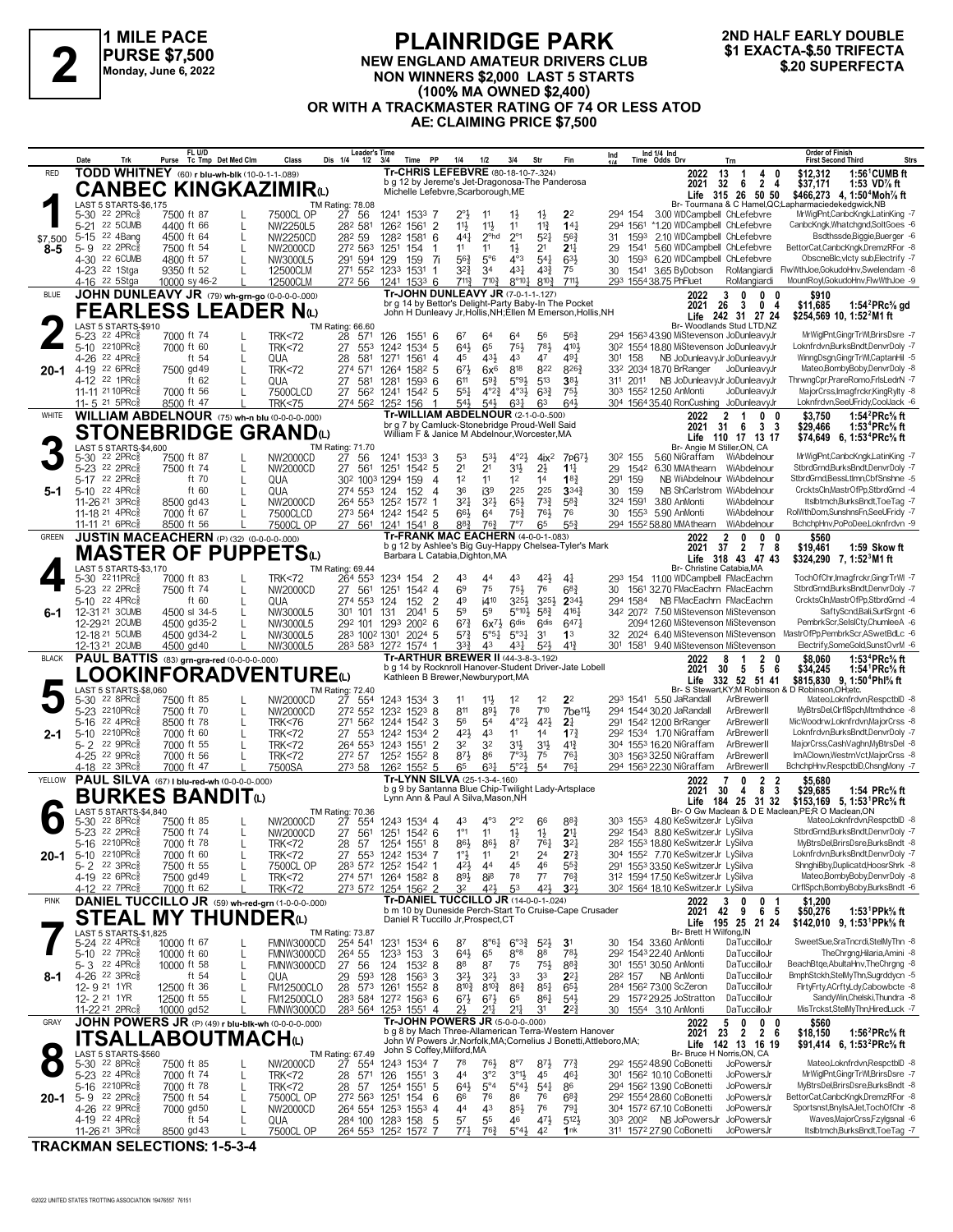

#### **PLAINRIDGE PARK** NON WINNERS \$2,000 LAST 5 STARTS (100% MA OWNED \$2,400) OR WITH A TRACKMASTER RATING OF 74 OR LESS ATOD AE: CLAIMING PRICE \$7,500



|              | Trk<br>Date                                                       | FL U/D<br>Tc Tmp Det Med Clm<br>Purse                                 | Dis 1/4<br>Class                                               | <b>Leader's Time</b><br>Time PP<br>$1/2$ $3/4$            | 1/4<br>1/2<br>3/4                                                                                                           | Str<br>Fin                                                                      | Ind 1/4 Ind<br>Time Odds Drv<br>Ind<br>Trn                                                            | Order of Finish<br><b>Strs</b><br><b>First Second Third</b>                                                        |
|--------------|-------------------------------------------------------------------|-----------------------------------------------------------------------|----------------------------------------------------------------|-----------------------------------------------------------|-----------------------------------------------------------------------------------------------------------------------------|---------------------------------------------------------------------------------|-------------------------------------------------------------------------------------------------------|--------------------------------------------------------------------------------------------------------------------|
| RED          |                                                                   |                                                                       | W. DREW CAMPBELL (55) *or-blk-wh (261-36-30-33-244)            |                                                           | Tr-DONALD BILLINGSLEY JR (14-0-1-1-063)                                                                                     |                                                                                 | 2022<br>6<br>0<br>0                                                                                   | 0<br>\$1,655                                                                                                       |
|              |                                                                   | LONE SURVIVORധ                                                        |                                                                |                                                           | b g 10 by Art Major-Wenditions-Rocknroll Hanover<br>Katherine E & James Carl Smith, Haverhill, MA                           |                                                                                 | 31<br>4<br>1 5<br>2021<br>197 22 16 26<br>Life                                                        | \$29,250<br>1:53 PRc% sy<br>\$362,832 4, 1:51 <sup>4</sup> YR ft                                                   |
|              | LAST 5 STARTS-\$1,655                                             |                                                                       | TM Rating: 74.24<br>D 27 56                                    |                                                           |                                                                                                                             |                                                                                 | Br- Perretti Racing Stb LLC,NJ                                                                        |                                                                                                                    |
|              | 5-30 <sup>22</sup> 2PRc3<br>5-23 2210PRc                          | 7500 ft 87<br>7500 ft 70                                              | NW2000CD<br>272 552<br>NW2000CD                                | 1241 1533 2<br>1232 1523 6                                | 643<br>761<br>64<br>79<br>773<br>67                                                                                         | 42 <sup>3</sup><br>74<br>6 <sup>8</sup><br>58                                   | 284 1541 18.10 RonCushing DBngslyJr<br>292 1541 26.40 WDCampbell DBngslyJr                            | MrWiglPnt,CanbcKngk,LatinKing -7<br>MvBtrsDel.ClrfISpch.Mtmthdnce -8                                               |
|              | 22 4PRc<br>$5 - 16$                                               | 8500 ft 78                                                            | L<br><b>TRK&lt;76</b>                                          | 271 562 1244 1542 8                                       | 89<br>87<br>86                                                                                                              | $6^{2}$<br>86                                                                   | 284 1544 55.90 WDCampbell DBngslyJr                                                                   | MicWoodrw,Loknfrdvn,MajorCrss -8                                                                                   |
| $9 - 2$      | 2210PRc<br>$5 - 9$<br>22 7PRc                                     | 10000 ft 54                                                           | L<br>NW3000CD                                                  | 26 <sup>2</sup> 544 1234 1534 1                           | 75}<br>75<br>77<br>43<br>4 <sup>4</sup>                                                                                     | 65<br>75 <sup>3</sup><br>45<br>46}                                              | 294 155 11.10 JaRandall<br>DBngslyJr<br>292 1543 30.10 WDCampbell DBngslyJr                           | ElJackoN, NExpense, KiwiTintn -8<br>ImAClown,JJsDelvry,TochOfDgn -7                                                |
|              | 5-2<br>4-25 22 6PRc                                               | 8500 ft 55<br>8500 ft 56                                              | <b>TRK&lt;76</b><br>L<br><b>TRK&lt;76</b>                      | 273 564 1243 1532 3<br>273 571 1252 1551<br>-1            | $5^{31}$<br>55<br>$64\frac{1}{2}$<br>86                                                                                     | $85\frac{3}{4}$<br>87                                                           | 294 1562 7.90 BrRanger<br>DBngslyJr                                                                   | Comndscrt, AGmeChngr, CashVaghn -8                                                                                 |
|              | 4-18 22 6PRc                                                      | 8500 ft 47                                                            | <b>TRK&lt;76</b>                                               | 273 572 1254 156 4 SCR JG - Personal                      |                                                                                                                             |                                                                                 | <b>JamCSmith</b>                                                                                      | KingRylty,SeeUFridy,JJsDelvry -8                                                                                   |
| <b>BLUE</b>  |                                                                   | <b>DREW MONTI</b> (27) wh-br-b go (454-77-65-61-294)                  |                                                                |                                                           | Tr-DANIEL TUCCILLO JR (14-0-0-1-.024)<br>b g 11 by Rocknroll Hanover-Artistic Vision-Artsplace                              |                                                                                 | 3<br>0<br>0<br>2022<br>29<br>3 <sub>1</sub><br>2021<br>-5                                             | 0<br>\$600 Q 1:56 <sup>1</sup> PRc <sup>5</sup> / <sub>8</sub> ft<br>1:53 ${}^{2}$ PRc ${}^{5}_{8}$ ft<br>\$30,795 |
|              |                                                                   | WINNING DESIGNധ                                                       |                                                                | Daniel R Tuccillo Jr, Prospect, CT                        |                                                                                                                             |                                                                                 | Life 196 21 20 28                                                                                     | \$151,040 10, 1:53 <sup>2</sup> PRc <sup>5</sup> / <sub>8</sub> ft                                                 |
|              | LAST 5 STARTS-\$1.450<br>5-23 22 2PRcs                            | 7500 ft 74                                                            | TM Rating: 75.64<br>D 27 561<br>NW2000CD                       | 1251 1542 1                                               | 421<br>44<br>4 <sup>3</sup>                                                                                                 | 42<br>441                                                                       | Br- S H Stewart & C Nash & J R Nash & F Nash, KY<br>293 1551<br>*.20 BrRanger<br>DaTuccilloJr         | StbrdGrnd,BurksBndt,DenvrDoly -7                                                                                   |
|              | 5-9 22 1PRc                                                       | 8500 ft 54                                                            | 261 55<br>L<br><b>TRK&lt;76</b>                                | 1241 1534 6                                               | 781<br>$6^{\circ}4\frac{1}{2}$<br>5°3 <sup>1</sup>                                                                          | 76<br>733                                                                       | 293 1542 18.70 KeSwitzerJr DaTuccilloJr                                                               | JJsDelvrv.Mateo.CashVaghn -8                                                                                       |
| 4-1          | 5-2 2210PRc<br>4-26 22 4PRcs                                      | 10000 ft 55<br>ft 54                                                  | 263 552 1232<br>L<br><b>TRK&lt;80</b><br>28<br>581<br>L<br>QUA | 153<br>3<br>1271 1561<br>-5                               | $57\frac{1}{2}$<br>66}<br>$7^{113}$<br>11<br>11<br>11                                                                       | 77 <sub>1</sub><br>773<br>11<br>1 <sup>2</sup>                                  | 283 1542 29.10 DaTuccilloJr DaTuccilloJr<br>NB AnMonti<br>DaTuccilloJr<br>29 1561                     | CalvinB.BchchpHnv.Finnbar -7<br>WinngDsgn,GingrTrWl,CaptanHil -5                                                   |
|              | 11-26 21 1PRcs                                                    | 8500 gd 43                                                            | 283 58<br>7500CL OP                                            | 1264 1561<br>-1                                           | 44<br>$4^{3}\frac{1}{2}$<br>6 <sup>4</sup>                                                                                  | $5^{8}$ <sub>1</sub><br>64                                                      | 1574 15.90 DaTuccilloJr DaTuccilloJr<br>301                                                           | UncleJoeT,SunshnsFn,RolnWthBk -6                                                                                   |
|              | 11-22 <sup>21</sup> 6PRc<br>11-18 <sup>21</sup> 2PRc              | 8500 gd52<br>8500 ft 67                                               | 7500CL OP<br>7500CL OP                                         | 273 574 127 156<br>4<br>271 554 1234 1531<br>3            | 561<br>$75\frac{1}{2}$<br>$6^{\circ}3$<br>533<br>$5^\circ 4\frac{3}{4}$<br>5°4 <sup>3</sup>                                 | $63\frac{1}{4}$<br>$5^{2}\frac{3}{4}$<br>57<br>$55\frac{3}{4}$                  | 1563 15.40 KeSwitzerJr DaTuccilloJr<br>29<br>30 1543 11.20 AnMonti<br>DaTuccilloJr                    | OkKudo,Sixfngrfr,RolWthDom -7<br>RocknCogr,SnekOnBye,WalkItTlk -8                                                  |
| WHITE        |                                                                   | WALLACE WATSON (51) br-red (104-18-9-8-247)                           |                                                                |                                                           | Tr-LISA WATSON (91-17-8-8-265)                                                                                              |                                                                                 | 6<br>$\mathbf{0}$<br>$\mathbf{1}$<br>2022                                                             | $\mathbf{0}$<br>\$2.300                                                                                            |
|              | <b>UNCLE JOE T</b>                                                |                                                                       |                                                                |                                                           | b g 5 by American Ideal-Aunt Caroline-Somebeachsomewhere<br>Fox Ridge Stable, Southington, CT; Carole E Zembko, Bristol, CT |                                                                                 | 27<br>2 <sub>2</sub><br>2021<br>4                                                                     | 1:54 <sup>1</sup> PRc <sup>5</sup> / <sub>8</sub> ft<br>\$27,375                                                   |
|              | LAST 5 STARTS-\$425                                               |                                                                       | TM Rating: 72.11                                               |                                                           |                                                                                                                             |                                                                                 | Life<br>50<br>8 3 6<br>Br- Lindy Farms Of Conn,CT                                                     | \$57,979 4, 1:54 <sup>1</sup> PRc <sup>5</sup> / <sub>8</sub> ft                                                   |
|              | 5-30 <sup>22</sup> 5PRc <sup>3</sup><br>5-23 2210PRc              | 10000 ft 87                                                           | NW3000CD<br>283 581                                            | 127<br>155<br>3<br>272 552 1232 1523 4                    | 43<br>$5^{3}\frac{1}{2}$<br>64<br>43<br>431<br>5°5                                                                          | 76<br>751,<br>57<br>6 <sup>8</sup>                                              | 281 156 27.80 WaRWatson LiWatson<br>294 1541 *1.50 AnMonti<br>LiWatson                                | PpsPolRom,ImAClown,Sportsnst -8<br>MyBtrsDel,ClrfISpch,Mtmthdnce -8                                                |
|              | 22 4PRc<br>5-16                                                   | 7500 ft 70<br>8500 ft 78                                              | NW2000CD<br><b>TRK&lt;76</b>                                   | 271 562 1244 1542 6                                       | 78<br>76<br>$6^{\circ}4$                                                                                                    | 64<br>52                                                                        | 291 154437.40 KeSwitzerJr LiWatson                                                                    | MicWoodrw,Loknfrdvn,MajorCrss -8                                                                                   |
| $5-1$        | 22 1PRc<br>$5 - 9$                                                | 8500 ft 54                                                            | 261 55<br><b>TRK&lt;76</b>                                     | 1241 1534 8                                               | 893<br>873<br>86                                                                                                            | 88<br>89                                                                        | 155344.70 WaRWatson LiWatson<br>301                                                                   | JJsDelvry,Mateo,CashVaghn -8                                                                                       |
|              | 22 7PRc<br>$5 - 2$<br>4-18 22 6PRc                                | 8500 ft 55<br>8500 ft 47                                              | <b>TRK&lt;76</b><br><b>TRK&lt;76</b>                           | 273 564 1243 1532 4<br>273 572 1254 156<br>$\overline{4}$ | SCR VET - Sick<br>11<br>11<br>2}                                                                                            | 3 <sup>1</sup><br>$64\frac{1}{2}$                                               | LiWatson<br>31 1564 *.60 WaRWatson LiWatson                                                           | ImAClown,JJsDelvry,TochOfDgn -7<br>KingRylty,SeeUFridy,JJsDelvry -8                                                |
|              | 4-11 22 3PRc                                                      | 7500 ft 61                                                            | <b>TRK&lt;76</b>                                               | 271 572 1254 1544 5                                       | 43<br>43<br>43                                                                                                              | 33<br>2 <sup>3</sup>                                                            | 29 1552 3.60 WaRWatson LiWatson                                                                       | WaimcAtck,UncleJoeT,RolnWthBk -7                                                                                   |
| <b>GREEN</b> |                                                                   |                                                                       | MICHAEL STEVENSON (57) *mar-wh-blu (89-11-7-8-197)             |                                                           | Tr-RALPH ANDERSEN (19-2-1-1-152)<br>b q 4 by Stonebridge Terror-Hot Fusion-Art's Conquest                                   |                                                                                 | 0<br>2022<br>7<br>0<br>5 <sub>5</sub><br>2021<br>18<br>3                                              | \$3,875<br>$\mathbf 1$<br>1:55 $4$ PRc $\%$ ft<br>\$33.800                                                         |
|              |                                                                   | TOBINS EDGEധ                                                          |                                                                |                                                           | Donald R Gauthier, Worcester, MA; Ralph H Andersen, Wrentham, MA                                                            |                                                                                 | Life<br>25<br>$3 \quad 5 \quad 6$                                                                     | \$37,675 3, 1:55 <sup>4</sup> PRc <sup>5</sup> / <sub>8</sub> ft                                                   |
|              | LAST 5 STARTS-\$1,625<br>5-26 <sup>22</sup> 3PRc <sup>3</sup>     | 12500 ft 67                                                           | TM Rating: 69.85<br>12500CL OP<br>27 572<br>L                  | 1252 1542 2                                               | 44<br>53}<br>64                                                                                                             | 66<br>571                                                                       | Br- Wendell Williams, PE, CA<br>293 1554 59.60 MiStevenson RaAndersen                                 | JosShootr,ColbyJack,ThrwngCpr -8                                                                                   |
|              | 5-19 22 4PRc                                                      | 12500 ft 56                                                           | 274 574<br>12500CL OP<br>$\mathbf{I}$                          | 1251<br>1542 7                                            | $6^{\circ}5\frac{1}{2}$<br>66}<br>65}                                                                                       | 610<br>612                                                                      | 303 1564 62.40 MiStevenson RaAndersen                                                                 | CodysKnps, JosShootr, Rocknwtr -8                                                                                  |
| $9-1$        | 5-12 22 7PRc<br>5-5 22 8PRc                                       | 12500 ft 77<br>12500 ft 68                                            | 12500CL OP<br>264 573<br>L<br>12500CL OP<br>263 544 123<br>L   | 1254 1541 2<br>1522 4                                     | 56<br>643<br>76<br>67<br>66<br>$6^{\circ 5}$                                                                                | 8101<br>89<br>76<br>$68\frac{3}{4}$                                             | 291 1561 34.30 MiStevenson RaAndersen<br>301 1541 9.00 MiStevenson RaAndersen                         | LordMgntc,PadyAlDay,JosShootr -8<br>Striknglm, JosShootr, PadyAlDay -7                                             |
|              | 4-26 22 6PRcs                                                     | 12500 ft 51                                                           | 282 581<br>12500CL OP                                          | 1254 1543 6                                               | 76}<br>54<br>77                                                                                                             | $56\frac{1}{2}$<br>443                                                          | 281 1552 15.90 MiStevenson RaAndersen                                                                 | Moneyorss, JosShootr, LordMgntc -8                                                                                 |
|              | 4-19 2211PRc<br>4-12 22 2PRc                                      | 12500 gd 49<br>15000 ft 62                                            | 281 58<br>L<br>12500CL OP<br>NW4PMLT                           | 1263 1572 6<br>272 572 1253 1552 6                        | $4^{\circ}2\frac{1}{4}$<br>33<br>443<br>6 <sup>8</sup><br>65<br>$65\frac{3}{4}$                                             | 321<br>3 <sup>1</sup><br>$5^{3}\frac{3}{4}$<br>65                               | 30 <sup>2</sup> 157 <sup>3</sup> 8.00 MiStevenson RaAndersen<br>292 1561 26.30 MiStevenson RaAndersen | Moneyorss,CheckpntC,TobnsEdge -6<br>DeChirico,ComeOnRgs,Imabechby -6                                               |
| <b>BLACK</b> |                                                                   | JAY RANDALL (61) blu-go-wh (473-68-64-54-257)                         |                                                                |                                                           | Tr-K WILLIAM KRIKORIAN (11-1-1-1-172)                                                                                       |                                                                                 | 8<br>$\overline{2}$<br>2022<br>1                                                                      | 1:56 $2$ Stgaft<br>\$13,700                                                                                        |
|              |                                                                   | ROCKINWITHARYTHM                                                      |                                                                | Vartan M Krikorian, Royalston, MA;                        | b q 3 by Rockin Image-Canamerica-American Ideal                                                                             |                                                                                 | 2021<br>13<br>3<br>1 3<br>21<br>5<br>$\overline{2}$<br>Life                                           | \$16,770<br>1:55 $4$ HoP $\%$ ft<br>\$30,470 2, 1:55 <sup>4</sup> HoP% ft<br>-4                                    |
|              | LAST 5 STARTS-\$8,750                                             |                                                                       | TM Rating: 69.84                                               | K William Krikorian, Fitchburg, MA                        |                                                                                                                             |                                                                                 | Br- Menno Lengacher, IN                                                                               |                                                                                                                    |
|              | 5-30 <sup>22</sup> 5PRc <sup>3</sup><br>5-19 22 4PRc <sup>5</sup> | 10000 ft 87<br>12500 ft 56                                            | 283 581<br>NW3000CD<br>z-12500CL OP<br>274 574                 | 155<br>- 6<br>127<br>1251<br>1542 5                       | 65<br>$6^{\circ}4$<br>$5^{\circ}3$<br>32<br>11}<br>$1\frac{1}{2}$                                                           | 43<br>$5^{2}$<br>32<br>$3^{13}$                                                 | 274 1552 20.00 JaRandall<br>KWKrikorian<br>291 1544 *2.10 ShTGray<br>JaMcassey                        | PpsPolRom, ImAClown, Sportsnst -8<br>CodysKnps, JosShootr, Rocknwtr -8                                             |
|              | 4-30 <sup>22</sup> 2Stga                                          | 9000 ft 60                                                            | NW2PMCD                                                        | 29 584 1273 1562 8                                        | 11}<br>$11\frac{1}{2}$<br>$1\frac{1}{2}$                                                                                    | 11}<br>$1^{11}$                                                                 | 284 1562 *.80 LuHanners<br>JaMcassey                                                                  | Rocknwtr,Smokestck,VintgSvgn -8                                                                                    |
|              | 4-23 22 2Stga<br>4-16 22 4Stga                                    | 9000 ft 52<br>9000 sy 46-2                                            | 283 574 126<br>NW2PMCD<br>281 581<br>NW2PMCD                   | 1542 5<br>1272 157 7                                      | $33\frac{3}{4}$<br>$3^{3}$<br>$2^{\circ}3$<br>$7^{\circ}7^{\circ}7^{\circ}$<br>710 <sub>7</sub><br>$7^{\circ}83$            | 2 <sup>4</sup><br>$2^{4}$<br>$77\frac{1}{4}$<br>65                              | 283 1551 1.55 LuHanners<br>JaMcassey<br>158 10.50 LuHanners<br>JaMcassey<br>29                        | NoWhstIBI,Rocknwtr,TwnLcykYo -8<br>TheBstTvmNeedArckt.SirLvltBc -8                                                 |
|              | 4-9 22 2Stga                                                      | 9000 gd50-1                                                           | NW2PMCD                                                        | 281 572 1264 1564 6                                       | $67\frac{1}{2}$<br>$67\frac{1}{4}$<br>$5^{\circ}4\frac{1}{2}$                                                               | $5^{3}\frac{3}{4}$<br>$1\frac{1}{2}$                                            | 1564 24.50 LuHanners<br>291<br>JaMcassev                                                              | Rocknwtr,BCoolFool,SthRamsay -8                                                                                    |
| YELLOW       | 4-2 2211Stga                                                      | 9000 ft 51<br><b>BRUCE RANGER</b> (62) red-go-blk (367-71-62-58-.340) | NW2PMCD<br>272 57                                              | 1263 1571                                                 | 31}<br>311<br>21,<br>Tr-NANCY LONGOBARDI (29-1-5-4-.176)                                                                    | $31\frac{1}{2}$<br>55                                                           | 312 1581 2.55 LuHanners<br>JaMcassey<br>0<br>2022<br>1                                                | RockOnTmy,PowrOfFor,BCoolFool -8<br>0<br>\$2.700<br>1:58 $^{\circ}$ Bang ft                                        |
|              |                                                                   | BEACH WATCHധ                                                          |                                                                | Robert H Ferreira, Cohasset, MA                           | b g 7 by Western Terror-Hawaiian Beachlady-Jenna's Beach Boy                                                                |                                                                                 | 7 <sub>4</sub><br>2021<br>34<br>-7                                                                    | 1:52 ${}^{2}$ PRc ${}^{5}$ s ft<br>\$63,985                                                                        |
|              | LAST 5 STARTS-\$2,700                                             |                                                                       | <b>TM Rating: 72.42</b>                                        |                                                           |                                                                                                                             |                                                                                 | Life<br>126<br>19 25 16<br>Br- Vae LLC,PA                                                             | \$235,722 3, 1:52 <sup>2</sup> Phl <sup>5</sup> / <sub>8</sub> ft                                                  |
|              | 5-30 22 5PRc <sup>5</sup>                                         | 10000 ft 87                                                           | NW3000CD<br>283 581                                            | - 8<br>127 155                                            | 88<br>85}<br>86}                                                                                                            | 86}<br>87                                                                       | 28 1561 22.70 BrRanger<br>NaLongobardi                                                                | PpsPolRom,ImAClown,Sportsnst -8<br>RolnWthBk.Sportsnst.ImAClown -7                                                 |
|              | 5-23 22 3PRc<br>$5 - 16$<br>$226$ PR $c_{8}$                      | 8500 ft 74<br>10000 ft 78                                             | <b>TRK&lt;76</b><br><b>TRK&lt;80</b>                           | 27 572 1254 1541<br>3<br>273 574 1253 1544 4              | 32<br>$74\frac{1}{2}$<br>53<br>54<br>64<br>6 <sup>4</sup>                                                                   | 761<br>73<br>66<br>$4^{13}$                                                     | 281 1544 4.70 JaRandall<br>NaLongobardi<br>284 1551 5.40 JaRandall<br>NaLongobardi                    | RocknCogr, NExpense, Sportsnst -8                                                                                  |
| $5 - 2$      | 5-8 22 8Bang                                                      | 3800 ft 57                                                            | 291 591 128<br>NW1000CD<br>L                                   | 1581 5                                                    | 3 <sup>2</sup><br>$4^{\circ 0}$ <sup>13</sup><br>$4^{\circ}3\frac{1}{2}$                                                    | 2 <sup>1</sup><br>$1\frac{1}{4}$                                                | 294 1581 *.20 AaHall<br>AaHall                                                                        | BeachWtch,Rocnrlwln,AlwaysAGn -7                                                                                   |
|              | 5-2 22 5PRc<br>4-25 22 2PRc <sup>3</sup>                          | 10000 ft 55<br>10000 ft 56                                            | <b>TRK&lt;80</b><br><b>TRK&lt;80</b>                           | 272 564 1244 154 6<br>264 56 1242 1543 7                  | $3^{01}\frac{1}{2}$<br>$1\frac{1}{4}$<br>44}<br>42}<br>4 <sup>3</sup><br>741                                                | 68<br>$89\frac{1}{4}$<br>$85\frac{1}{2}$<br>$72\frac{1}{2}$                     | 301 1554 12.40 KeSwitzerJr AaHall<br>294 155 3.80 JaRandall<br>AaHall                                 | PartyWhip,GenrlWard,WalkItTlk -8<br>KingRylty,RolnWthBk,SomeAttde -8                                               |
|              | 4-16 <sup>22</sup> 6CUMB                                          | 6500 ft 57                                                            | OPEN I-II                                                      | 28 <sup>2</sup> 581 1263 1564 1                           | 56}<br>561<br>65                                                                                                            | $73\frac{1}{4}$<br>$64\frac{1}{4}$                                              | 294 1572 29.90 AaHall<br>AaHall                                                                       | Deetzy,CaptnNash,Nagle -7                                                                                          |
| <b>PINK</b>  |                                                                   |                                                                       | KEVIN SWITZER JR (34) col blu-blk-wh (287-55-54-53-.358)       |                                                           | Tr-BRIAN LAMB (45-4-5-11-.232)<br>ro g 4 by Panther Hanover-Always A Robin-Always A Virgin                                  |                                                                                 | 8<br>0<br>1<br>2022<br>$\overline{\mathbf{3}}$<br>2021<br>18<br>3                                     | \$3,195<br>2:00 <sup>4</sup> CUMB ft<br>0<br>\$19,175<br>1:52 HoP $\%$ ft<br>$\overline{1}$                        |
|              |                                                                   | ALWAYS A PANTHERധ                                                     |                                                                | Laurie A Whittemore, Wales, ME;                           | Raymond A Rogers, Cumberland Center, ME                                                                                     |                                                                                 | 26<br>3<br>Life<br>4                                                                                  | \$22,370 3, 1:52 HoP% ft<br>$\overline{1}$                                                                         |
|              | LAST 5 STARTS-\$2.275<br>5-30 22 2PRc <sup>5</sup>                | 7500 ft 87                                                            | TM Rating: 72.13<br>NW2000CD<br>27 56<br>L                     | 1241 1533 6                                               | 75<br>$76\frac{1}{2}$<br>$6^{\circ}4\frac{1}{2}$                                                                            | 63<br>6 <sub>p</sub> 55                                                         | Br- Bob L Bixler, IN<br>293 1543 26.80 KeSwitzerJr BrLamb                                             | MrWiglPnt,CanbcKngk,LatinKing -7                                                                                   |
|              | 5-6 22 8 CUMB<br>4-30 22 1CUMB                                    | 4400 ft 59                                                            | L<br>NW2250L5<br>28                                            | 574 1273 1573 2                                           | $4^{\circ}2$<br>$6^{10}$<br>$6^{o3}\frac{1}{2}$<br>$56\frac{3}{4}$                                                          | $74\frac{1}{4}$<br>69                                                           | 312 1592 5.70 WDCampbell BrLamb                                                                       | RolMeAway,Edelman,ModrnYnke -7<br>AlwaysAPn, WarweVctr, RTLange -7                                                 |
| 20-1         | 4-19 22 4PRc <sup>5</sup>                                         | 3800 ft 57<br>15000 gd 49                                             | L<br>NW1000L5<br>NW4PMLT<br>28 571<br>L                        | 284 1003 1294 2004 2<br>126<br>156 <sup>2</sup> 4x        | $4^{03}\frac{1}{2}$<br>$3^{01}$<br>811<br>813<br>812                                                                        | 2 <sub>hd</sub><br>1 <sup>1</sup><br>$8^{13}\frac{1}{2}$<br>$6^{11}\frac{1}{4}$ | 304 2004 *1.00 NiGraffam<br>BrLamb<br>301 1583 19.80 NiGraffam<br>BrLamb                              | Imabechby,CaptnGgle,Wainapeda -8                                                                                   |
|              | 4-12 22 2PRc <sup>5</sup>                                         | 15000 ft 62                                                           | NW4PMLT                                                        | 272 572 1253 1552 3                                       | 2 <sup>1</sup><br>21<br>3½                                                                                                  | 32<br>66                                                                        | 304 1563 8.00 NiGraffam<br>BrLamb                                                                     | DeChirico,ComeOnRgs,Imabechby -6                                                                                   |
|              | 4-2 22 9CUMB<br>2-23 <sup>22</sup> 2MVR <sup>5</sup>              | gd 40<br>11500 ft 29                                                  | QUA<br>L<br>NW2PM                                              | 291 593 1283 159<br>$\overline{1}$<br>281 573 127 1563 7  | $2^{13}$<br>2 <sup>2</sup><br>$35\frac{1}{2}$<br>11<br>11}<br>11                                                            | $5^{71}$<br>$5^{11}$<br>42<br>1 <sub>ns</sub>                                   | 313 2011 NB NiGraffam<br>BrLamb<br>30 157<br>4.80 TvSmith<br>HeGraberJr                               | SomeGold,RdbrstHnv,DeChirico -6<br>DisHrdCdr,RosRnWyl,Charlynth -8                                                 |
| GRAY         |                                                                   |                                                                       | MATTHEW ATHEARN (23) k grn-wh-b go (335-53-43-40-269)          |                                                           | Tr-GRETCHEN ATHEARN (116-12-15-16-221)                                                                                      |                                                                                 | 3<br>0<br>0<br>2022                                                                                   | 0<br>\$1.200                                                                                                       |
|              |                                                                   | <b>FUZZYLEGSANDALL@</b>                                               |                                                                |                                                           | b g 13 by Western Cyclone-Skinnylegsandall-Dexter Nukes<br>Gretchen R Athearn, Cumberland, ME                               |                                                                                 | 0 <sub>3</sub><br>13<br>2021<br>-3<br>Life 261 42 35 36                                               | 1:53 PPk% ft<br>\$7,220<br>$$311,939$ 6, 1:51 PRc <sup>5</sup> / <sub>8</sub> ft                                   |
| 0            | LAST 5 STARTS-\$2,040                                             |                                                                       | TM Rating: 74.63                                               |                                                           |                                                                                                                             |                                                                                 | Br- Linwood M Higgins, ME                                                                             | MyBtrsDel,ClrflSpch,Mtmthdnce -8                                                                                   |
|              | 5-23 2210PRc<br>5-16 22 3PRc                                      | 7500 ft 70<br>7500 ft 78                                              | 7500CL OP<br>L<br>NW2000CD<br>L                                | 272 552 1232 1523 7<br>27 561 1244 1542 6                 | 67<br>$6x^{6}\frac{1}{2}$ $x8^{16}$<br>783<br>65<br>$7^7$                                                                   | 830<br>8443<br>$7^7$<br>43                                                      | 344 2012 12.40 MMAthearn GrAthearn<br>291 155 7.80 MMAthearn GrAthearn                                | BnylsAJet,Mtmthdnce,TochOfChr -8                                                                                   |
| \$7,500      | 5-2 <sup>22</sup> 3PRc                                            | 7500 ft 55                                                            | L<br>NW2000CD                                                  | 283 572 1252 1542 5                                       | $75\frac{1}{2}$<br>7 <sup>7</sup><br>$78\frac{1}{2}$                                                                        | $7^{10}$<br>$45\frac{1}{4}$                                                     | 28 <sup>2</sup> 155 <sup>2</sup> 13.80 MMAthearn GrAthearn                                            | ShnghiBby,Duplicatd,HoosrShrk -8                                                                                   |
| $25 - 1$     | 4-19 22 4PRc <sup>5</sup><br>$9 - 5$ 21 5PRc $\frac{5}{8}$        | ft $54$<br>7000 ft 70                                                 | L<br>QUA<br><b>TRK&lt;73</b><br>28 <sup>2</sup> 58<br>L        | 284 100 1283 158 3<br>126<br>1561 7                       | 2 <sup>2</sup><br>2 <sup>1</sup><br>$2^{\circ}$ hd<br>$78\frac{1}{4}$<br>$7°5\frac{1}{2}$<br>$6^{\circ}4^{\frac{3}{4}}$     | 2 <sup>1</sup><br>3 <sup>1</sup><br>$7x^{4}\frac{1}{2}$<br>715                  | NB MMAthearn GrAthearn<br>293 1581<br>321 1591 6.10 FMacEachrn FMacEachrn                             | Waves, MajorCrss, Fzylgsnal -6<br>GingrTrWI,PoPoDee,Cartoonst -7                                                   |
|              | 8-26 <sup>21</sup> 1PRc <sup>5</sup>                              | 7000 ft 91                                                            | 272 562 126<br><b>TRK&lt;73</b><br>L                           | 1552 3                                                    | 33<br>3 <sup>4</sup><br>$3ix^2\frac{1}{2}$                                                                                  | 321<br>3 <sup>3</sup>                                                           | 3.70 FMacEachrn FMacEachrn<br>291 156                                                                 | WinngDsgn,GingrTrWl,Fzylgsnal -6                                                                                   |
|              | 8-20 <sup>21</sup> 3PRc                                           | ft 79                                                                 | QUA                                                            | 284 584 1281 1564 4                                       | $21\frac{1}{4}$<br>$21\frac{1}{2}$<br>2 <sup>11</sup>                                                                       | 2 <sup>2</sup><br>$2^{2^{3}}$                                                   | 29 1572 NB FMacEachrn FMacEachrn                                                                      | BoogyWogy,Fzylgsnal,MrtysGirl -5                                                                                   |

TRACKMAN SELECTIONS: 6-2-5-1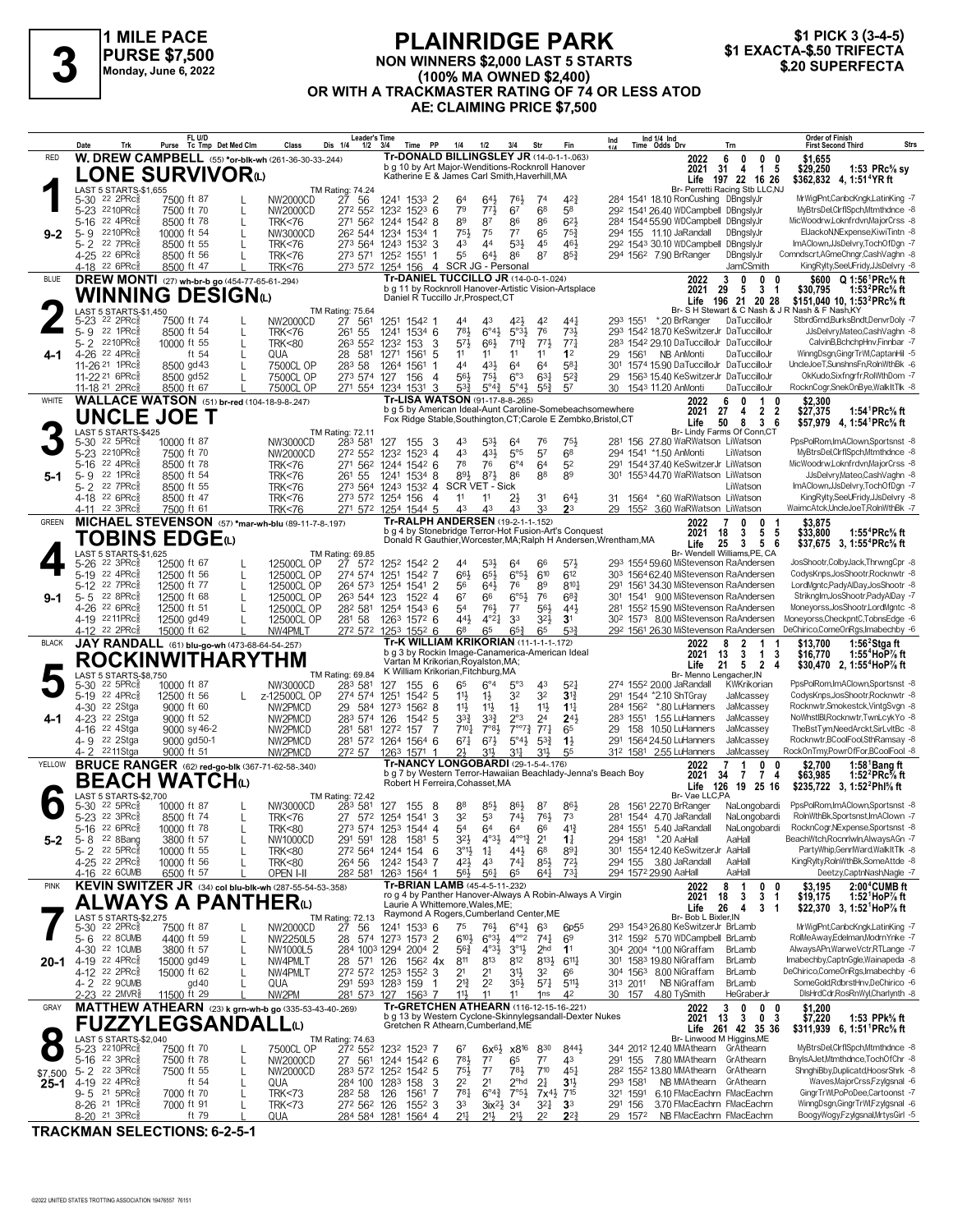

#### **PLAINRIDGE PARK NON WINNERS \$3,000 LAST 5 STARTS (MA OWNED \$3,600) OR WITH A TRACKMASTER RATING OF 76 OR LESS ATOD AE: CLAIMING PRICE \$10,000 ELAINNIDUL PARK**<br>PURSE \$10,000 MON WINNERS \$3,000 LAST 5 STARTS \$1 EXACTA-\$.50 TRIFECTA<br>Monday, June 6, 2022 (MA OWNED \$3,600) AST \$3,000 MA OWNED \$3,600)

|                     | Date                | Trk                                                             |                            | FL U/D<br>Purse Tc Tmp Det Med Clm             |        | Class                                                           | <b>Leader's Time</b><br>Dis 1/4<br>1/2                                              | 3/4                        | <b>PP</b><br>Time            | 1/4                                                                                         | 1/2                                     | 3/4                                             | Str                                                 | Fin                                | Ind                                                            |                     | Ind 1/4 Ind<br>Time Odds Drv                                                                  | Trn                                                                | <b>Order of Finish</b><br>Strs<br><b>First Second Third</b>                                                              |
|---------------------|---------------------|-----------------------------------------------------------------|----------------------------|------------------------------------------------|--------|-----------------------------------------------------------------|-------------------------------------------------------------------------------------|----------------------------|------------------------------|---------------------------------------------------------------------------------------------|-----------------------------------------|-------------------------------------------------|-----------------------------------------------------|------------------------------------|----------------------------------------------------------------|---------------------|-----------------------------------------------------------------------------------------------|--------------------------------------------------------------------|--------------------------------------------------------------------------------------------------------------------------|
| <b>RED</b>          |                     |                                                                 |                            |                                                |        | MATTHEW ATHEARN (23) k grn-wh-b go (335-53-43-40-.269)          |                                                                                     |                            |                              | Tr-MICHAEL GIROUARD (48-9-9-6-.333)<br>b g 6 by Sportswriter-Hornets Nest-Camluck           |                                         |                                                 |                                                     |                                    |                                                                |                     | 2022                                                                                          | 8<br>$\overline{1}$<br>$\overline{1}$                              | \$8,525<br>1:55 ${}^{3}$ PRc ${}^{5}_{8}$ gd<br>2                                                                        |
|                     |                     |                                                                 |                            | <b>SPORTSNEST</b> <sup>0</sup>                 |        |                                                                 |                                                                                     |                            |                              | Irving S Bluestein, Dedham, MA                                                              |                                         |                                                 |                                                     |                                    |                                                                |                     | 2021<br>Life                                                                                  | 38<br>7 5 9<br>85 15 11 15                                         | \$68,647<br>1:52 <sup>1</sup> PRc <sup>5</sup> / <sub>8</sub> ft<br>\$110,405 5, 1:52 PRc <sup>5</sup> / <sub>8</sub> ft |
|                     |                     | LAST 5 STARTS-\$5,025<br>5-30 22 5PRc <sup>5</sup>              | 10000 ft 87                |                                                |        |                                                                 | TM Rating: 74.19<br>283 581                                                         |                            |                              |                                                                                             | 4°2}                                    | $2^{\circ}1$                                    | 32                                                  | 3 <sup>11</sup>                    | 28                                                             | 1551                |                                                                                               | Br- Harness Horsepower Inc,ON, CA<br>*.70 MMAthearn MiGirouard     | PpsPolRom, ImAClown, Sportsnst -8                                                                                        |
|                     |                     | 5-23 22 3PRc                                                    | 8500 ft 74                 |                                                | L      | NW3000CD<br><b>TRK&lt;76</b>                                    | 27 572                                                                              | 127<br>1254 1541           | 155<br>- 5<br>$\overline{2}$ | 54<br>44                                                                                    | $3^{\circ}1\}$                          | $1\frac{1}{2}$                                  | $1\frac{1}{2}$                                      | $2\frac{1}{2}$                     |                                                                | 282 1541            | *.60 MMAthearn                                                                                | MiGirouard                                                         | RolnWthBk,Sportsnst,ImAClown -7                                                                                          |
|                     | 5-16                | $22.6$ PR $c$                                                   | 10000 ft 78                |                                                | L      | <b>TRK&lt;80</b>                                                | 273 574 1253 1544 1                                                                 |                            |                              | 43                                                                                          | 3°2                                     | $3^{01}$                                        | 2 <sup>1</sup>                                      | $3\frac{1}{2}$                     | 29                                                             |                     | 1544 *2.00 MMAthearn                                                                          | MiGirouard                                                         | RocknCogr,NExpense,Sportsnst -8                                                                                          |
| 3-1                 | $5 - 9$<br>$5 - 2$  | 2210PRc<br>22 2PRc                                              | 10000 ft 54<br>10000 ft 55 |                                                |        | NW3000CD<br>NW3000CD                                            | 26 <sup>2</sup> 544 1234 1534 8<br>26 <sup>2</sup> 55 <sup>1</sup> 123 <sup>2</sup> |                            | 1531<br>-5                   | 86}<br>$2^{\circ}1$                                                                         | 86<br>3°2                               | 88<br>643                                       | 76<br>$63\frac{1}{2}$                               | $54\frac{1}{4}$<br>$69\frac{1}{4}$ | 291                                                            |                     | 1543 33.70 MMAthearn<br>304 155 *1.30 MMAthearn                                               | MiGirouard<br>MiGirouard                                           | ElJackoN.NExpense.KiwiTintn -8<br>TwinBJays,Sofer,KiwiTintn -7                                                           |
|                     |                     | 4-26 <sup>22</sup> 9PRc                                         | 7000 gd50                  |                                                | L      | NW2000CD                                                        | 264 554 1253 1553 8                                                                 |                            |                              | 811                                                                                         | 883                                     | $7^\circ 43$                                    | 53}                                                 | 1 <sup>1</sup>                     | 291                                                            |                     | 1553 4.80 MMAthearn                                                                           | MiGirouard                                                         | Sportsnst, Bnyls AJet, TochOfChr -8                                                                                      |
|                     |                     | 4-18 <sup>22</sup> 4PRc                                         | 10000 ft 47                |                                                |        | NW3000CD                                                        | 273 571 125                                                                         |                            | 1544 6                       | 65                                                                                          | $64\frac{1}{4}$                         | 7°6                                             | $74\frac{1}{2}$                                     | $85\frac{3}{4}$                    |                                                                |                     | 294 156 10.60 NiGraffam                                                                       | MiGirouard                                                         | ArtistsRf, OdsLdrdle, KiwiTintn -8                                                                                       |
| <b>BLUE</b>         |                     |                                                                 |                            | TODD O'DEA (50) r blu-wh-b go (45-1-4-3-.094)  |        |                                                                 |                                                                                     |                            |                              | Tr-TODD O'DEA (36-1-3-3-102)<br>b g 7 by Yankee Cruiser-Pacific Fling-Cam's Card Shark      |                                         |                                                 |                                                     |                                    |                                                                |                     | 2022<br>2021                                                                                  | 6<br>0<br>$\overline{1}$<br>35<br>$\overline{7}$<br>$\overline{1}$ | \$5,220<br>-2<br>- 9<br>\$26,167<br>1:53 ${}^{2}$ PRc ${}^{5}_{8}$ ft                                                    |
|                     |                     |                                                                 |                            | CASH VAUGHANധ                                  |        |                                                                 |                                                                                     |                            |                              | Eric W Dickson, Princeton, MA                                                               |                                         |                                                 |                                                     |                                    |                                                                |                     | Life                                                                                          | 123 21 9 24                                                        | \$104,630 6, 1:53 <sup>2</sup> PRc <sup>5</sup> / <sub>8</sub> ft                                                        |
|                     | 5-31                | LAST 5 STARTS-\$4,540<br>$22$ 7PR $c_{8}^5$                     | 15000 ft 69                |                                                |        | <b>NW6000CD</b>                                                 | <b>TM Rating: 75.77</b><br>262 554                                                  | 1234 1513 3                |                              | 54                                                                                          | 54                                      | 57                                              | 58                                                  | 59                                 |                                                                |                     | 281 1532 66.70 ToODea                                                                         | Br- Russell C Swank, PA<br>To <sub>ODea</sub>                      | Mansome, Bet You, BchchpHnv -8                                                                                           |
|                     | $5 - 23$            | 22 5PRc                                                         | 10000 ft 72                |                                                |        | <b>TRK&lt;80</b>                                                | 263 554                                                                             | 1234 1531 2                |                              | 42                                                                                          | 2°}                                     | 3°3                                             | 43                                                  | 6 <sup>9</sup>                     |                                                                |                     | 303 155 10.20 ToODea                                                                          | To <sub>ODea</sub>                                                 | KingRylty, WodysCshC, NExpense -7                                                                                        |
| 12-1                | 5-14<br>$5 - 9$     | 22 4CUMB<br>22 1PRc                                             | 4800 ft 89<br>8500 ft 54   |                                                | L      | NW3000L5<br><b>TRK&lt;76</b>                                    | 291 591<br>261 55                                                                   | 1272 1561 4<br>1241 1534 5 |                              | 66}                                                                                         | 3°2                                     | SCR JG - Personal<br>$2^{\circ}$                | 2 <sup>1</sup>                                      | $3\frac{1}{2}$                     |                                                                |                     | 293 1534 2.50 ToODea                                                                          | To <sub>ODea</sub><br><b>ToODea</b>                                | RysRedRck,Redyfrthl,SomeGold -5<br>JJsDelvry,Mateo,CashVaghn -8                                                          |
|                     | $5 - 2$             | 22 9PRc                                                         | 7000 ft 55                 |                                                |        | <b>TRK&lt;72</b>                                                | 264 553 1243 1551                                                                   |                            | 8                            | 11                                                                                          | 21                                      | $2^{\circ}$ <sub>2</sub>                        | $2\frac{1}{2}$                                      | 2 <sub>ns</sub>                    |                                                                |                     | 303 1551 11.90 ToODea                                                                         | To <sub>ODea</sub>                                                 | MajorCrss,CashVaghn,MyBtrsDel -8                                                                                         |
|                     |                     | 4-25 <sup>22</sup> 6PRc<br>4-18 <sup>22</sup> 6PRc              | 8500 ft 56<br>8500 ft 47   |                                                | L      | <b>TRK&lt;76</b><br><b>TRK&lt;76</b>                            | 273 571 1252 1551<br>273 572 1254 156                                               |                            | -7                           | 44<br>4<br>76                                                                               | 4 <sup>3</sup><br>75                    | 64<br>$5^{\circ\circ}3$                         | 44<br>75                                            | 3 <sup>2</sup><br>44               |                                                                |                     | 292 1553 11.50 ToODea<br>30 <sup>2</sup> 1564 59.90 ToODea                                    | To <sub>ODea</sub><br>To <sub>ODea</sub>                           | Comndscrt, AGmeChngr, CashVaghn -8<br>KingRylty,SeeUFridy,JJsDelvry -8                                                   |
| WHITE               |                     |                                                                 |                            | DREW MONTI (27) wh-br-b go (454-77-65-61-294)  |        |                                                                 |                                                                                     |                            |                              | Tr-JIMMY NICKERSON (106-21-18-19-.352)                                                      |                                         |                                                 |                                                     |                                    |                                                                |                     | 2022                                                                                          | 6<br>$2 \quad 1$                                                   | 1:53 ${}^4$ PRc ${}^5\!$ ft<br>\$9,975<br>0                                                                              |
|                     |                     | <b>MATEO</b> (L)                                                |                            |                                                |        |                                                                 |                                                                                     |                            |                              | b g 8 by Blue Burner-Mater Deo-Western Ideal<br>Andrew Monti, Depew, NY                     |                                         |                                                 |                                                     |                                    |                                                                |                     | 2021                                                                                          | 4 6<br>28<br>$\overline{1}$                                        | \$16,827<br>1:58 <sup>3</sup> Btvaft                                                                                     |
|                     |                     | LAST 5 STARTS-\$9,625                                           |                            |                                                |        |                                                                 |                                                                                     |                            |                              |                                                                                             |                                         |                                                 |                                                     |                                    |                                                                |                     |                                                                                               | Life 129 24 28 16                                                  | \$334,433 3, 1:52 <sup>2</sup> CnDe ft<br>Br- Kathleen L Coonfer & Clifford L Coonfer, AB, CA                            |
|                     |                     | 5-30 22 8PRc<br>22 7PRc                                         | 7500 ft 85                 |                                                |        | 7500CL OP                                                       | TM Rating: 76.05<br>P 27 554                                                        | 1243 1534 5                |                              | 55                                                                                          | 5 <sup>4</sup>                          | $6^{\circ}5$<br>76                              | 55                                                  | 1 <sup>2</sup>                     |                                                                |                     | 281 1534 *.50 AnMonti                                                                         | JiNickerson                                                        | Mateo,Loknfrdvn,RespctblD -8<br>BettorCat,Finnbar,StarIsInd -8                                                           |
| \$10,000            | $5 - 23$<br>$5 - 9$ | 22 1PRc                                                         | 10000 ft 72<br>8500 ft 54  |                                                | L<br>L | NW3000CD<br><b>TRK&lt;76</b>                                    | 271 554<br>261 55                                                                   | 1233<br>1241 1534 3        | 1523 7                       | 873<br>$5^{5}\frac{1}{2}$                                                                   | 88<br>761                               | 75                                              | 79<br>65                                            | $66\frac{3}{4}$<br>2 <sup>1</sup>  |                                                                |                     | 291 154 16.00 AnMonti<br>283 1534 10.80 AnMonti                                               | JiNickerson<br>JiNickerson                                         | JJsDelvrv.Mateo.CashVaghn -8                                                                                             |
| 2-1                 | $5 - 2$             | 22 7PRc                                                         | 8500 ft 55                 |                                                |        | <b>TRK&lt;76</b>                                                | 273 564 1243 1532 4                                                                 |                            |                              | 66                                                                                          | $5^{\circ}6$                            | $4^{\circ}3$                                    | $55\frac{1}{2}$                                     | $6^{11}\frac{1}{2}$                |                                                                |                     | 30 <sup>2</sup> 155 <sup>3</sup> 1.60 AnMonti                                                 | JiNickerson                                                        | ImAClown,JJsDelvry,TochOfDgn -7                                                                                          |
|                     |                     | 4-19 22 6PRc <sup>5</sup><br>4-2 <sup>22</sup> 3BR              | 7500 gd 49                 | ft 40                                          | L      | <b>TRK&lt;72</b><br>QUA                                         | 274 571 1264<br>294 100                                                             | 1303                       | $158^2$ 3<br>1594 5          | $55\frac{1}{2}$<br>55                                                                       | 55<br>54                                | $4^{\circ}2$<br>$4^{\circ}3$                    | $2\frac{1}{2}$<br>$2\frac{1}{2}$                    | 11<br>1 <sup>2</sup>               |                                                                |                     | 311 1582 *.60 AnMonti<br>283 1594 NB AnMonti                                                  | JiNickerson<br>DaMonti                                             | Mateo,BombyBoby,DenvrDoly -8<br>Mateo,DylghtRsh,Rolnhghwy -5                                                             |
|                     | 1-4                 | 2211Nfld                                                        | 7000 ft 33                 |                                                |        | NW750PSLC                                                       | 28 574 1261                                                                         |                            | 1542 2                       | 510}                                                                                        | $63\frac{3}{4}$                         | 761                                             | $6^{8}1$                                            | $5^{7}$                            |                                                                |                     | 283 156 31.20 AnMonti                                                                         | DaMonti                                                            | BetrsRwrd.ArthurPnd.LcmtnFred -8                                                                                         |
| <b>GREEN</b>        |                     |                                                                 |                            |                                                |        | BRUCE RANGER (62) red-go-blk (367-71-62-58-.340)                |                                                                                     |                            |                              | <b>Tr-TERRY DI CICCO (51-4-7-2-168)</b><br>b g 13 by Elsu-Lourama-Panorama                  |                                         |                                                 |                                                     |                                    |                                                                |                     | 2022                                                                                          | 15<br>0<br>$\begin{matrix} 3 & 0 \\ 6 & 4 \end{matrix}$            | \$10,461                                                                                                                 |
|                     |                     | ELRAMA Nω                                                       |                            |                                                |        |                                                                 |                                                                                     |                            |                              | Barry Franklin, Westbury, NY                                                                |                                         |                                                 |                                                     |                                    |                                                                |                     | 2021                                                                                          | 41<br>5<br>Life 275 46 39 37                                       | \$56,195<br>1:53 $2$ Nfld ft<br>\$462,151 8, 1:50 M1 ft                                                                  |
|                     |                     | LAST 5 STARTS-\$4,340<br>$22$ 9PR $c_{8}$                       |                            |                                                |        |                                                                 | TM Rating: 75.32<br>271 562                                                         |                            |                              |                                                                                             |                                         |                                                 | 85                                                  | 88                                 |                                                                |                     | 30 <sup>2</sup> 1544 9.00 BrRanger                                                            | Br- Mrs L F Hunter.NZ                                              | MajrngArt,Sofer,JackRoger -8                                                                                             |
|                     | 5-23                | 5-13 22 9M1                                                     | 12500 ft 70<br>12500 ft 64 |                                                | L      | 15000CL OP<br>GSY <sub>1</sub>                                  | 27 571                                                                              | 1242 1531 1<br>1254 1524 8 |                              | 34<br>$8^{13}\frac{1}{4}$                                                                   | 32<br>$8^{8}$                           | 2°}<br>$8^{\circ}6^{\frac{3}{2}}$               | $6^{73}$                                            | $6^{73}$                           |                                                                |                     | 271 1542 51.90 TeDiCicco                                                                      | TeDiCicco<br>TeDiCicco                                             | RockblyCh,MvOkPlcio,FerdnandA-10                                                                                         |
|                     | 5- 6                | 22 7M1                                                          | 12500 sy 52-2              |                                                | L      | GSY 1                                                           | 273 561                                                                             | 1252 1533 6                |                              | 88                                                                                          | 86                                      |                                                 | $8^{\circ}$ <sup>7</sup> / <sub>2</sub> $8^{\cdot}$ | 823                                |                                                                |                     | 312 1581 8.90 TeDiCicco                                                                       | TeDiCicco                                                          | CasnBgsAn,Algonowha,FerdnandA -9                                                                                         |
| 5-1                 | $4 - 29$            | 2210M1<br>4-22 22 7M1                                           | 14000 ft 54<br>12500 ft 58 |                                                |        | <b>GSY 1/2</b><br>GSY <sub>1</sub>                              | 271 553<br>271 553 1234 153                                                         | 124                        | $\overline{2}$<br>1531       | 431<br>9<br>983                                                                             | $5^{3}\frac{3}{4}$<br>983               | $64\frac{1}{4}$<br>$8^{\circ}81$                | $45\frac{3}{4}$<br>$55\frac{3}{4}$                  | 461<br>2 <sup>11</sup>             |                                                                |                     | 293 1542 23.60 TeDiCicco<br>274 1531 32.10 TeDiCicco                                          | <b>TeDiCicco</b><br>TeDiCicco                                      | Seenshvle,CheynRynL,CptnsRegn-10<br>WavsOfFre,ElramaN,PreppyArt-10                                                       |
|                     |                     | 4-15 22 9M1                                                     | 12500 ft 61                | $\blacktriangle$                               |        | GSY <sub>1</sub>                                                | 261 544 1242 1522 5                                                                 |                            |                              | 1 <sup>o</sup> hd                                                                           | $2^{\circ}1$                            | $8^{\circ}7_{4}^{3}$                            |                                                     | 10141 1023                         | 31                                                             |                     | 157 65.80 TeDiCicco                                                                           | TeDiCicco                                                          | Notabdgme, MvOkPlcio, CeclCsnva-10                                                                                       |
| <b>BLACK</b>        |                     | 4-4 22 9PPk <sup>5</sup>                                        | 7000 ft 78                 | MARK ATHEARN (56) *grn-go-wh (64-4-9-9-188)    |        | NW3000 L5                                                       | 271 554 1234 153                                                                    |                            |                              | 3<br>451<br>Tr-GRETCHEN ATHEARN (116-12-15-16-221)                                          | 45                                      | $2^{\circ_1}$                                   | $5^{3}$                                             | 96                                 |                                                                |                     | 2022                                                                                          | 301 1541 2.40 WHennessey TeDiCicco<br>6<br>0<br>0                  | FredNRoz,FelnAmrcn,SongCyclS -9<br>\$2,850                                                                               |
|                     |                     | <b>LATIN KING@</b>                                              |                            |                                                |        |                                                                 |                                                                                     |                            |                              | b g 5 by Heston Blue Chip-Latin Liftoff-Shotgun Scott                                       |                                         |                                                 |                                                     |                                    |                                                                |                     | 2021                                                                                          | 3<br>25<br>$\overline{1}$                                          | \$22,500<br>1:55 ${}^{3}$ PRc ${}^{5}_{8}$ ft<br>- 5                                                                     |
|                     |                     | LAST 5 STARTS-\$2,250                                           |                            |                                                |        |                                                                 |                                                                                     |                            |                              | William H Phipps, Yarmouth, ME                                                              |                                         |                                                 |                                                     |                                    |                                                                |                     | Life                                                                                          | 58<br>$\overline{2}$<br>9<br>Br- Winbak Farm, MD                   | \$52,482 4, 1:55 <sup>3</sup> PRc <sup>5</sup> / <sub>8</sub> ft<br>- 8                                                  |
|                     | 5-30                | 22 2PRc                                                         | 7500 ft 87                 |                                                |        | <b>NW2000CD</b>                                                 | TM Rating: 76.71<br>D 27 56                                                         | 1241 1533 1                |                              | 42                                                                                          | $4^{\circ}2\frac{1}{2}$                 | $2^{\circ}$                                     | $2\frac{1}{2}$                                      | 32}                                |                                                                |                     | 294 154 3.40 MaAthearn                                                                        | GrAthearn                                                          | MrWiglPnt,CanbcKngk,LatinKing -7                                                                                         |
|                     | $5 - 23$<br>5- 9    | 22 7PRc<br>22 1PRc                                              | 10000 ft 72<br>8500 ft 54  |                                                | L      | NW3000CD<br><b>TRK&lt;76</b>                                    | 271 554<br>261 55                                                                   | 1233 1523 2<br>1241 1534 2 |                              | 431<br>$43\frac{1}{2}$                                                                      | 53<br>5 <sup>4</sup>                    | $6^{\circ}5$<br>$6^{\circ\circ_4}$              | 67<br>5 <sup>4</sup>                                | 543<br>$5\frac{3}{4}$              | 29                                                             |                     | 284 1532 50.90 MaAthearn<br>154 18.50 MaAthearn                                               | GrAthearn<br>GrAthearn                                             | BettorCat,Finnbar,StarIsInd -8<br>JJsDelvry,Mateo,CashVaghn -8                                                           |
| 7-1                 | $5 - 2$             | 22 7PRc                                                         | 8500 ft 55                 |                                                |        | <b>TRK&lt;76</b>                                                | 273 564                                                                             | 1243 1532 6                |                              | $7^7$                                                                                       | 77}                                     | $64\frac{1}{2}$                                 | $66\frac{1}{2}$                                     | $57\frac{1}{4}$                    |                                                                |                     | 292 1544 18.50 MaAthearn                                                                      | GrAthearn                                                          | ImAClown,JJsDelvry,TochOfDgn -7                                                                                          |
|                     | 4-18<br>4-11        | 22 6PRc<br>22 3PRc                                              | 8500 ft 47<br>7500 ft 61   |                                                |        | <b>TRK&lt;76</b>                                                | 273 572 1254<br>271 572 1254 1544 3                                                 |                            | 156                          | 87<br>8<br>543                                                                              | 86<br>55                                | 85<br>54                                        | 86<br>44                                            | 75}<br>451                         |                                                                |                     | 301 157 77.70 MaAthearn<br>291 1554 45.80 MaAthearn                                           | GrAthearn<br>GrAthearn                                             | KingRylty,SeeUFridy,JJsDelvry -8<br>WaimcAtck,UncleJoeT,RolnWthBk -7                                                     |
|                     |                     | 4-4 22 3PRc                                                     |                            | ft 49                                          |        | <b>TRK&lt;76</b><br>QUA                                         | 293 100 1303 1594 3                                                                 |                            |                              | 55                                                                                          | $4^{\circ}3$                            | $2^{\circ}1$                                    | 32                                                  | 33}                                |                                                                | 293 2002            | NB MaAthearn                                                                                  | GrAthearn                                                          | AnvilHnds, Wainapeda, LatinKing -7                                                                                       |
| YELLOW              |                     |                                                                 |                            |                                                |        | W. DREW CAMPBELL (55) *or-blk-wh (261-36-30-33-244)             |                                                                                     |                            |                              | Tr-MATTHEW MEDEIROS (46-5-3-2-.159)                                                         |                                         |                                                 |                                                     |                                    |                                                                |                     | 2022                                                                                          | 3<br>0<br>$\begin{array}{ccc} 2 & 0 \\ 5 & 1 \end{array}$          | \$2,600                                                                                                                  |
|                     |                     |                                                                 |                            | <b>MISS U BIG MIKE</b> <sup>(L)</sup>          |        |                                                                 |                                                                                     |                            |                              | b g 7 by He's Gorgeous-Ready To Rumba-Whitefish Falls<br>Mo Coo Inc, Merrick, NY            |                                         |                                                 |                                                     |                                    |                                                                |                     | 2021                                                                                          | 27<br>5<br>Life 126 27 19 11                                       | \$20,023<br>1:54 $3$ Bang ft<br>\$160,488 4, 1:51 <sup>2</sup> Phl <sup>5</sup> / <sub>8</sub> ft                        |
|                     |                     | LAST 5 STARTS-\$2,840                                           |                            |                                                |        |                                                                 | TM Rating: 78.59                                                                    |                            |                              |                                                                                             |                                         |                                                 |                                                     |                                    |                                                                |                     |                                                                                               | Br- Irwin Kaplan, NY                                               | QuickFunN,Airspindr,ObscneBlc -6                                                                                         |
|                     |                     | 5-14 22 7 CUMB<br>5-7 22 5CUMB                                  | 5200 ft 89<br>5200 ft 51   |                                                | L      | NW4000L5<br>NW4000L5                                            | 29 591<br>281 582 1273 158 3                                                        | 1272 156                   | - 1                          | 56<br>$4^{3}\frac{3}{4}$                                                                    | $5^{\circ}4^{\circ}$<br>$4^{\circ 5}$   | $6^{\circ}6^{\frac{1}{4}}$<br>$2^{\circ}1$      | 66}<br>1hd                                          | 616<br>2 <sup>3</sup>              |                                                                |                     | 303 1591 1.90 BrRanger<br>30 <sup>2</sup> 158 <sup>1</sup> 3.40 BrRanger                      | <b>BeMerrill</b><br><b>BeMerrill</b>                               | ObscneBlc, MisUBgMk, RocknCogr -7                                                                                        |
|                     |                     | 4-30 22 8CUMB                                                   | 5200 ft 57                 |                                                |        | NW4000L5                                                        | 274 59 1282 1581 2                                                                  |                            |                              | 461                                                                                         |                                         | $4^{\circ}3\frac{1}{2}$ $3^{\circ}1\frac{1}{2}$ | 2 <sup>1</sup>                                      | $2^{13}$                           |                                                                |                     | 30 1583 9.90 BrRanger                                                                         | <b>BeMerrill</b>                                                   | LucanHnv, MisUBgMk, KingRylty -6                                                                                         |
| 20-1                |                     | 4-23 22 2CUMB<br>10-30 21 8Bang                                 | 6000 ft 49                 | ft 47                                          |        | QUA<br>NW5500CD                                                 | 30<br>28 <sup>2</sup> 58 <sup>2</sup> 127                                           | 1012 1303 2011             | 3<br>1561<br>-5              | $5^{73}$<br>$66\frac{3}{4}$                                                                 | $56\frac{1}{2}$<br>79                   | 57<br>$7^7$                                     | $43\frac{1}{2}$<br>$76\frac{3}{4}$                  | $4\frac{3}{4}$<br>$7^{13}$         |                                                                |                     | 292 2012 NB BrRanger<br>30 <sup>2</sup> 1584 12.80 AaHall                                     | BeMerrill<br><b>BeMerrill</b>                                      | TenBchsLt,StageWest,OurRyIMjs -6<br>GldSrSpdr,Stormywth,BoMaster -7                                                      |
|                     |                     | 10-9 21 10 Frybg                                                | 4800 ft 59                 |                                                |        | NW4000L5                                                        | 283 583 1273 1563 3                                                                 |                            |                              | 431                                                                                         | $43\frac{1}{2}$                         | 3°2                                             | $3^{2}\frac{1}{2}$                                  | $5^{4}$                            |                                                                |                     | 292 1572 4.90 AaHall                                                                          | <b>BeMerrill</b>                                                   | WodysCshC,Stormywth,BoMaster -6                                                                                          |
| <b>PINK</b>         |                     | 10-2 <sup>21</sup> 5 CUMB                                       | 5000 ft 57                 |                                                |        | NW5000L5                                                        | 291 591 127                                                                         |                            | 1554 4                       | 433<br>Tr-PAUL MC HUGH (27-2-3-5-.198)                                                      | $4^{3}\frac{3}{4}$                      | $4^{\circ}3\frac{1}{4}$                         | 42                                                  | $4^{2}$                            |                                                                |                     | 283 1561 2.30 AaHall                                                                          | <b>BeMerrill</b>                                                   | WodysCshC,BoMaster,TerorHal -4                                                                                           |
|                     |                     |                                                                 |                            | JAY RANDALL (61) blu-go-wh (473-68-64-54-.257) |        |                                                                 |                                                                                     |                            |                              |                                                                                             |                                         |                                                 |                                                     |                                    | b g 6 by Captaintreacherous-Pretty Katherine-Rocknroll Hanover |                     | 2022<br>2021                                                                                  | 13<br>1 1<br>40<br>6<br>63                                         | \$15,624<br>1:53 $3$ M1 ft<br>4<br>\$58,489<br>1:51 <sup>2</sup> PcD <sup>5</sup> / <sub>8</sub> ft                      |
|                     |                     | LAST 5 STARTS-\$4,000                                           |                            | CAPTAIN HILLய                                  |        |                                                                 |                                                                                     |                            |                              | David A Del Pozzo, Methuen, MA                                                              |                                         |                                                 |                                                     |                                    |                                                                |                     | Br- Tom Hill, UK                                                                              | Life 111 15 18 17                                                  | \$179,827 5, 1:51 <sup>2</sup> PcD <sup>5</sup> / <sub>8</sub> ft                                                        |
|                     |                     | 5-30 $226$ PRc <sup>5</sup>                                     | 12500 ft 87                |                                                |        | NW4000CD                                                        | TM Rating: 82.17<br>:D 27 <sup>2</sup> 55 <sup>4</sup> 123 <sup>2</sup> 152 1       |                            |                              | 21                                                                                          | 21                                      | 21                                              | 22                                                  | 45}                                |                                                                | 292 153             | 9.80 AnMonti                                                                                  | PaMcHugh                                                           | SundwnKid,Finnbar,KiwiTintn -8                                                                                           |
|                     |                     | 5-23 <sup>22</sup> 9PRc<br>5-17 22 6PRc                         | 12500 ft 70<br>12500 ft 69 |                                                | L<br>L | NW4000CD<br>NW4000CD                                            | 271 562 1242 1531 3<br>273 563 1253 1543 6                                          |                            |                              | 6 <sup>9</sup><br>610                                                                       | $6^{\circ 5}$<br>$7^\circ 4\frac{1}{2}$ | $6^{\circ}4$<br>$6^{\circ}4^{\frac{1}{4}}$      | 3 <sup>1</sup><br>$6^{3}\frac{3}{4}$                | $6^{21}$<br>$3^{3}{}_{7}$          |                                                                |                     | 28 <sup>2</sup> 153 <sup>3</sup> 2.50 JaRandall<br>284 1551 10.00 LuHanners                   | PaMcHugh<br>PaMcHugh                                               | MajrngArt,Sofer,JackRoger -8<br>RUMachnMe, JJsDelvry, CaptanHil -8                                                       |
| \$10,000<br>$9 - 2$ |                     | 5-9 22 7PRc <sup>5</sup>                                        | 12500 ft 54                |                                                |        | NW4000CD                                                        | 261 541 1231 1524 5                                                                 |                            |                              | 43}                                                                                         | 43                                      | 6 <sup>4</sup>                                  | 44                                                  | $3^{21}$                           |                                                                |                     | 291 1531 18.90 LuHanners                                                                      | PaMcHugh                                                           | BchchpHnv,LrdWlghby,CaptanHil -8                                                                                         |
|                     |                     | 5-3 22 3PRc                                                     |                            | ft $54$                                        |        | QUA                                                             | 28 <sup>2</sup> 58 <sup>3</sup> 127 <sup>2</sup> 1564 3                             |                            |                              | 33                                                                                          | 3 <sup>2</sup>                          | 3°2                                             | 33                                                  | 2 <sub>ns</sub>                    | 29                                                             | 1564                | NB AnMonti                                                                                    | PaMcHugh                                                           | RightflyM,CaptanHil,PpsPolRom -5                                                                                         |
|                     |                     | 4-26 <sup>22</sup> 4PRc <sup>5</sup><br>4-12 <sup>22</sup> 3PRc |                            | ft 54<br>ft $62$                               |        | QUA<br>QUA                                                      | 28 581 1271 1561 2<br>283 573 1274 1563 2                                           |                            |                              | 33<br>443                                                                                   | 3 <sup>2</sup><br>46                    | 32<br>$55\frac{1}{2}$                           | 3 <sup>2</sup><br>46                                | $3^{7}$<br>$44\frac{1}{4}$         |                                                                | 30 1573<br>283 1572 |                                                                                               | NB JoPowersJr PaMcHugh<br>NB JoPowersJr PaMcHugh                   | WinngDsgn,GingrTrWl,CaptanHil -5<br>MkiUSoFne,KingSpncr,MachUpA -7                                                       |
| GRAY                |                     |                                                                 |                            |                                                |        | <b>KEVIN SWITZER JR</b> (34) col blu-blk-wh (287-55-54-53-.358) |                                                                                     |                            |                              | Tr-LYNN SILVA (25-1-3-4-.160)                                                               |                                         |                                                 |                                                     |                                    |                                                                |                     | 2022                                                                                          | - 8<br>$1 \quad 1$                                                 | 1:54 ${}^1$ PRc ${}^5\!$ ft<br>$\overline{\mathbf{2}}$<br>\$11.630                                                       |
|                     |                     |                                                                 |                            | <b>ROLLIN WITH BK</b> W                        |        |                                                                 |                                                                                     |                            |                              | b g 5 by Time To Roll-Fox Valley Estella-Sportsmaster<br>Lynn Ann & Paul A Silva, Mason, NH |                                         |                                                 |                                                     |                                    |                                                                |                     | 2021<br>Life                                                                                  | 36<br>5 <sub>7</sub><br>71 7 13 12                                 | 1:52 $3$ Mea $\%$ ft<br>-7<br>\$44,567<br>\$74,852 4, 1:52 Mea % ft                                                      |
|                     |                     | LAST 5 STARTS-\$7,030                                           |                            |                                                |        |                                                                 | TM Rating: 74.91                                                                    |                            |                              |                                                                                             |                                         |                                                 |                                                     |                                    |                                                                |                     |                                                                                               | Br- James&Tracey Walker Stb,IL                                     |                                                                                                                          |
|                     |                     | 5-30 22 5PRc <sup>5</sup><br>5-23 <sup>22</sup> 3PRc            | 10000 ft 87<br>8500 ft 74  |                                                | L      | NW3000CD<br><b>TRK&lt;76</b>                                    | 283 581<br>27 572 1254 1541 1                                                       | 127 155 1                  |                              | 32<br>55                                                                                    | 32<br>$4^{o}2\frac{1}{2}$               | 42}<br>$2^{\circ}$ <sub>2</sub>                 | 5 <sup>4</sup><br>$2\frac{1}{2}$                    | $4^{2}$<br>$1\frac{1}{2}$          |                                                                |                     | 28 155 <sup>2</sup> 2.60 KeSwitzerJr LySilva<br>28 <sup>2</sup> 1541 7.20 KeSwitzerJr LySilva |                                                                    | PpsPolRom, ImAClown, Sportsnst -8<br>RolnWthBk,Sportsnst,ImAClown -7                                                     |
|                     |                     | 5-16 <sup>22</sup> 4PRc                                         | 8500 ft 78                 |                                                | L      | <b>TRK&lt;76</b>                                                | 271 562 1244 1542 2                                                                 |                            |                              | 45                                                                                          | 4 <sup>3</sup>                          | $2^{\circ}1$                                    | 2 <sup>1</sup>                                      | 41                                 |                                                                |                     | 293 1543 5.80 AnMonti                                                                         | LySilva                                                            | MicWoodrw,Loknfrdvn,MajorCrss -8                                                                                         |
| 15-1                |                     | $5 - 9$ 22 3PRc $\frac{5}{8}$<br>5-2 2210PRcs                   | 10000 ft 54                |                                                |        | <b>TRK&lt;80</b>                                                | 271 572 1264 1553 6                                                                 |                            |                              | 6 <sup>7</sup>                                                                              | $5^{\circ}3\frac{1}{2}$                 | $4^{\circ}2^{\frac{1}{4}}$                      | $5^{3}$                                             | $4^{13}$                           |                                                                |                     | 284 156 41.10 KeSwitzerJr LySilva<br>291 154 5.50 MMAthearn LySilva                           |                                                                    | GenrlWard, MicWoodrw, ImAClown -8<br>CalvinB,BchchpHnv,Finnbar -7                                                        |
|                     |                     | 4-25 <sup>22</sup> 2PRc <sup>5</sup>                            | 10000 ft 55<br>10000 ft 56 |                                                | L      | <b>TRK&lt;80</b><br><b>TRK&lt;80</b>                            | 263 552 1232 153 5<br>264 56                                                        | 1242 1543 4                |                              | $79\frac{1}{2}$<br>65}                                                                      | $77\frac{1}{2}$<br>$65\frac{1}{2}$      | $66\frac{3}{4}$                                 | $6^{41}$<br>$5^{\circ\circ}2^3$ $5^2\frac{1}{2}$    | $55\frac{1}{2}$<br>2 <sub>nk</sub> |                                                                |                     | 293 1543 12.00 MMAthearn LySilva                                                              |                                                                    | KingRylty,RolnWthBk,SomeAttde -8                                                                                         |
|                     |                     | 4-18 <sup>22</sup> 2PRc <sup>3</sup>                            | 10000 ft 47                |                                                |        | <b>TRK&lt;80</b>                                                | 272 58                                                                              | 1252 1543 3                |                              | 69                                                                                          | 65                                      | $5^{\circ}6\frac{1}{2}$                         | 44                                                  | $36\frac{3}{4}$                    |                                                                |                     | 292 156 12.80 AnMonti                                                                         | LySilva                                                            | WaimcAtck, MicWoodrw, RolnWthBk -8                                                                                       |

**TRACKMAN SELECTIONS: 3-1-7-4**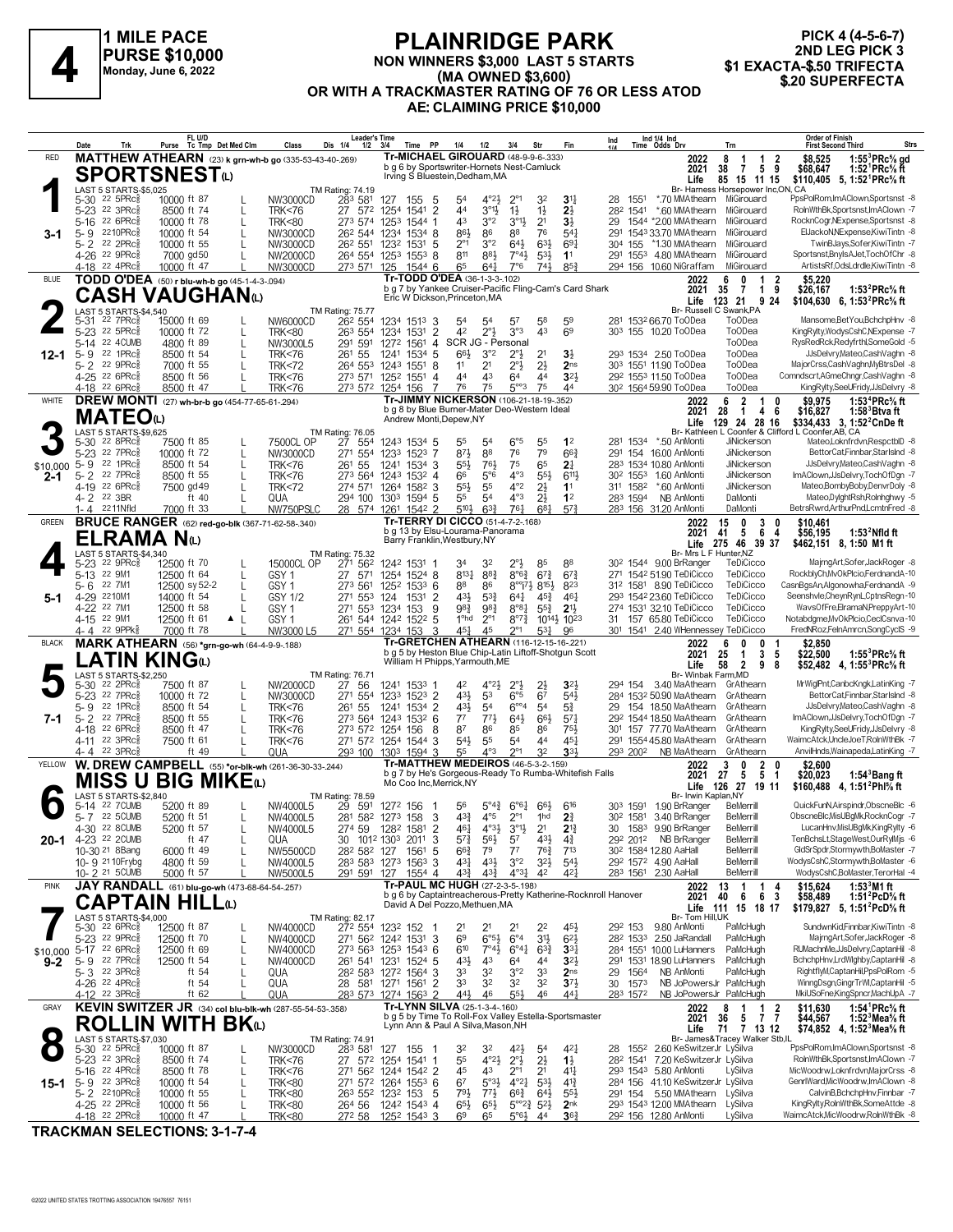

#### **PLAINRIDGE PARK NON WINNERS \$4,000 ) LAST 5 STARTS (MA OWNED \$4,800 AE: TRACKMASTER RATING OF 78 OR LESS ATOD WINNERS THIS CLASS OR HIGHER LAST START NOT ELIGIBLE AE: CLAIMING PRICE \$15,000 FLAINNIDUL PARK**<br>
FLAINNIDUL PARK<br>
Monday, June 6, 2022<br>
Monday, June 6, 2022<br>
A EXACTA-\$.50 TRIFECTA<br>
Ma OWNED \$4,800<br>
(MA OWNED \$4,800<br>
S20 SUPERFECTA

**LAST LEG PICK 3** 2ND LEG PICK 4<br>\$1 EXACTA-\$.50 TRIFECTA

|                     | Date     | Trk                                                               | FL U/D<br>Purse                                                         | Tc Tmp Det Med Clm | Class                                | <b>Leader's Time</b><br>Dis 1/4<br>$1/2$ $3/4$                   |                            | Time PP               | 1/4                                                                               | 1/2                                      | 3/4                                                                 | Str                              | Fin                                                                                                                     | <b>Order of Finish</b><br>Ind 1/4 Ind<br>Time Odds Drv<br>Ind<br>Strs<br><b>First Second Third</b><br>Trn                                                                                           |
|---------------------|----------|-------------------------------------------------------------------|-------------------------------------------------------------------------|--------------------|--------------------------------------|------------------------------------------------------------------|----------------------------|-----------------------|-----------------------------------------------------------------------------------|------------------------------------------|---------------------------------------------------------------------|----------------------------------|-------------------------------------------------------------------------------------------------------------------------|-----------------------------------------------------------------------------------------------------------------------------------------------------------------------------------------------------|
| <b>RED</b>          |          |                                                                   | W. DREW CAMPBELL (55) *or-blk-wh (261-36-30-33-.244)                    |                    |                                      |                                                                  |                            |                       | Tr-IRWIN ROSENTHAL (76-2-11-15-.173)                                              |                                          |                                                                     |                                  | b g 5 by Straight Shooting-Star Palace-Bettor's Delight                                                                 | $\overline{2}$<br>\$14,050<br>2022<br>16<br>0<br>67<br>3<br>\$74,425<br>1:52 PRc% ft<br>2021<br>31                                                                                                  |
|                     |          |                                                                   | <b>STAR ISLAND</b>                                                      |                    |                                      |                                                                  |                            |                       | John Di Antonio Jr, S Dennis, MA                                                  |                                          |                                                                     |                                  |                                                                                                                         | Life<br>73<br>7 10 14<br>\$126,615 3, 1:51 <sup>2</sup> HoP <sup>7</sup> / <sub>8</sub> ft                                                                                                          |
|                     | $5 - 30$ | LAST 5 STARTS-\$3,825<br>$22 \t3PRc\overline{3}$                  | 10000 ft 87                                                             |                    | NW3000CD                             | TM Rating: 81.93<br>274 552                                      | 123                        | 1522 2                | 3 <sup>1</sup>                                                                    |                                          | $2^{\circ}$                                                         | 2 <sup>1</sup>                   | 3 <sup>11</sup>                                                                                                         | Br- John E Barnard, FL<br>BettorCat,MicWoodrw,StarIsInd -7<br>293 1523 7.40 WDCampbell IrRosenthal                                                                                                  |
|                     |          | 5-23 22 7PRc <sup>5</sup><br>5-17 22 6PRc                         | 10000 ft 72<br>12500 ft 69                                              | L                  | NW3000CD<br>NW4000CD                 | 271 554 1233<br>273 563 1253 1543                                |                            | $152^3$ 5<br>3        | $65\frac{1}{2}$<br>58                                                             | $6^{\circ}4$<br>5°3                      | $3^{011}$<br>4°21                                                   | 2 <sup>2</sup><br>$5^{2}$        | $3^{21}$<br>55                                                                                                          | 3.10 WDCampbell IrRosenthal<br>BettorCat,Finnbar,StarIsInd -8<br>291 153<br>293 1553 6.40 WDCampbell IrRosenthal<br>RUMachnMe,JJsDelvry,CaptanHil -8                                                |
| $5 - 2$             | $5 - 9$  | 22 7PRc                                                           | 12500 ft 54                                                             |                    | NW4000CD                             | 261 541 1231                                                     |                            | 1524 7                | 781                                                                               | 78                                       | 75                                                                  | $7^7$                            | 891                                                                                                                     | 30 <sup>2</sup> 154 <sup>3</sup> 11.20 WDCampbell IrRosenthal<br>BchchpHnv,LrdWlghby,CaptanHil -8                                                                                                   |
|                     |          | 5-2 22 2PRc<br>4-25 <sup>22</sup> 4PRc <sup>3</sup>               | 10000 ft 55<br>15000 ft 56                                              |                    | NW3000CD<br>NW6000CD                 | 26 <sup>2</sup> 55 <sup>1</sup> 123 <sup>2</sup><br>263 552 1234 |                            | 1531 7<br>$1523$ 2    | 421<br>43                                                                         | 421<br>$4^{\circ}3$                      | 3°2<br>$2^{\circ}1$                                                 | 3 <sup>1</sup><br>44             | 431<br>773                                                                                                              | 30 1534 2.20 WDCampbell IrRosenthal<br>TwinBJays,Sofer,KiwiTintn -7<br>DubisClam, Hespsdtpn, SelsICty -7<br>154 1.80 WDCampbell IrRosenthal<br>30                                                   |
|                     |          | 4-18 22 9PRc                                                      | 15000 ft 47                                                             |                    | NW6000CD                             | 261 552 123                                                      |                            | 1523 9                | 9133                                                                              | $8^{\circ}9\frac{1}{4}$                  | 76                                                                  | $6^{7}\frac{1}{2}$               | $45\frac{1}{4}$                                                                                                         | RocknThBl,DubisClam,Rolnlkthn -9<br>292 1533 39.10 WDCampbell IrRosenthal                                                                                                                           |
| <b>BLUE</b>         |          | 4-11 22 8PRc <sup>3</sup>                                         | 15000 ft 61<br>KEVIN SWITZER JR (34) col blu-blk-wh (287-55-54-53-.358) |                    | NW6000CD                             | 261 551 1223 153                                                 |                            | -5                    | 56<br><b>Tr-ROBERT MARSTON (67-7-14-10-270)</b>                                   | $5^{\circ}4\frac{1}{2}$                  | $5^{\circ}7\frac{1}{2}$                                             | 56                               | 3 <sup>11</sup>                                                                                                         | 291 1531 4.90 WDCampbell IrRosenthal<br>BagPpeMjr,RocknThBl,StarIsInd -8<br>1:53 <sup>1</sup> PRc <sup>5</sup> / <sub>8</sub> ft<br>9<br>-3<br>\$16,340<br>2022<br>1                                |
|                     |          |                                                                   | <b>KING ROYALTY</b> W                                                   |                    |                                      |                                                                  |                            |                       | Hallie L Bennett, Manchester, ME                                                  |                                          |                                                                     |                                  | b g 11 by Classic Card Shark-Royal Lady Les-Royal Mattjesty                                                             | 2021 27<br>38<br>\$18,867<br>1:54 <sup>2</sup> PRc <sup>5</sup> / <sub>8</sub> ft<br>$\overline{1}$                                                                                                 |
|                     |          | LAST 5 STARTS-\$6,040                                             |                                                                         |                    |                                      | TM Rating: 77.28                                                 |                            |                       |                                                                                   |                                          |                                                                     |                                  |                                                                                                                         | Life 284 33 44 38<br>\$351,376 5, 1:51 PPk% ft<br>Br- Winbak Farm, MD                                                                                                                               |
|                     |          | 5-28 22 3CUMB<br>5-23 22 5PRc <sup>5</sup>                        | 5200 ft 74<br>10000 ft 72                                               | L                  | NW4000L5<br><b>TRK&lt;80</b>         | 271 562<br>263 554 1234                                          | 1251 1542 7                | 1531 4                | $6^{12}\frac{3}{4}$<br>53                                                         | $6^{\circ}11\frac{1}{2}$<br>$4^{\circ}2$ | $5^{\circ\circ}13$ 412<br>$4^{\circ}333}$ 32}                       |                                  | $4^{15}$<br>$1^{11}$                                                                                                    | RysRedRck, GoSandy Go, TerorHal -7<br>293 1572 2.70 KeSwitzerJr RoMarston<br>KingRylty,WodysCshC,NExpense -7<br>284 1531 14.70 KeSwitzerJr RoMarston                                                |
|                     | $5 - 16$ | $226$ PR $c_{8}^{5}$                                              | 10000 ft 78                                                             | L                  | <b>TRK&lt;80</b>                     | 273 574 1253                                                     |                            | 1544 8                | 87                                                                                | 86                                       | 7°43                                                                | $7^7$                            | 84                                                                                                                      | 291 1553 39.80 KeSwitzerJr RoMarston<br>RocknCogr,NExpense,Sportsnst -8                                                                                                                             |
| $6 - 1$             |          | 5-9 22 9PRc $\frac{5}{8}$<br>4-30 22 8 CUMB                       | 12500 ft 54<br>5200 ft 57                                               |                    | NW4000CD<br>NW4000L5                 | 27 562<br>274 59                                                 | 1242 1532 3<br>1282 1581   | 6                     | 55<br>610                                                                         | 643<br>67                                | $64\frac{1}{4}$<br>641                                              | 65}<br>45                        | 631<br>3 <sup>2</sup>                                                                                                   | 284 154 21.50 KeSwitzerJr RoMarston<br>MaticlsGb,RUMachnMe,Starznhvn -8<br>LucanHnv, MisUBgMk, King Rylty -6<br>292 1583 3.60 KeSwitzerJr RoMarston                                                 |
|                     |          | 4-25 22 2PRc <sup>5</sup>                                         | 10000 ft 56                                                             |                    | <b>TRK&lt;80</b>                     | 264 56                                                           | 1242 1543                  | 2                     | $54\frac{1}{2}$                                                                   | $5^{\circ}3\frac{1}{2}$                  | $3^{012}$                                                           | $3^{11}$                         | 1nk                                                                                                                     | 294 1543 15.50 KeSwitzerJr RoMarston<br>KingRylty,RolnWthBk,SomeAttde -8                                                                                                                            |
|                     |          | 4-18 22 6PRc<br>4-9 2210 CUMB                                     | 8500 ft 47<br>4200 my47-3                                               |                    | <b>TRK&lt;76</b><br>MADC B           | 273 572 1254 156<br>281 591 1292 202                             |                            | 5<br>-5               | 65<br>6 <sup>9</sup>                                                              | 64<br>7°7                                | $4^{\circ}2\frac{1}{2}$<br>$5^{\circ}$ <sup>64</sup> 3 <sup>3</sup> | $2\frac{1}{2}$                   | $1\frac{13}{4}$<br>2 <sup>1</sup>                                                                                       | 294 156 19.80 KeSwitzerJr RoMarston<br>KingRylty,SeeUFridy,JJsDelvry -8<br>313 2021 6.70 JoBurke<br>RoMarston<br>SarhsLily,KingRylty,Inforce -7                                                     |
| WHITE               |          |                                                                   | NICHOLAS GRAFFAM (31) c red-b go-blk (222-23-34-36-.243)                |                    |                                      |                                                                  |                            |                       | <b>Tr-MARIO DESSUREAULT (63-6-5-7-.176)</b>                                       |                                          |                                                                     |                                  | br g 6 by Bettor's Delight-Cat's Meow-Goliath Bayama                                                                    | 1:52 ${}^{2}$ PRc ${}^{5}_{8}$ ft<br>14<br>0<br>\$23,570<br>2022<br>4<br>24<br>\$52,967                                                                                                             |
|                     |          |                                                                   | <b>BETTOR CAT</b> ω                                                     |                    |                                      |                                                                  |                            |                       | Desiree J Dessureault, Pompano Beach, FL;<br>Diane D Whittemore, Norway, ME       |                                          |                                                                     |                                  |                                                                                                                         | 1:53 $2$ YR ft<br>2021<br>4<br>0<br>7<br>81 18 13 6<br>\$169,447 6, 1:52 <sup>2</sup> PRc <sup>5</sup> / <sub>8</sub> ft<br>Life                                                                    |
|                     | 5-30     | LAST 5 STARTS-\$15,750<br>22 3PRc                                 | 10000 ft 87                                                             |                    | z-10000CL OP                         | TM Rating: 80.30<br>274 552                                      | 123                        | 1522 3                | $2^{\circ}1$                                                                      | $11\frac{1}{2}$                          | $1\frac{1}{2}$                                                      | 11                               | $1\frac{11}{4}$                                                                                                         | Br- J J J Stables, BC, CA<br>BettorCat.MicWoodrw.StarIsInd -7<br>292 1522 *1.10 KeSwitzerJr ElLafreniere                                                                                            |
|                     |          | 5-23 22 7PRcs<br>5-17 22 6PRcs                                    | 10000 ft 72                                                             | L                  | 10000CL OP                           | 271 554 1233 1523 8                                              |                            |                       | $54\frac{1}{2}$                                                                   | $4^{\circ}2\frac{1}{2}$                  | $1^{\circ}1$                                                        | 1 <sup>2</sup>                   | $1\frac{3}{4}$                                                                                                          | 1523 2.70 KeSwitzerJr ElLafreniere<br>BettorCat,Finnbar,StarIsInd -8<br>29<br>RUMachnMe,JJsDelvry,CaptanHil -8<br>284 1553 9.70 KeSwitzerJr ElLafreniere                                            |
| \$15,000<br>3-2     |          | 5-9 22 2PRc <sup>5</sup>                                          | 12500 ft 69<br>7500 ft 54                                               |                    | 15000CL OP<br>NW2000CD               | 273 563<br>272 563 1251                                          | 1253                       | $1543$ 8<br>154<br>-7 | 813<br>431                                                                        | 86}<br>3°2                               | $8^{\circ}6\frac{1}{4}$<br>$2^{\circ}$                              | $74\frac{3}{4}$<br>11            | $44\frac{3}{4}$<br>$1^{11}$                                                                                             | BettorCat,CanbcKngk,DremzRFor -8<br>*.80 LuHanners<br>284 154<br>ElLafreniere                                                                                                                       |
|                     |          | 5-2 2211PRc<br>4-25 22 3PRc3                                      | 12500 gd55<br>13000 ft 56                                               |                    | 15000CL OP<br>15000CL OP             | 271 564 1242 153<br>271 561 1241                                 |                            | 1524 6                | 43<br>$75\frac{1}{2}$                                                             | $3^{\circ}2$<br>7°5                      | $2^{\circ}1$<br>$6^{o_{3}}$                                         | 43<br>781                        | $44\frac{3}{4}$<br>$66\frac{3}{4}$                                                                                      | Tisadream.SelslCtv.RUMachnMe -6<br>29 <sup>2</sup> 154 10.10 LuHanners<br>ElLafreniere<br>292 1541 18.00 GrMerton<br>Tisadream.OdsLdrdle.BchchpHnv -8<br>ElLafreniere                               |
|                     |          | 4-16 2212Stga                                                     | 11500 sy 46-2                                                           |                    | NW8000L5CD                           | 274 572 1253 1533 4 SCR VET - Sick                               |                            |                       |                                                                                   |                                          |                                                                     |                                  |                                                                                                                         | <b>JoPodres</b><br>CrcktsCln,RolWthDom,StonbrdgM -6                                                                                                                                                 |
| <b>GREEN</b>        |          | 4-9 22 7 Stga                                                     | 11500 gd50-1<br><b>DREW MONTI</b> (27) wh-br-b go (454-77-65-61-294)    |                    | NW7500L5CD                           | 281 581 1264 1552 2                                              |                            |                       | $3^{3}\frac{3}{4}$<br><b>Tr-JERRY STRATTON JR. (6-0-0-2-111)</b>                  |                                          | $3^{\circ}2^1_4$ $3^{\circ}1^1_2$                                   | $77\frac{1}{2}$                  | 89                                                                                                                      | <b>JoPodres</b><br>MajorCmby,StonbrdgM,DelghtflJ -8<br>301 1571 5.40 ChLong<br>8<br>$\mathbf{0}$<br>0<br>\$1,548<br>2022<br>- 2                                                                     |
|                     |          |                                                                   | <b>TOUCH OF DRAGON</b> ധ                                                |                    |                                      |                                                                  |                            |                       | Jerry B Stratton Jr, Hudson, NH                                                   |                                          |                                                                     |                                  | b g 6 by Dragon Again-Touch Of Kathryn-Western Terror                                                                   | 3 <sub>3</sub><br>2021<br>28<br>6<br>\$36,885<br>1:52 PRc% ft                                                                                                                                       |
|                     |          | LAST 5 STARTS-\$1,548                                             |                                                                         |                    |                                      | TM Rating: 75.74                                                 |                            |                       |                                                                                   |                                          |                                                                     |                                  |                                                                                                                         | 86 16 6 11<br>\$105,988 5, 1:52 PRc% ft<br>Life<br>Br- Knox Services Inc,OH                                                                                                                         |
|                     |          | 5-30 22 2PRcs<br>5-23 22 7PRc <sup>5</sup>                        | 7500 ft 87<br>10000 ft 72                                               |                    | NW2000CD<br>NW3000CD                 | 27 56<br>271 554                                                 | 1241 1533 4<br>1233 1523 6 |                       | 3 <sup>1</sup><br>761                                                             | 32<br>76                                 | 53}<br>87                                                           | $5^{2}$<br>811                   | 5p75<br>791                                                                                                             | MrWiglPnt,CanbcKngk,LatinKing -7<br>294 1543 3.30 AnMonti<br>JeStrattonJr<br>292 1542 48.90 MiStevenson JeStrattonJr<br>BettorCat,Finnbar,StarIsInd -8                                              |
|                     | $5 - 11$ | 22 3Bang                                                          | 4400 ft 73                                                              |                    | <b>NW2250CD</b>                      | 274 564                                                          | 1254 1562 6                |                       | $47\frac{3}{4}$                                                                   | $48\frac{1}{4}$                          | $47\frac{1}{4}$                                                     | 43}                              | 33 <sub>1</sub>                                                                                                         | Totsmygts, JetAviatn, TochOfDgn -6<br>294 157 6.40 MMAthearn JeStrattonJr                                                                                                                           |
| $12 - 1$            | $5 - 2$  | 22 7PRc<br>4-18 <sup>22</sup> 2PRc <sup>5</sup>                   | 8500 ft 55<br>10000 ft 47                                               |                    | <b>TRK&lt;76</b><br><b>TRK&lt;80</b> | 273 564 1243 1532 1<br>272 58                                    | 125 <sup>2</sup> 1543 x6   |                       | 32<br>x836                                                                        | 32<br>8 <sub>dis</sub>                   | 32<br>8 <sub>dis</sub>                                              | 33<br>8 <sub>dis</sub>           | $3^{3}$<br>8911                                                                                                         | ImAClown,JJsDelvry,TochOfDgn -7<br>1541 4.40 KeSwitzerJr JeStrattonJr<br>291<br>WaimcAtck, MicWoodrw, RolnWthBk -8<br>2124 13.80 KeSwitzerJr ElLafreniere                                           |
|                     |          | 4-11 22 6PRc                                                      | 12500 ft 61                                                             |                    | NW4000CD                             | 27 574 1244 1531 4                                               |                            |                       | 66                                                                                | $7°6\frac{1}{2}$                         | $6°6\frac{1}{2}$                                                    | 69                               | 69 <sup>1</sup>                                                                                                         | UnwrtnRle, Mighty MrS, TechtrHnv -8<br>2.20 KeSwitzerJr ElLafreniere<br>29<br>155                                                                                                                   |
|                     |          | 3-19 22 5 Stga<br>3-5 <sup>22</sup> 4Stga                         | 10000 ft 58<br>10000 ft 36                                              |                    | 12500CLM<br>15000CL OP               | 272 562 125<br>28 574 1263 1551 6                                |                            | 1543 [9               | $56\frac{3}{4}$<br>69                                                             | 56<br>68                                 | 661<br>$6^{7\frac{3}{4}}$                                           | $76\frac{3}{4}$<br>$7^{10}$      | $77\frac{3}{4}$<br>7131                                                                                                 | GokudoHnv,CanbcKngk,DimndCwby -9<br>1561 70.00 BrBeckwith ElLafreniere<br>30<br>ElJackoN, Rolnwthmb, Some Attde -8<br>293 1574 81.25 BrBeckwith ElLafreniere                                        |
| <b>BLACK</b>        |          |                                                                   | <b>BRUCE RANGER</b> (62) red-go-blk (367-71-62-58-.340)                 |                    |                                      |                                                                  |                            |                       | Tr-ARTHUR BREWER II (44-3-8-3-.192)<br>b g 11 by N Xample-Avery's Fantasy-Lisryan |                                          |                                                                     |                                  |                                                                                                                         | 3<br>1:53 $3$ MVR $\%$ ft<br>2022<br>16<br>\$16,355<br>2021<br>28<br>5<br>\$40,040<br>1:51 <sup>4</sup> HoP% ft<br>5<br>-3                                                                          |
|                     | N        |                                                                   | <b>EXPENSE</b>                                                          |                    |                                      |                                                                  |                            |                       | Kathleen B Brewer, Newburyport, MA                                                |                                          |                                                                     |                                  |                                                                                                                         | Life 203 35 30 28<br>\$173,819 10, 1:51 <sup>4</sup> HoP% ft<br>Br- M M Maclean & T Maclennan & B J Maclennan, NS                                                                                   |
|                     | $5 - 30$ | LAST 5 STARTS-\$6,700<br>$22$ 9PR $c_{8}$                         | 10000 ft 85                                                             |                    | <b>TRK&lt;80</b>                     | <b>TM Rating: 78.27</b><br>264 553                               | 1233 1524 6                |                       | 44                                                                                | $4^{\circ}3$                             | $2^{\circ}$                                                         | 2 <sup>1</sup>                   | 86                                                                                                                      | CoolJack, WorknThmA, CalvinB -8<br>30 <sup>2</sup> 154 11.50 BrRanger<br>ArBrewerll                                                                                                                 |
|                     | $5 - 16$ | 5-23 <sup>22</sup> 5PRc <sup>3</sup><br>$22.6$ PR $c_{\ell}$      | 10000 ft 72<br>10000 ft 78                                              |                    | <b>TRK&lt;80</b><br><b>TRK&lt;80</b> | 263 554 1234 1531 1<br>273 574 1253 1544 6                       |                            |                       | 3 <sup>1</sup><br>21                                                              | $5^{2}$<br>2 <sup>1</sup>                | $54\frac{1}{2}$<br>2 <sup>1</sup>                                   | 5 <sup>4</sup><br>32             | $3^{13}$<br>2 <sub>hd</sub>                                                                                             | KingRylty, WodysCshC, NExpense -7<br>1533 4.50 BrRanger<br>29<br>ArBrewerll<br>1544 20.30 BrRanger<br>RocknCogr, NExpense, Sportsnst -8<br>29<br>ArBrewerll                                         |
| \$15,000<br>$9 - 2$ | 5-9      | 2210PRc                                                           | 10000 ft 54                                                             |                    | NW3000CD                             | 26 <sup>2</sup> 544 1234                                         |                            | 1534 4                | 3 <sup>1</sup>                                                                    | 2 <sup>1</sup>                           | $21\frac{1}{2}$                                                     | 2 <sup>1</sup>                   | 2 <sup>1</sup>                                                                                                          | ElJackoN, NExpense, KiwiTintn -8<br>30<br>154 22.10 ShTGray<br>ArBrewerll                                                                                                                           |
|                     |          | 5-2 22 2PRc<br>4-25 22 3PRc                                       | 10000 ft 55<br>13000 ft 56                                              |                    | NW3000CD<br>15000SA                  | 26 <sup>2</sup> 551 1232 1531 1<br>271 561                       | 1241                       | $1524$ 3              | 3 <sup>1</sup><br>$5^{31}$                                                        | 2 <sup>1</sup><br>643                    | 2 <sup>1</sup><br>74                                                | 42<br>$55\frac{1}{2}$            | 553<br>$56\frac{1}{4}$                                                                                                  | 303 1541 12.80 ShTGrav<br>TwinBJays,Sofer,KiwiTintn -7<br>ArBrewerll<br>Tisadream, OdsLdrdle, BchchpHnv -8<br>29 154 39.60 ShTGray<br>ArBrewerll                                                    |
|                     |          | 4-18 2210 PRcs                                                    | 7500 ft 47                                                              |                    | NW2000CD                             | 271 572 1244 1532                                                |                            | -1                    | 11                                                                                | 11                                       | $21\frac{1}{2}$                                                     | 2 <sup>4</sup>                   | $26\frac{3}{4}$                                                                                                         | CherkHfly,NExpense,SvgeSlstr -8<br>294 1544 8.30 BrRanger<br>ArBrewerll                                                                                                                             |
| YELLOW              |          | 3-28 22 7DD <sup>5</sup>                                          | 9500 ft 35-2<br>JAY RANDALL (61) blu-go-wh (473-68-64-54-.257)          |                    | Clm 12500                            | 264 544 1234 1533 [9                                             |                            |                       | $78\frac{1}{4}$<br>Tr-BRENDA PROVOST (15-2-2-0-.207)                              | $7^{\circ}7^{\circ}$                     | $6^{o_4}\frac{3}{4}$                                                | 75                               | 731,                                                                                                                    | 29 <sup>2</sup> 1541 69.50 ArStaffordJr JsnJohnson<br>PlyTmsOvr,RogrMchEm,NormAtWrk -9<br>\$7,225 Q 1:57 <sup>2</sup> RcR% ft<br>8 0 2 0<br>2022                                                    |
|                     |          | <b>SOFER</b> <sup>0</sup>                                         |                                                                         |                    |                                      |                                                                  |                            |                       |                                                                                   |                                          |                                                                     |                                  | br g 9 by Western Ideal-On The Catwalk-Pro Bono Best<br>Brenda L Provost, Cranston, RI; Lawrence J Andrade, Newport, RI | 2021 34 2 2 6<br>\$20,328<br>1:56 Stga ft<br>\$162,739 5, 1:53 <sup>4</sup> Stga gd<br>Life 171 17 29 22                                                                                            |
|                     |          | LAST 5 STARTS-\$5,625<br>5-30 22 6PRc <sup>5</sup>                |                                                                         |                    |                                      | TM Rating: 77.54<br>27 <sup>2</sup> 554 123 <sup>2</sup> 152 7   |                            |                       |                                                                                   |                                          | $8^{\circ}5\frac{1}{2}$ 8 <sup>9</sup>                              |                                  | $8^{14}$                                                                                                                | Br- Riverview Fms, FL; S H Stewart, KY; Bay's Stb LLC, CO<br>SundwnKid,Finnbar,KiwiTintn -8<br>30 <sup>2</sup> 154445.40 WaRWatson BrProvost                                                        |
|                     |          | 5-23 <sup>22</sup> 9PRc <sup>3</sup>                              | 12500 ft 87<br>12500 ft 70                                              | L                  | NW4000CD<br>NW4000CD                 | 271 562 1242 1531 4                                              |                            |                       | 86}<br>2 <sup>1</sup>                                                             | $85\frac{1}{2}$<br>2 <sup>1</sup>        | 31}                                                                 | 2 <sup>1</sup>                   | 2 <sup>3</sup>                                                                                                          | MajrngArt,Sofer,JackRoger -8<br>284 1532 23.20 WDCampbell BrProvost                                                                                                                                 |
| $25 - 1$            |          | 5-17 22 6PRc <sup>5</sup><br>5-9 22 3PRc $\frac{5}{8}$            | 12500 ft 69<br>10000 ft 54                                              | L<br>L             | NW4000CD<br><b>TRK&lt;80</b>         | 273 563 1253 1543 1<br>271 572 1264 1553 8                       |                            |                       | 46<br>712                                                                         | 3°2<br>75                                | $2^{\circ}1$<br>$6°3\frac{1}{2}$                                    | $3^{2}$<br>64}                   | $8^{14}$<br>$6^{21}$                                                                                                    | RUMachnMe.JJsDelvrv.CaptanHil -8<br>313 1572 40.60 JaRandall<br><b>BrProvost</b><br>GenrlWard, MicWoodrw, ImAClown -8<br>283 156 21.50 JaRandall<br><b>BrProvost</b>                                |
|                     |          | $5 - 2$ 22 $2PRc_{8}^{5}$                                         | 10000 ft 55                                                             |                    | NW3000CD                             | 26 <sup>2</sup> 551                                              | 1232 1531 3                |                       | $64\frac{1}{2}$                                                                   | 643                                      | $4^{\circ}2\frac{1}{2}$                                             | $2\frac{1}{2}$                   | 2 <sub>ns</sub>                                                                                                         | 292 1531 11.20 JaRandall<br><b>BrProvost</b><br>TwinBJays,Sofer,KiwiTintn -7                                                                                                                        |
|                     |          | 4-25 <sup>22</sup> 2PRc <sup>3</sup><br>4-18 22 2PRc <sup>5</sup> | 10000 ft 56<br>10000 ft 47                                              |                    | <b>TRK&lt;80</b><br><b>TRK&lt;80</b> | 264 56<br>272 58                                                 | 1242 1543 3<br>1252 1543 2 |                       | 3 <sup>1</sup><br>32                                                              | 32<br>32                                 | 421<br>$2^{\circ}2$                                                 | 42<br>2 <sup>2</sup>             | $8^{2}\frac{3}{4}$<br>$47\frac{3}{4}$                                                                                   | KingRylty,RolnWthBk,SomeAttde -8<br>30 <sup>2</sup> 155 <sup>1</sup> 6.20 WDCampbell BrProvost<br>WaimcAtck, MicWoodrw, RolnWthBk -8<br>30 <sup>2</sup> 156 <sup>1</sup> 11.70 WDCampbell BrProvost |
|                     |          | 4-11 22 4PRc <sup>3</sup>                                         | 10000 ft 61                                                             |                    | NW3000CD                             | 271 562 1241 1532 1                                              |                            |                       | 2 <sup>1</sup>                                                                    | 21                                       | 32                                                                  | 431                              | 46                                                                                                                      | 30 1543 4.10 AnMonti<br>SelsICty, WorknThmA, OdsLdrdle -5<br><b>BrProvost</b>                                                                                                                       |
| <b>PINK</b>         |          |                                                                   | MATTHEW ATHEARN (23) k grn-wh-b go (335-53-43-40-.269)                  |                    |                                      |                                                                  |                            |                       | Tr-GRETCHEN ATHEARN (116-12-15-16-221)                                            |                                          |                                                                     |                                  | br g 10 by Mach Three-Rustle For It-Rustler Hanover                                                                     | 4<br>1 <sub>2</sub><br>1:53 <sup>4</sup> RcR <sup>5</sup> / <sub>8</sub> ft<br>2022<br>11<br>\$25,885<br>2021<br>37<br>$\mathbf{3}$<br>16<br>\$15,846<br>1:54 RcR <sup>5</sup> / <sub>8</sub> ft    |
|                     |          | LAST 5 STARTS-\$11,915                                            | <b>R U MACHIN ME</b> ω                                                  |                    |                                      | TM Rating: 80.96                                                 |                            |                       | Katie Flaherty, Queen Anne, MD                                                    |                                          |                                                                     |                                  |                                                                                                                         | Life 244 33 20 32<br>\$206,584 3, 1:52 <sup>2</sup> Moh <sup>7</sup> / <sub>8</sub> ft<br>Br- Annelies Horn & Brian Jerome & Michelle Jerome, ON                                                    |
|                     |          | 5-24 <sup>22</sup> 5PRc <sup>3</sup><br>5-17 22 6PRc <sup>5</sup> | 15000 ft 67                                                             |                    | 20000CL OP                           | 263 562 124 1521 3                                               |                            |                       | 32                                                                                | 32                                       | 53                                                                  | $64\frac{1}{2}$                  | $66\frac{1}{2}$                                                                                                         | WaimcAtck,BchchpHnv,BetYou -7<br>284 1532 13.40 MMAthearn GrAthearn<br>RUMachnMe.JJsDelvrv.CaptanHil -8                                                                                             |
|                     |          | \$15,000 5-9 22 9PRcs                                             | 12500 ft 69<br>12500 ft 54                                              | L<br>L             | 15000CL OP<br>NW4000CD               | 273 563 1253 1543 5<br>27 562 1242 1532 4                        |                            |                       | 11<br>2 <sup>1</sup>                                                              | 11<br>2 <sup>1</sup>                     | 11<br>3°1                                                           | $1\frac{1}{4}$<br>3 <sup>3</sup> | $12\frac{3}{4}$<br>2 <sup>1</sup>                                                                                       | 29 1543 *1.20 MMAthearn GrAthearn<br>MaticlsGb,RUMachnMe,Starznhvn -8<br>284 1532 14.10 MMAthearn GrAthearn                                                                                         |
| 7-1                 |          | $5 - 2$ 2211PRc $\frac{5}{8}$                                     | 12500 gd55                                                              | L                  | 15000CL OP                           | 271 564 1242 153 6                                               |                            |                       | 32                                                                                | 423                                      | 42}                                                                 | 3 <sup>2</sup>                   | 3 <sup>3</sup>                                                                                                          | Tisadream,SelslCty,RUMachnMe -6<br>284 1533 17.10 MMAthearn GrAthearn<br>Tisadream, OdsLdrdle, BchchpHnv -8                                                                                         |
|                     |          | 4-25 <sup>22</sup> 3PRc <sup>3</sup><br>4-18 22 7PRc <sup>3</sup> | 13000 ft 56<br>12500 ft 47                                              |                    | 15000CL OP<br>NW4000CD               | 271 561<br>263 56                                                | 1241 1524 7<br>1241 154    | -1                    | 3 <sup>1</sup><br>32                                                              | 43<br>32                                 | $5^{21}$<br>42}                                                     | 45<br>3 <sup>2</sup>             | $44\frac{3}{4}$<br>$1\frac{3}{4}$                                                                                       | 291 1534 19.40 MMAthearn GrAthearn<br>RUMachnMe,SeIsICty,TechtrHnv -8<br>292 154 16.30 MMAthearn GrAthearn                                                                                          |
|                     |          | 4-11 22 6PRc <sup>3</sup><br>$4 - 3$ 22 8 RcR <sup>3</sup>        | 12500 ft 61<br>7500 ft 49                                               | L                  | NW4000CD<br>MPNW4500L4               | 27 574 1244 1531 8<br>26 <sup>2</sup> 56 123 <sup>3</sup> 1534 5 |                            |                       | 3 <sup>2</sup><br>3 <sup>3</sup>                                                  | $43\frac{1}{2}$<br>3°2 <sup>3</sup>      | $55\frac{1}{2}$<br>$2o$ hd                                          | 46<br>2 <sup>1</sup>             | 47}<br>12 <sup>1</sup>                                                                                                  | UnwrtnRle, Mighty MrS, TechtrHnv -8<br>284 1543 9.60 MMAthearn GrAthearn<br>RUMachnMe, Owzitgoin, AJMorelli -8<br>301 1534 1.60 MMAthearn KaFlaherty                                                |

**TRACKMAN SELECTIONS: 3-1-5-2**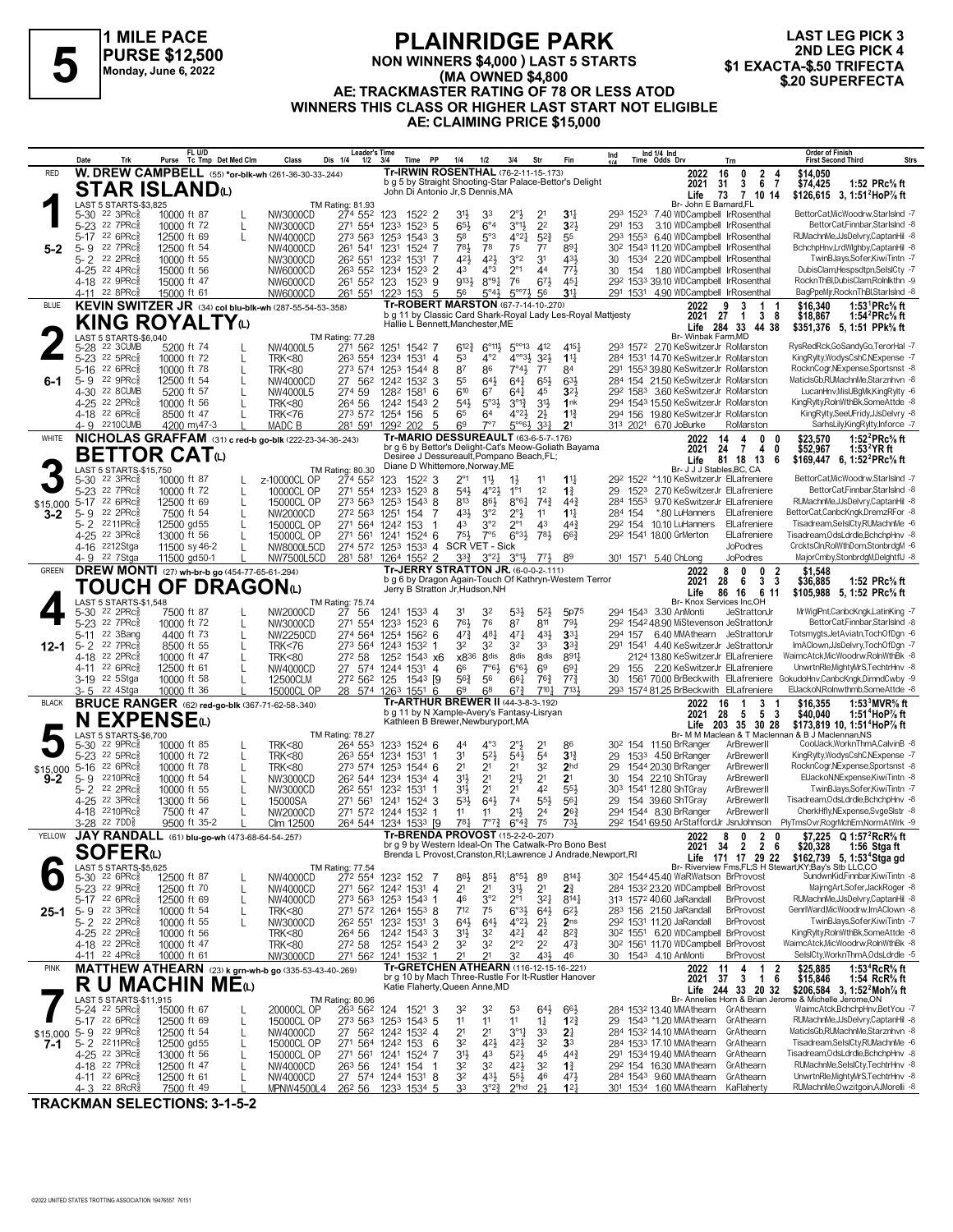**1 MILE TROT PURSE \$7,500 Monday, June 6, 2022**

## **PLAINRIDGE PARK**

#### **NON WINNERS \$2,000 (100% MA OWNED \$2,400) LAST 5 STARTS STARTERS IN A CLASS HIGHER THAN NW \$3,000 L/S NE AE: TRACKMASTER RATING OF 74 OR LESS ATOD WINNERS OVER \$7,500 IN 2022 AND/OR WINNERS THIS CLASS OR HIGHER LAST START NOT ELIGIBLE 3RD LEG PICK 3 (6-7-8)**<br>3RD LEG PICK 4<br>3RD LEG PICK 4<br>3RD LEG PICK 4<br>3RD LEG PICK 4<br>3RD LEG PICK 4<br>3RD LEG PICK 4<br>3RD LEG PICK 4

**\$.20 WICKED HI 5 PENTAFECTA \$1 PICK 3 (6-7-8)**

|               | Date                          | Trk                                                               | FL U/D<br>Purse                                                       | Tc Tmp Det Med Clm | Class                                | <b>Leader's Time</b><br>Dis 1/4<br>$1/2$ $3/4$     |                            | <b>PP</b><br>Time          | 1/4                                                                                        | 1/2                                                  | 3/4                                            | Str                                           | Fin                                                             | Ind      |                      | Ind 1/4 Ind<br>Time Odds Drv                                                                 | Trn                                                                                               | <b>Order of Finish</b><br><b>Strs</b><br><b>First Second Third</b>                                                                     |
|---------------|-------------------------------|-------------------------------------------------------------------|-----------------------------------------------------------------------|--------------------|--------------------------------------|----------------------------------------------------|----------------------------|----------------------------|--------------------------------------------------------------------------------------------|------------------------------------------------------|------------------------------------------------|-----------------------------------------------|-----------------------------------------------------------------|----------|----------------------|----------------------------------------------------------------------------------------------|---------------------------------------------------------------------------------------------------|----------------------------------------------------------------------------------------------------------------------------------------|
| <b>RED</b>    |                               |                                                                   | JOSEPH DI STEFANO (33) s red-blk-wh (10-0-1-1-089)                    |                    |                                      |                                                    |                            |                            | Tr-JOHN DI STEFANO (22-0-2-2-.081)                                                         |                                                      |                                                |                                               | b g 6 by Cantab Hall-Southwind Syrinx-Muscles Yankee            |          |                      | 2022                                                                                         | $\overline{7}$<br>0<br>$\mathbf{1}$<br>-1                                                         | \$4,060                                                                                                                                |
|               |                               |                                                                   | <b>SOUTHWIND SURGE(t)</b>                                             |                    |                                      |                                                    |                            |                            | Di Stefano&Son Stable, Greenfield, MA                                                      |                                                      |                                                |                                               |                                                                 |          |                      | 2021<br>Life                                                                                 | 2 <sub>1</sub><br>23<br>$\mathbf{1}$<br>81<br>6 8 17                                              | \$11,260<br>1:58 ${}^{2}$ PRc ${}^{5}_{8}$ ft<br>\$89,921 4, 1:57 <sup>1</sup> Mea% ft                                                 |
|               |                               | LAST 5 STARTS-\$3,710<br>5-30 22 1PRc <sup>5</sup>                | 7000 ft 87                                                            |                    | <b>TRK&lt;72</b>                     | TM Rating: 69.09<br>29 594                         |                            | 1281 1581 4                |                                                                                            | 31}                                                  | 32                                             | 32                                            | $2^{13}$                                                        | 30       | 1583                 | 6.60 JDiStefano                                                                              | Br- Southwind Farms LLC,NJ<br>JoDiStefano                                                         | CptBlues,SthSurge,AnnieOk -7                                                                                                           |
|               |                               | 5-19 22 1PRcs                                                     | 7000 ft 56                                                            |                    | <b>TRK&lt;72</b>                     | 291 584                                            | 1282 158                   | $\overline{4}$             | 2 <sup>1</sup>                                                                             | 33                                                   | 31}                                            | 55                                            | $45\frac{3}{4}$                                                 |          | 303 1591             | 5.40 JDiStefano                                                                              | JoDiStefano                                                                                       | PrareRomo,CrtsNSesn,WannaHall -6                                                                                                       |
|               |                               | 5-12 2210PRcs                                                     | 7000 ft 77                                                            |                    | <b>TRK&lt;72</b>                     | 274 57                                             |                            | 1263 1572 4                | 431                                                                                        | 44                                                   | $4^{\circ}2\frac{1}{2}$                        | $3^{11}$                                      | 3 <sup>3</sup>                                                  |          |                      | 30 <sup>3</sup> 157 <sup>3</sup> 10.50 JDiStefano                                            | JoDiStefano                                                                                       | ChocltXpl,AnnieOk,SthSurge -8                                                                                                          |
| $12 - 1$      | $5 - 5$ 2211PRc $\frac{5}{8}$ | 4-28 2210PRcs                                                     | 7500 ft 68<br>7000 ft 47                                              |                    | <b>NW2000CD</b><br><b>TRK&lt;72</b>  | 271 564<br>29 59                                   | 1253 1561 6                | 1292 2002 4                | 1 <sup>2</sup><br>57                                                                       | 2 <sup>1</sup><br>$64\frac{1}{2}$                    | $5^{7}$<br>74                                  | 817<br>64                                     | $8^{18}$<br>431                                                 |          |                      | 324 1594 44.70 LaStalbaum<br>304 201 3.40 BrRanger                                           | JoDiStefano<br>JoDiStefano                                                                        | Richsnrth,ChocltXpl,NrthnCrdt -8<br>NrthnCrdt,DeweyDog,ChocltXpl -7                                                                    |
| <b>BLUE</b>   |                               |                                                                   | ROBERT TISBERT (85) blu-wh-red (4-0-1-0-139)                          |                    |                                      |                                                    |                            |                            | Tr-ROBERT TISBERT (4-0-1-0-139)                                                            |                                                      |                                                |                                               |                                                                 |          |                      | 2022                                                                                         | $\overline{1}$<br>4<br>$\mathbf{0}$<br>0                                                          | \$2,125                                                                                                                                |
|               |                               |                                                                   | <b>COURT'S N SESSION</b> (L)                                          |                    |                                      |                                                    |                            |                            | br g 10 by Conway Court-Ms Pro-Ima Pro                                                     |                                                      |                                                |                                               | Alice D Szpila, Plainville, MA; Two Gus Racing LLC, Foxboro, MA |          |                      | 2021                                                                                         | $\overline{\mathbf{3}}$<br>30<br>$\overline{2}$<br>- 5<br>Life 214 21 29 31                       | \$19,425<br>1:58 <sup>2</sup> PRc <sup>5</sup> / <sub>8</sub> ft<br>\$152,706 6, 1:56 <sup>1</sup> TgDn <sup>5</sup> / <sub>8</sub> ft |
|               |                               | LAST 5 STARTS-\$2,965                                             |                                                                       |                    |                                      | TM Rating: 69.97                                   |                            |                            |                                                                                            |                                                      |                                                |                                               |                                                                 |          |                      |                                                                                              | Br- Ronald L Houghtaling, NY                                                                      |                                                                                                                                        |
|               | $5 - 30$<br>5-19 22 1PRcs     | 22 1PRc3                                                          | 7000 ft 87<br>7000 ft 56                                              |                    | <b>TRK&lt;72</b><br><b>TRK&lt;72</b> | 29 594<br>291 584                                  | 1282 158                   | 1281 1581 1<br>-3          | 45<br>45                                                                                   | 43}<br>44                                            | 67<br>54                                       | 66<br>44                                      | 67<br>2 <sup>3</sup>                                            |          |                      | 1593 10.00 RoTisbert<br>292 1583 3.10 RoTisbert                                              | RoTisbert<br>RoTisbert                                                                            | CptBlues,SthSurge,AnnieOk -7<br>PrareRomo,CrtsNSesn,WannaHall -6                                                                       |
|               |                               | 5-12 2210PRc                                                      | 7000 ft 77                                                            | L                  | <b>TRK&lt;72</b>                     | 274 57                                             | 1263                       | 1572 3                     | 32}                                                                                        | 33                                                   | $3^{01}$                                       | 2 <sup>1</sup>                                | $6^{2}3$                                                        | 311      | 158                  | 3.00 RoTisbert                                                                               | RoTisbert                                                                                         | ChocltXpl,AnnieOk,SthSurge -8                                                                                                          |
| $20 - 1$      | 5-5 2211PRc                   | 4-26 <sup>22</sup> 2PRc                                           | 7500 ft 68<br>ft $54$                                                 | L                  | NW2000CD<br>QUA                      | 271 564<br>30                                      | 1253 1561                  | 3<br>1574 2                | $66\frac{1}{2}$<br>66}                                                                     | 6 <sup>7</sup><br>67                                 | $4^{\circ}7$<br>$5°5\frac{1}{2}$               | 47<br>5 <sup>9</sup>                          | 56<br>5143                                                      |          | 313 2003             | 30 <sup>2</sup> 157 <sup>2</sup> 43.40 RoTisbert<br>NB RoTisbert                             | RoTisbert<br>AlSzpila                                                                             | Richsnrth,ChocltXpl,NrthnCrdt -8<br>BntwnMdns,NrtrnSltn,GracUndrF -6                                                                   |
| WHITE         |                               |                                                                   | <b>MARK ATHEARN</b> (56) *grn-go-wh (64-4-9-9-188)                    |                    |                                      | 593                                                | 128                        |                            | Tr-GRETCHEN ATHEARN (116-12-15-16-221)                                                     |                                                      |                                                |                                               |                                                                 |          |                      | 2022                                                                                         | 6<br>$\mathbf{0}$<br>$\mathbf{0}$                                                                 | \$900 Q 2:01 <sup>4</sup> PRc <sup>5</sup> / <sub>8</sub> ft                                                                           |
|               |                               |                                                                   | SMOOTH ACELERATIONധ                                                   |                    |                                      |                                                    |                            |                            | b g 6 by Swan For All-Hernameissylvia-Cantab Hall<br>William H Phipps, Yarmouth, ME        |                                                      |                                                |                                               |                                                                 |          |                      | 2021                                                                                         | $\overline{2}$<br>19<br>4<br>-4                                                                   | 1:54 <sup>4</sup> M1 ft<br>\$38,575                                                                                                    |
|               |                               | LAST 5 STARTS-\$900                                               |                                                                       |                    |                                      | TM Rating: 73.97                                   |                            |                            |                                                                                            |                                                      |                                                |                                               |                                                                 |          |                      | Life                                                                                         | 80<br>11 12 13<br>Br- Victory Hill Farm Inc, IN                                                   | \$173,125 3, 1:54 <sup>2</sup> Phl <sup>5</sup> / <sub>8</sub> ft                                                                      |
|               | $5 - 30$                      | $22$ 4PR $c_{8}^{5}$<br>5-17 22 1PRc                              | 7500 ft 87<br>ft 70                                                   |                    | NW2000CD                             | 28 581                                             | 1273 1574 1                |                            | 56<br>46                                                                                   | 3°2<br>45                                            | $1^{\circ}$                                    |                                               | 31}                                                             |          | 303 1581             | *2.90 MaAthearn GrAthearn                                                                    |                                                                                                   | DazingLny, Neverdie, SmothAclr -8<br>BlbrdRcky,SmothAclr,RflsSuprS -4                                                                  |
|               | 5-12 22 2PRc                  |                                                                   | 7500 ft 77                                                            | L<br>L             | QUA<br>NW2000CD                      | 293 591<br>271 571                                 | 1283 1583 3<br>1271 1562 1 |                            |                                                                                            | x721} 716}                                           | $3^{07}\frac{1}{2}$<br>781                     | 2 <sup>7</sup><br>711,                        | $2^{2}$<br>$7^{14}$                                             | 291      | 1591                 | 303 1592 4.70 MaAthearn GrAthearn                                                            | NB KeSwitzerJr GrAthearn                                                                          | ChavHnv,MadDog,DazIngLny -8                                                                                                            |
| $2 - 1$       | $5 - 5$ 2210PRc               |                                                                   | 10000 ft 68                                                           | L                  | NW3000CD                             | 283 59                                             | 128                        | 1574 4                     | 54                                                                                         | $3^{\circ}x^2$                                       | 834                                            | 830                                           | 833                                                             |          |                      | 293 2042 6.40 MaAthearn GrAthearn                                                            |                                                                                                   | LDesYyoMa,CarsonHil,Caulfield -8                                                                                                       |
| <b>GREEN</b>  |                               | 4-28 <sup>22</sup> 4PRc                                           | 12500 ft 47<br>MICHAEL STEVENSON (57) *mar-wh-blu (89-11-7-8-.197)    |                    | NW4000CD                             | 281 564 1263 157 6                                 |                            |                            | $75\frac{1}{2}$<br>Tr-JOHN DUNLEAVY JR (7-0-1-1-127)                                       | 79                                                   | $6^{\circ 5}$                                  | $67\frac{1}{2}$                               | 612                                                             |          |                      | 314 1592 23.00 MaAthearn GrAthearn                                                           |                                                                                                   | SwetIsNAI, Perron, SortieHnv -8                                                                                                        |
|               |                               | <b>ANNIE OK</b>                                                   |                                                                       |                    |                                      |                                                    |                            |                            |                                                                                            |                                                      |                                                |                                               | b m 9 by Broad Bahn-Bouzette Hanover-Yankee Glide               |          |                      | 2022<br>2021                                                                                 | $\mathbf{1}$<br>4<br>-1<br>$\overline{2}$<br>- 24<br>3<br>-1                                      | \$2,940<br>\$15,154<br>1:57 ${}^4$ PRc ${}^5\!\!$ sft                                                                                  |
|               |                               | LAST 5 STARTS-\$2,940                                             |                                                                       |                    |                                      | TM Rating: 69.16                                   |                            |                            |                                                                                            |                                                      |                                                |                                               | John H Dunleavy Jr, Hollis, NH; Ellen M Emerson, Hollis, NH     |          |                      |                                                                                              | Life 104 16 11 15<br>Br- Fam Alber Horse Racing LLC, NJ                                           | \$94,847  4, 1:54 <sup>2</sup> PRc% ft                                                                                                 |
|               | $5 - 30$                      | $22$ 1PR $c_{8}^{5}$                                              | 7000 ft 87                                                            |                    | <b>TRK&lt;72</b>                     | 29 594                                             |                            | 1281 1581 2                | 11                                                                                         |                                                      | 23                                             | 21                                            | $3^{2}$                                                         |          |                      |                                                                                              | 30 <sup>2</sup> 158 <sup>3</sup> 10.20 MiStevenson JoDunleavyJr                                   | CptBlues,SthSurge,AnnieOk -7                                                                                                           |
|               |                               | 5-12 2210PRc<br>$5 - 5$ 2211PRc                                   | 7000 ft 77<br>7500 ft 68                                              | L<br>L             | <b>TRK&lt;72</b>                     | 274 57<br>271 564                                  | 1263                       | $157^2$ 6                  | 65}<br>781,                                                                                | 67<br>79                                             | 74<br>893                                      | 42<br>611                                     | 2 <sup>1</sup><br>610                                           | 30       |                      |                                                                                              | 1572 19.50 MiStevenson JoDunleavyJr<br>304 1581 30.70 MiStevenson JoDunleavyJr                    | ChocltXpl.AnnieOk.SthSurge -8<br>Richsnrth.ChocltXpl.NrthnCrdt -8                                                                      |
| $12 - 1$      | 4-28 2210PRc                  |                                                                   | 7000 ft 47                                                            | L                  | NW2000CD<br><b>TRK&lt;72</b>         | 29 59                                              |                            | 1253 1561 1<br>1292 2002 1 | 46                                                                                         | 43                                                   | 42}                                            | 53                                            | 54                                                              |          |                      |                                                                                              | 312 2011 17.10 MiStevenson JoDunleavvJr                                                           | NrthnCrdt.DewevDog.ChocItXpl -7                                                                                                        |
|               |                               | 4-19 22 1PRc <sup>3</sup>                                         | ft 54                                                                 |                    | QUA                                  | 293 100                                            | 129                        | 1591 3                     | 11                                                                                         | 21                                                   | 21                                             | 23                                            | 561                                                             |          | 311 2002             |                                                                                              | NB MiStevenson JoDunleavyJr                                                                       | MrgsLfyte, Wily Wally, SumbgbHnv -8                                                                                                    |
| <b>BLACK</b>  |                               |                                                                   | JAMES HARDY (58) wh-grn-I blu (73-10-10-11-.263)                      |                    |                                      |                                                    |                            |                            | Tr-CATHERINE BOUTHILLIER (8-1-1-1-236)                                                     |                                                      |                                                |                                               | br g 11 by Chocolatier-Uncommon Scents-Valley Victor            |          |                      | 2022<br>2021                                                                                 | 6<br>1<br>33<br>55<br>3                                                                           | \$7.190<br>1:57 $^{2}$ PRc $\%$ ft<br>\$22,389<br>2:00 <sup>3</sup> MR ft                                                              |
|               |                               |                                                                   | <b>CHOCOLATE XPLOSION</b>                                             |                    |                                      |                                                    |                            |                            | Marc J Bouthillier, Northborough, MA                                                       |                                                      |                                                |                                               |                                                                 |          |                      |                                                                                              | Life 253 28 31 43                                                                                 | \$205,556 6, 1:55 PPk% ft                                                                                                              |
|               | 5-30                          | LAST 5 STARTS-\$6,815<br>$22$ 4PR $c_8^5$                         | 7500 ft 87                                                            |                    | NW2000CD                             | <b>TM Rating: 73.71</b><br>28<br>581               |                            | 1273 1574 2                | 11                                                                                         | $11\frac{1}{2}$                                      | $2\frac{1}{2}$                                 | $1\frac{1}{2}$                                | 421                                                             |          |                      | 303 1581 11.10 MiStevenson CBouthillier                                                      | Br- Diamond Creek Farm LLC,PA                                                                     | DazingLny, Neverdie, SmothAclr -8                                                                                                      |
|               |                               | 5-12 2210PRc <sup>5</sup>                                         | 7000 ft 77                                                            |                    | <b>TRK&lt;72</b>                     | 274 57                                             |                            | 1263 1572 7                | $1^{\circ}$                                                                                | 11                                                   | 11                                             | 11                                            | $1\frac{1}{4}$                                                  |          |                      | 304 1572 *1.80 JaHardy                                                                       | CBouthillier                                                                                      | ChocltXpl,AnnieOk,SthSurge -8                                                                                                          |
| $9 - 2$       | 4-28 2210PRc                  | 5-5 2211PRc                                                       | 7500 ft 68<br>7000 ft 47                                              |                    | NW2000CD<br><b>TRK&lt;72</b>         | 271 564<br>29<br>59                                | 1253 1561                  | -5<br>1292 2002 7          | 33<br>79                                                                                   | 32}<br>$76\frac{1}{2}$                               | 2 <sup>3</sup>                                 | 2 <sup>3</sup><br>$6^{\circ}3\frac{1}{2}$ 42} | 2 <sup>2</sup><br>3 <sup>1</sup>                                |          |                      | 30 <sup>2</sup> 1563 10.10 AnMonti<br>303 2003 8.30 AnMonti                                  | CBouthillier<br>CBouthillier                                                                      | Richsnrth,ChocltXpl,NrthnCrdt -8<br>NrthnCrdt,DeweyDog,ChocItXpl -7                                                                    |
|               |                               | 4-21 22 2PRc                                                      | 7000 ft 58                                                            |                    | <b>TRK&lt;72</b>                     | 28 <sup>2</sup> 593 1274 158                       |                            | -7                         | 78                                                                                         | $4°3\frac{1}{2}$                                     | 7xip6}79}                                      |                                               | 713                                                             |          |                      | 313 2003 9.70 AnMonti                                                                        | CBouthillier                                                                                      | OneSwnFrA, Richsnrth, PrareRomo -8                                                                                                     |
| YELLOW        |                               |                                                                   | KEVIN SWITZER JR (34) col blu-blk-wh (287-55-54-53-.358)              |                    |                                      |                                                    |                            |                            | Tr-K WILLIAM KRIKORIAN (11-1-1-1-172)<br>b g 5 by Father Patrick-Majestic Style-Angus Hall |                                                      |                                                |                                               |                                                                 |          |                      | 2022<br>2021                                                                                 | $\overline{2}$<br>$\mathbf{0}$<br>$\mathbf{0}$<br>0<br>$\overline{2}$<br>19<br>$\mathbf{1}$<br>-1 | \$0<br>\$13,125<br>1:59 <sup>2</sup> PRc% ft                                                                                           |
|               |                               |                                                                   | FATHER DUNN⑾                                                          |                    |                                      |                                                    |                            |                            | Vartan M Krikorian, Royalston, MA                                                          |                                                      |                                                |                                               |                                                                 |          |                      | Life                                                                                         | 6<br>43<br>4<br>4                                                                                 | \$53,979 3, 1:56 <sup>3</sup> PcD% ft                                                                                                  |
|               |                               | LAST 5 STARTS-\$4,765<br>5-30 22 1PRc <sup>5</sup>                | 7000 ft 87                                                            |                    | <b>TRK&lt;72</b>                     | TM Rating: 63.37<br>29 594                         | 1281 1581                  | 3                          | 56                                                                                         |                                                      | 5xip4}7dis                                     | 7dis                                          | 7471                                                            |          |                      |                                                                                              | Br- Brittany Farms LLC,KY<br>2073 8.20 KeSwitzerJr KWKrikorian                                    | CptBlues,SthSurge,AnnieOk -7                                                                                                           |
|               |                               | 5-19 22 1PRcs                                                     | 7000 ft 56                                                            |                    | <b>TRK&lt;72</b>                     | 291 584 1282 158                                   |                            | 2                          | 6 <sup>8</sup>                                                                             | 610                                                  | 610                                            | 612                                           | 6134                                                            |          |                      |                                                                                              | 301 2003 22.70 MiStevenson KWKrikorian                                                            | PrareRomo.CrtsNSesn.WannaHall -6                                                                                                       |
|               | $5 - 10$                      | 22 2PRc3                                                          | ft 60                                                                 |                    | QUA                                  | 293 593 1282 158                                   |                            | 3                          | 34                                                                                         | 47                                                   | 411                                            | 414                                           | 4164                                                            |          | 303 2011             |                                                                                              | NB MiStevenson KWKrikorian                                                                        | SiddFinch, BendInThR, The Frth Es -4                                                                                                   |
| $20 - 1$      | 5-3 22 1PRc <sup>5</sup>      | 4-26 22 1PRc                                                      | ft $54$<br>ft 54                                                      |                    | QUA<br>QUA                           | 30<br>293 100                                      | 1003 1301 1594 x4<br>129   |                            | $5x^7$                                                                                     |                                                      | $x5x^{29}5$ dis                                | 5 <sub>dis</sub>                              | 551}<br>1583 x1x x6x25x6x28 x6xdisx6xdisx6x994                  |          | 210<br>2182          | NB AnMonti                                                                                   | NB MiStevenson KWKrikorian<br>KWKrikorian                                                         | Ubanji,EthnsFire,MjstcMrvl -5<br>TapMeBlc, OrignStry, SiddFinch -6                                                                     |
| <b>PINK</b>   |                               |                                                                   | <b>DREW MONTI</b> (27) wh-br-b go (454-77-65-61-294)                  |                    |                                      |                                                    |                            |                            | Tr-JIMMY NICKERSON (106-21-18-19-352)                                                      |                                                      |                                                |                                               |                                                                 |          |                      | 2022                                                                                         | 4 1<br>0 <sub>2</sub>                                                                             | \$6,250<br>1:58 <sup>1</sup> PRc <sup>5</sup> / <sub>8</sub> ft                                                                        |
|               |                               |                                                                   | <b>CAPTAIN BLUES</b> to                                               |                    |                                      |                                                    |                            |                            | br g 6 by Muscle Hill-Caerphilly-Broadway Hall<br>William J Augustine, Hammonton, NJ       |                                                      |                                                |                                               |                                                                 |          |                      | 2021<br>Life                                                                                 | No Starts Prior Year<br>10 1<br>0 <sup>3</sup>                                                    | \$9,610 6, 1:58 PRc% ft                                                                                                                |
|               |                               | LAST 5 STARTS-\$6,250<br>$22$ 1PR $c_{8}^{5}$                     |                                                                       |                    |                                      | TM Rating: 71.63                                   |                            |                            |                                                                                            |                                                      |                                                |                                               |                                                                 |          |                      | *.50 AnMonti                                                                                 | Br- Southwind Farms LLC,NJ                                                                        | CptBlues,SthSurge,AnnieOk -7                                                                                                           |
|               | $5 - 30$                      | 5-19 22 3PRcs                                                     | 7000 ft 87<br>10000 ft 56                                             |                    | <b>TRK&lt;72</b><br>NW1PMLT          | 29<br>594<br>28<br>57                              | 1281<br>126                | 1581 5<br>1562 8           | 32<br>7 <sup>7</sup>                                                                       | 2°1<br>79                                            | $1^\circ$<br>$4^{\circ}3$                      | $43\frac{1}{4}$                               | $1\frac{13}{4}$<br>$35\frac{3}{4}$                              | 30<br>31 | 1581                 | 1573 11.50 AnMonti                                                                           | JiNickerson<br>JiNickerson                                                                        | DocGldnfl, WorktGirl, CptBlues -8                                                                                                      |
|               |                               | 5-12 2210PRc <sup>5</sup>                                         | 7000 ft 77                                                            | L                  | <b>TRK&lt;72</b>                     | 274 57                                             | 1263 1572 8                |                            | 76}                                                                                        | 79                                                   | $6°3\frac{1}{2}$                               | $6^{3}\frac{1}{2}$                            | $5^{2}$                                                         |          |                      | 303 1574 6.80 AnMonti                                                                        | JiNickerson                                                                                       | ChocltXpl,AnnieOk,SthSurge -8                                                                                                          |
| 5-2           |                               | 4-28 <sup>22</sup> 1PRc <sup>3</sup><br>4-19 22 1PRc <sup>5</sup> | 10000 ft 47<br>ft 54                                                  |                    | NW1PMLT<br>QUA                       | 284 581 1283 158<br>29 <sup>3</sup> 100 129 1591 5 |                            | - 2                        | $1^{\circ}1$                                                                               | 12<br>$5^{3\frac{1}{2}}$ $7^{04}$ $7^{4\frac{1}{4}}$ | 23                                             | 38<br>57                                      | $3^{19}$<br>45                                                  |          | 30 <sup>2</sup> 2001 | 323 2014 2.00 AnMonti<br>NB AnMonti                                                          | JiNickerson<br>JiNickerson                                                                        | Strict,FogWatch,CptBlues -6<br>MrqsLfyte,WilyWally,SumbgbHnv -8                                                                        |
| GRAY          |                               |                                                                   | <b>WALLACE WATSON</b> (51) br-red (104-18-9-8-.247)                   |                    |                                      |                                                    |                            |                            | Tr-LISA WATSON (91-17-8-8-.265)                                                            |                                                      |                                                |                                               |                                                                 |          |                      | 2022                                                                                         | 6<br>$\overline{1}$<br>0<br>0                                                                     | 1:57 $^{2}$ PRc $\%$ ft<br>\$5,800                                                                                                     |
|               |                               |                                                                   | <b>DIXIE SLIPPERS</b>                                                 |                    |                                      |                                                    |                            |                            | John J & Susan M Muldoon, Marblehead, MA                                                   |                                                      |                                                |                                               | b m 6 by Muscle Massive-Tap Your Heels-Donato Hanover           |          |                      | 2021<br>Life                                                                                 | 26<br>3<br>5<br>-1<br>62<br>$\overline{7}$<br>8<br>9                                              | \$25,555 Q 1:58 <sup>2</sup> PRc% ft<br>\$77,567 4, 1:56 <sup>3</sup> PRc <sup>5</sup> / <sub>8</sub> ft                               |
|               |                               | LAST 5 STARTS-\$2,050                                             |                                                                       |                    |                                      | TM Rating: 75.22                                   |                            |                            |                                                                                            |                                                      |                                                |                                               |                                                                 |          |                      |                                                                                              |                                                                                                   | Br- Olive Branch Fm & F J Nanna, NC; Birnam Wood Fms, FL                                                                               |
|               |                               | 5-30 22 4PRc <sup>5</sup><br>5-19 22 9PRc <sup>5</sup>            | 7500 ft 87<br>10000 ft 56                                             |                    | NW2000CD<br>NW3000CD                 | 28 581<br>274 582 1262 1562 2                      | 1273 1574 6                |                            | 78<br>55                                                                                   | 76<br>64                                             | $5^{\circ}3$<br>54                             | 43<br>53                                      | 54<br>$43\frac{1}{4}$                                           |          |                      | 30 <sup>2</sup> 158 <sup>3</sup> 4.30 WaRWatson LiWatson<br>294 157 27.20 WaRWatson LiWatson |                                                                                                   | DazingLny,Neverdie,SmothAclr -8<br>SortieHnv, Omaha Omha, BendIn ThR -8                                                                |
|               |                               | 5-12 22 8PRcs                                                     | 10000 ft 77                                                           |                    | NW3000CD                             | 272 572 1261 1554 3                                |                            |                            | 69                                                                                         | 65                                                   | 64                                             | 54                                            | 554                                                             |          |                      | 294 1564 19.60 WaRWatson LiWatson                                                            |                                                                                                   | TagUpNGo,Caulfield,Ubanji -8                                                                                                           |
| 6-1           |                               | 4-28 22 3PRc <sup>3</sup>                                         | 7500 ft 47                                                            |                    | NW2000CD                             | 28 564 127 1574 6                                  |                            |                            | 76}                                                                                        | $7°6\frac{1}{2}$                                     | $5^{71}$                                       | 43}                                           | $5^{3}$                                                         |          |                      | 301 1583 12.40 WaRWatson LiWatson                                                            |                                                                                                   | CarsonHil,ChavHnv,IfIMust -7<br>OmahaOmha,IfIMust,CarsonHil -8                                                                         |
| <b>PURPLE</b> |                               | 4-21 22 4PRc <sup>3</sup>                                         | 9000 ft 55<br><b>BRUCE RANGER</b> (62) red-go-blk (367-71-62-58-.340) |                    | <b>NW3000CD</b>                      | 274 581 128 159 3                                  |                            |                            | 42}<br><b>Tr-TERRENCE MC GEE (11-0-0-1-.030)</b>                                           | 55                                                   | 89                                             | 64}                                           | $6^{2}3$                                                        |          |                      | 294 1593 12.00 WaRWatson LiWatson<br>2022                                                    | 0<br>0<br>-1<br>0                                                                                 | \$0                                                                                                                                    |
|               |                               |                                                                   | <b>DON'T FIRE</b> (t)                                                 |                    |                                      |                                                    |                            |                            | Terrence D Mc Gee, Pepperell, MA                                                           |                                                      |                                                |                                               | b g 5 by Dontyouforgetit-Breath Of Fire-Jailhouse Jesse         |          |                      | 2021                                                                                         | 17<br>0<br>0<br>0                                                                                 | \$3,250                                                                                                                                |
|               |                               | LAST 5 STARTS-\$0                                                 |                                                                       |                    |                                      | TM Rating: 62.94                                   |                            |                            |                                                                                            |                                                      |                                                |                                               |                                                                 |          |                      | Life                                                                                         | 48<br>6<br>5 8<br>Br- Double Spring Farm, OH                                                      | \$57,303 3, 1:57 <sup>2</sup> PRc <sup>5</sup> / <sub>8</sub> ft                                                                       |
|               |                               | 5-30 22 4PRc <sup>5</sup>                                         | 7500 ft 87                                                            |                    | NW2000CD                             | 28 581                                             |                            | 1273 1574 5                | 67                                                                                         | 65                                                   | $74\frac{1}{2}$                                | 87                                            | $8^{11}\frac{1}{2}$                                             |          |                      | 313 200 25.20 AnMonti                                                                        | TeMcgee                                                                                           | DazingLny, Neverdie, SmothAclr -8<br>LevelUp,MachUpA,BentwnSpr -6                                                                      |
|               |                               | 5-24 22 2PRc <sup>5</sup><br>9-24 <sup>21</sup> 8PRcs             | ft 67<br>7000 ft 72                                                   | $\mathbf +$        | QUA<br>TM<73                         | 29<br>583<br>272 57                                |                            | 1264 1544 2<br>1263 1572 8 | 54<br>$9^{10}\frac{1}{4}$                                                                  | 54<br>961                                            | $6^{14}\frac{1}{2}$<br>$9^{\circ}6\frac{3}{4}$ | 618<br>97}                                    | 5261<br>$8^{10}\frac{3}{4}$                                     |          | 30 <sup>2</sup> 200  | NB AnMonti<br>313 1593 34.30 AnMonti                                                         | TeMcgee<br>TeMcgee                                                                                | HapyHolgn,Charmagdn,SthSurge -9                                                                                                        |
| 20-1          | $9 - 3$ 21 9PRc $\frac{5}{8}$ |                                                                   | 8000 ft 72                                                            | $^{\rm +}$         | NW2000CD                             | 284 58                                             | 1272 1581 7                |                            | 43}                                                                                        | $43\frac{3}{4}$                                      | $65\frac{1}{4}$                                | $8^{11}$                                      | $9^{17}\frac{1}{4}$                                             |          |                      | 331 2013 33.60 ShTGray                                                                       | TeMcgee                                                                                           | Persvrnce, Ubanji, DialAChic - 9                                                                                                       |
|               |                               | 8-27 21 6PRc <sup>5</sup>                                         | 8000 ft 90                                                            |                    | NW2000CD                             | 274 584 128 1572 2                                 |                            |                            | 44                                                                                         | 54                                                   | 73}                                            | $63\frac{3}{4}$                               | $6^{10}\frac{3}{4}$                                             | 31       |                      | 1593 27.00 MMAthearn                                                                         | TeMcgee                                                                                           | Esa,DialAChic,BoldFresh -7                                                                                                             |

**TRACKMAN SELECTIONS: 3-7-5-8**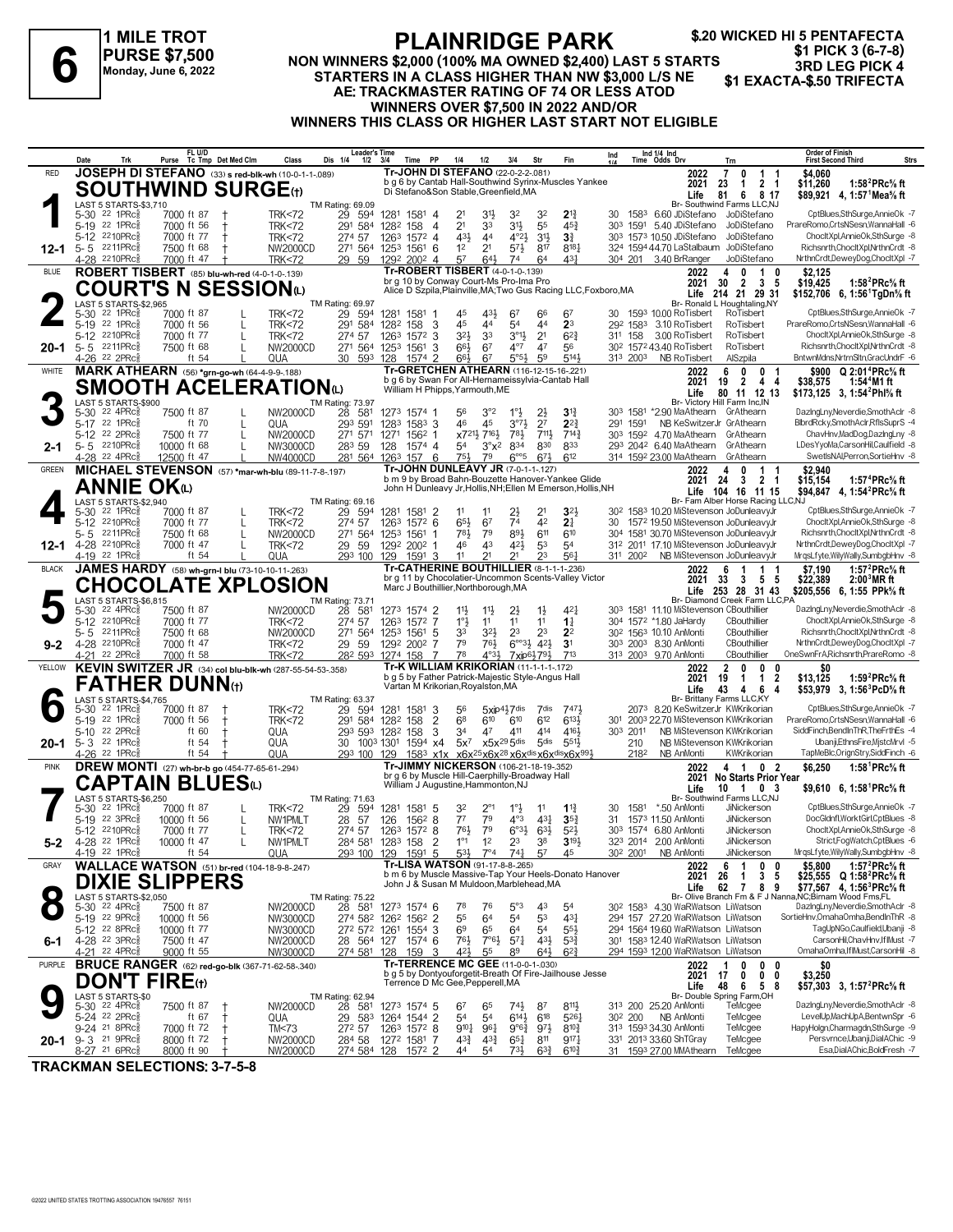

#### **PLAINRIDGE PARK 5 YEARS AND OLDER PURSE \$10,000**<br>WITH A TRACKMASTER RATING OF 80.5 OR LESS ATOD \$1 EXACTA-\$.50 TRIFECTA<br>WITH A TRACKMASTER RATING OF 80.5 OR LESS ATOD \$20 SUPERFECTA **WINNERS OVER \$20,000 IN 2022 AND/OR WINNERS THIS TMR OR HIGHER LAST START NE**

## **2ND LEG PICK 3 LAST LEG PICK 4<br>\$1 EXACTA-\$.50 TRIFECTA**

|              | Date                                               | Trk                                                                 | Purse                      | FL U/D<br>Tc Tmp Det Med Clm                             | Class                                | <b>Leader's Time</b><br>Dis 1/4<br>$1/2$ $3/4$ |                            | Time      | PP                  | 1/4                                                                                | 1/2                                               | 3/4                                        | Str                                                           | Fin                                                      | $\int_{1/\Lambda}$                                                     |                      | Ind 1/4 Ind<br>Time Odds Drv                                                                        | Trn                                                   | <b>Order of Finish</b><br><b>Strs</b><br><b>First Second Third</b>                                                      |
|--------------|----------------------------------------------------|---------------------------------------------------------------------|----------------------------|----------------------------------------------------------|--------------------------------------|------------------------------------------------|----------------------------|-----------|---------------------|------------------------------------------------------------------------------------|---------------------------------------------------|--------------------------------------------|---------------------------------------------------------------|----------------------------------------------------------|------------------------------------------------------------------------|----------------------|-----------------------------------------------------------------------------------------------------|-------------------------------------------------------|-------------------------------------------------------------------------------------------------------------------------|
| RED          |                                                    |                                                                     |                            | <b>WALLACE WATSON</b> (51) br-red (104-18-9-8-247)       |                                      |                                                |                            |           |                     | Tr-LISA WATSON (91-17-8-8-.265)                                                    |                                                   |                                            |                                                               |                                                          |                                                                        |                      | 2022                                                                                                | 5<br>$\overline{2}$<br>$\mathbf{1}$<br>0              | $1:57^4$ CUMB ft<br>\$6,734                                                                                             |
|              |                                                    |                                                                     |                            | WESTERN VICTORYω                                         |                                      |                                                |                            |           |                     | Lisa A Watson, Dresden, ME                                                         |                                                   |                                            |                                                               | br h 14 by Western Terror-Flavor Of The Week-Big Towner  |                                                                        |                      | 2021                                                                                                | 24<br>-3<br>0<br>-7<br>Life 288 46 41 63              | 1:53 <sup>1</sup> PRc <sup>5</sup> / <sub>8</sub> ft<br>\$13,326<br>\$394,771 7, 1:51 <sup>4</sup> PRc% ft              |
|              |                                                    | LAST 5 STARTS-\$6,734                                               |                            |                                                          |                                      | TM Rating: 76.57                               |                            |           |                     |                                                                                    |                                                   |                                            |                                                               |                                                          |                                                                        |                      |                                                                                                     | Br- Joel Herman Wheeler, MA                           | CoolJack, WorknThmA, CalvinB -8                                                                                         |
|              | 5-30                                               | $22$ 9PR $c_{8}$<br>5-21 22 6CUMB                                   | 10000 ft 85<br>4800 ft 66  |                                                          | <b>TRK&lt;80</b><br>NW3000L5         | 264 553<br>283 59                              | 1233 1524 4<br>1272 1574 1 |           |                     | 55<br>1 <sup>2</sup>                                                               | 54<br>$11\frac{1}{2}$                             | $74\frac{1}{2}$<br>$1\frac{1}{2}$          | 75}<br>1hd                                                    | 64 <sup>1</sup><br>1nk                                   |                                                                        |                      | 291 1533 29.40 WaRWatson LiWatson<br>30 <sup>2</sup> 1574 6.70 WaRWatson LiWatson                   |                                                       | WestrnVct, The Shinng, SprmeMach -7                                                                                     |
|              |                                                    | 5-14 22 4CUMB                                                       | 4800 ft 89                 | L                                                        | NW3000L5                             | 291 591                                        | 1272 1561 5                |           |                     | $57\frac{1}{4}$                                                                    | $5^{7}$ <sup>1</sup>                              | 57                                         | 451                                                           | 48 <sup>3</sup>                                          | 291                                                                    |                      | 158 11.60 WaRWatson LiWatson                                                                        |                                                       | RysRedRck,Redyfrthl,SomeGold -5                                                                                         |
| 15-1         | 5-4 22 6Bang                                       | 4-25 22 9PRc <sup>5</sup>                                           | 4400 gd 49-1<br>7000 ft 56 | L                                                        | NW2250CD<br><b>TRK&lt;72</b>         | 291 591<br>272 57                              | 1282 2001<br>1252          | $155^2$ 6 | $\overline{2}$      | 221<br>$65\frac{1}{2}$                                                             | 2 <sup>2</sup><br>$5^{3}$                         | 2 <sup>2</sup><br>84}                      | 2 <sub>hd</sub><br>$5^{3}$                                    | $11\frac{1}{2}$<br>2 <sub>nk</sub>                       |                                                                        |                      | 312 2001 2.30 WaRWatson LiWatson<br>291 1552 55.50 WaRWatson LiWatson                               |                                                       | WestrnVct,SthTerror,SntleSlew -5<br>ImAClown, Westrn Vct, MajorCrss -8                                                  |
|              |                                                    | 4-12 22 7PRc <sup>3</sup>                                           | 7000 ft 62                 |                                                          | <b>TRK&lt;72</b>                     | 273 572 1254 1562 4 SCR VET - Sick             |                            |           |                     |                                                                                    |                                                   |                                            |                                                               |                                                          |                                                                        |                      |                                                                                                     | LiWatson                                              | CirfiSpch,BombyBoby,BurksBndt -6                                                                                        |
|              | 4- 2                                               | 22 5 CUMB                                                           |                            | gd 40                                                    | QUA                                  | 292 1014 1323 203                              |                            |           | $\overline{4}$      | $6^{7\frac{3}{4}}$<br>Tr-MICHAEL GIROUARD (48-9-9-6-.333)                          | $6^{7}\frac{1}{2}$                                |                                            | $4^{\circ}2^{\frac{1}{2}}$ 64 <sup>1</sup>                    | $65\frac{1}{4}$                                          | 31 204                                                                 |                      | NB WaRWatson LiWatson                                                                               |                                                       | Bali, RcknRmbrn, Imagfrckr - 6                                                                                          |
| <b>BLUE</b>  |                                                    |                                                                     |                            | MATTHEW ATHEARN (23) k grn-wh-b go (335-53-43-40-.269)   |                                      |                                                |                            |           |                     |                                                                                    |                                                   |                                            |                                                               | b q 10 by Jereme's Jet-Table For Seven-Artsplace         |                                                                        |                      | 2022<br>2021                                                                                        | 8<br>2<br>33<br>6<br>6<br>4                           | 1:53 <sup>4</sup> PRc% ft<br>\$11,820<br>1:52 <sup>4</sup> PRc <sup>5</sup> / <sub>8</sub> ft<br>\$51,615               |
|              |                                                    | LAST 5 STARTS-\$10,000                                              |                            | <b>JS DELIVERY</b> <sub>(1)</sub>                        |                                      | <b>TM Rating: 77.88</b>                        |                            |           |                     | Irving S Bluestein, Dedham, MA                                                     |                                                   |                                            |                                                               |                                                          |                                                                        |                      | Life                                                                                                | 157 34<br>24 17                                       | \$387,237 3, 1:49 <sup>4</sup> Moh <sup>7</sup> / <sub>8</sub> ft<br>Br- R L Hamather & L G Macarthur & L E Wellwood.ON |
|              | 5-30                                               | $22$ 9PR $c_{8}^5$                                                  | 10000 ft 85                |                                                          | <b>TRK&lt;80</b>                     | 264 553                                        | 1233 1524 8                |           |                     | 88                                                                                 | 861                                               | 8°5                                        | 86}                                                           | $75\frac{3}{4}$                                          |                                                                        |                      | 292 154 40.90 MMAthearn MiGirouard                                                                  |                                                       | CoolJack.WorknThmA.CalvinB -8                                                                                           |
|              | $5 - 23$                                           | $22$ 5PR $c_{8}$<br>22 6PRc3                                        | 10000 ft 72                |                                                          | <b>TRK&lt;80</b>                     | 263 554<br>273 563                             | 1234 1531 7                |           |                     | 65<br>21                                                                           | $6^{o3}\frac{1}{2}$<br>2 <sup>1</sup>             | $6^{\circ 5\frac{1}{2}}$<br>34             | 6 <sup>9</sup><br>2 <sup>1</sup>                              | 5 <sup>2</sup><br>$2^{2}$                                |                                                                        |                      | 284 1533 9.90 MMAthearn<br>292 1551 7.90 NiGraffam                                                  | MiGirouard<br>MiGirouard                              | KingRvltv.WodvsCshC.NExpense -7<br>RUMachnMe.JJsDelvrv.CaptanHil -8                                                     |
| 8-1          | 5-17<br>5-9                                        | 22 1PRc3                                                            | 12500 ft 69<br>8500 ft 54  |                                                          | NW4000CD<br><b>TRK&lt;76</b>         | 261 55                                         | 1253 1543 4<br>1241 1534 1 |           |                     | $2^{\circ}1$                                                                       | 11                                                | $1\frac{1}{2}$                             | 11                                                            | $1\frac{1}{4}$                                           |                                                                        |                      | 293 1534 *1.00 NiGraffam                                                                            | MiGirouard                                            | JJsDelvry,Mateo,CashVaghn -8                                                                                            |
|              | $5 - 2$                                            | 22 7PRc3                                                            | 8500 ft 55                 |                                                          | <b>TRK&lt;76</b>                     | 273 564 1243 1532 2                            |                            |           |                     | 11                                                                                 | 11                                                | 11                                         | 11                                                            | 213                                                      |                                                                        |                      | 29 1533 *1.50 NiGraffam                                                                             | MiGirouard                                            | ImAClown,JJsDelvry,TochOfDgn -7                                                                                         |
|              |                                                    | 4-25 <sup>22</sup> 6PRc3<br>4-18 <sup>22</sup> 6PRc                 | 8500 ft 56<br>8500 ft 47   |                                                          | <b>TRK&lt;76</b><br><b>TRK&lt;76</b> | 273 571<br>273 572                             | 1252 1551 8<br>1254 156    |           | -1                  | 88<br>21                                                                           | 86<br>31}                                         | 7°5<br>31}                                 | 76<br>42                                                      | $5^{3}$<br>3 <sup>2</sup>                                |                                                                        |                      | 292 1554 27.80 NiGraffam<br>30 <sup>2</sup> 156 <sup>2</sup> 5.30 NiGraffam                         | MiGirouard<br>MiGirouard                              | Comndscrt, AGmeChngr, CashVaghn -8<br>KingRylty,SeeUFridy,JJsDelvry -8                                                  |
| WHITE        |                                                    |                                                                     |                            | W. DREW CAMPBELL (55) *or-blk-wh (261-36-30-33-.244)     |                                      |                                                |                            |           |                     | Tr-CHRIS LEFEBVRE (80-18-10-7-.324)                                                |                                                   |                                            |                                                               |                                                          |                                                                        |                      | 2022                                                                                                | 10<br>1<br>0                                          | \$6.117<br>$1:573$ CUMB ft                                                                                              |
|              |                                                    | <b>AIRSPINDER</b> <sup>(L)</sup>                                    |                            |                                                          |                                      |                                                |                            |           |                     | br g 6 by No Spin Zone-David's Art-David's Pass                                    |                                                   |                                            |                                                               |                                                          | Michelle Lefebvre, Scarborough, ME; Brian D Aaskov, Windham, ME        |                      | 2021                                                                                                | 13<br>5<br>5<br>36<br>Life 116 17 15<br>9             | \$51,718<br>1:54 Bang ft<br>\$135,339 5, 1:54 Bang ft                                                                   |
|              |                                                    | LAST 5 STARTS-\$3,101                                               |                            |                                                          |                                      | TM Rating: 77.29                               |                            |           |                     |                                                                                    |                                                   |                                            |                                                               |                                                          |                                                                        |                      | Br- Virginia L Louthan.DE                                                                           |                                                       | SundwnKid.Finnbar.KiwiTintn -8                                                                                          |
|              | 5-30<br>5-21                                       | $226$ PRc $\frac{5}{8}$<br>22 1CUMB                                 | 12500 ft 87<br>5200 ft 66  | L                                                        | NW4000CD<br>NW4000L5                 | 272 554<br>284 584                             | 1232 152<br>1272 157       |           | -6<br>3             | 75}<br>$44\frac{3}{4}$                                                             | $7^\circ 4\frac{1}{2}$<br>$4^{\circ}3\frac{3}{2}$ | $7^{\circ}$ <sup>4</sup> }<br>$3^{o_2}2^1$ | 55<br>2 <sup>1</sup>                                          | 57<br>$5^{4}$                                            | 301 158                                                                |                      | 291 1532 32.10 WDCampbell ChLefebvre<br>2.50 WDCampbell ChLefebvre                                  |                                                       | BoMaster, RysRedRck, vlcty sub -6                                                                                       |
|              | 5-14                                               | 22 7 CUMB                                                           | 5200 ft 89                 |                                                          | NW4000L5                             | 29 591                                         | 1272 156                   |           | 4                   | 441                                                                                | $4^{\circ}2^{\frac{3}{2}}$                        | $3^{03}\frac{3}{4}$                        | 2 <sup>1</sup>                                                | 2 <sup>5</sup>                                           | 284 157                                                                |                      | *1.40 WDCampbell ChLefebvre                                                                         |                                                       | QuickFunN,Airspindr,ObscneBlc -6                                                                                        |
| 5-1          |                                                    | 5-7 22 5 CUMB<br>5-2 22 5PRc <sup>5</sup>                           | 5200 ft 51<br>10000 ft 55  |                                                          | NW4000L5<br><b>TRK&lt;80</b>         | 281 582 1273 158<br>272 564 1244 154           |                            |           | $\overline{2}$<br>8 | 21<br>761                                                                          | 2 <sup>2</sup><br>$85\frac{3}{4}$                 | 32<br>$5^{\circ}5$                         | $31\frac{1}{4}$<br>44                                         | 42<br>531                                                |                                                                        |                      | 30 <sup>2</sup> 158 <sup>2</sup> *.90 WDCampbell ChLefebvre<br>284 1543 30.90 WDCampbell ChLefebvre |                                                       | ObscneBlc.MisUBqMk.RocknCogr -7<br>PartyWhip,GenrlWard,WalkItTlk -8                                                     |
|              |                                                    | 4-23 22 5CUMB                                                       | 5200 ft 57                 |                                                          | NW4000L5                             | 28 583 1274 1573 4                             |                            |           |                     | 57                                                                                 | 5°43,                                             | $3^{0012}$                                 | 1 <sup>4</sup>                                                | 143                                                      |                                                                        |                      | 292 1573 3.40 WDCampbell ChLefebvre                                                                 |                                                       | Airspindr.CoolJack.TwnFrench -7                                                                                         |
| <b>GREEN</b> |                                                    | 4-16 22 1 CUMB                                                      | 5200 ft 57                 | KEVIN SWITZER JR (34) col blu-blk-wh (287-55-54-53-.358) | OPEN IV                              | 284 582 1271 1564 5                            |                            |           |                     | $5^{7}$<br>Tr-JOHN GEROW (2-0-0-1-.167)                                            | $5^{\circ}6\frac{1}{4}$                           | $5°3\frac{1}{2}$                           | 431                                                           | 471                                                      |                                                                        |                      | 30 <sup>2</sup> 158 <sup>1</sup> 3.90 WaRWatson ChLefebvre                                          | 0<br>5                                                | SarhsLilv.BoMaster.vlctv sub -6                                                                                         |
|              |                                                    | KIWI TINTIN Nω                                                      |                            |                                                          |                                      |                                                |                            |           |                     |                                                                                    |                                                   |                                            |                                                               | ch q 9 by Tintin In America-Tall Blonde-Road Machine     |                                                                        |                      | 2022<br>2021                                                                                        | 9<br>0<br>42<br>5<br>$\mathbf{1}$<br>6                | \$6,576<br>\$54,225<br>1:51 PRc% ft                                                                                     |
|              |                                                    | LAST 5 STARTS-\$5,100                                               |                            |                                                          |                                      | TM Rating: 79.37                               |                            |           |                     | Charles H Harrison, Mechanicville, NY;<br>Frederick W Barthelmas, Ballston Spa, NY |                                                   |                                            |                                                               |                                                          |                                                                        |                      | Life                                                                                                | 162 23 19 27<br>Br- Hambletonian Limited.NZ           | \$226,746 8, 1:51 <sup>1</sup> PRc <sup>5</sup> / <sub>8</sub> ft                                                       |
|              | 5-30                                               | $226$ PRc $\frac{5}{8}$                                             | 12500 ft 87                |                                                          | NW4000CD                             | 272 554                                        | 1232 152 2                 |           |                     | 53}                                                                                | 64                                                | 64                                         | 44                                                            | 34 <sub>1</sub>                                          |                                                                        |                      | 283 1524 2.70 KeSwitzerJr JoGerow                                                                   |                                                       | SundwnKid,Finnbar,KiwiTintn -8                                                                                          |
|              | 5-21<br>5- 9                                       | 22 8Stga<br>2210PRc                                                 | 7000 ft 90<br>10000 ft 54  | L                                                        | NW3500L5CD<br>NW3000CD               | 28 57<br>26 <sup>2</sup> 544                   | 1253 1534 6<br>1234 1534 3 |           |                     | $44\frac{3}{4}$<br>423                                                             | $4^{\circ}4\frac{1}{2}$<br>$42\frac{1}{2}$        | $3^{°2}\frac{1}{4}$<br>3 <sup>3</sup>      | 4 <sup>3</sup><br>32                                          | $64\frac{1}{2}$<br>3 <sup>11</sup>                       | 293 154                                                                |                      | 283 1543 18.40 LuHanners<br>6.10 LuHanners                                                          | ScMongeon<br>ScMongeon                                | StonbrdgM.Imsportv.RiMaverck -7<br>ElJackoN, NExpense, KiwiTintn -8                                                     |
| 2-1          | $5 - 2$                                            | 22 2PRc3                                                            | 10000 ft 55                |                                                          | NW3000CD                             | 26 <sup>2</sup> 551                            | 1232 1531                  |           | $\overline{2}$      | $5^{31}$                                                                           | 53}                                               | $5^{31}$                                   | 53                                                            | 3 <sup>3</sup>                                           |                                                                        |                      | 294 1534 2.70 LuHanners                                                                             | ScMongeon                                             | TwinBJays,Sofer,KiwiTintn -7                                                                                            |
|              | 4-18                                               | 22 4PRc3<br>4-11 22 6PRc                                            | 10000 ft 47<br>12500 ft 61 |                                                          | NW3000CD<br>NW4000CD                 | 273 571<br>27 574 1244 1531 6                  | 125                        | $1544$ 4  |                     | 32<br>88                                                                           | 3°2<br>873                                        | $2^{\circ}$<br>88                          | $1\frac{1}{2}$<br>811                                         | 3 <sup>3</sup><br>7104                                   | 30 155                                                                 |                      | 2.40 LuHanners<br>284 1551 5.30 JaRandall                                                           | ScMongeon<br>ScMongeon                                | ArtistsRf, OdsLdrdle, KiwiTintn -8<br>UnwrtnRle, Mighty MrS, TechtrHnv -8                                               |
|              | $4 - 2$                                            | 22 8Stga                                                            | 10700 ft 51                |                                                          | NW5500L5CD                           | 272 551 124                                    |                            | $154^2$ 8 |                     | 9154                                                                               | 9153                                              | $9^{\circ}10^{\frac{1}{2}}$                | .99                                                           | $8^{7\frac{1}{2}}$                                       |                                                                        |                      | 294 1554 23.50 JaRandall                                                                            | ScMongeon                                             | DrawngDrg,Gibus,RealKid -9                                                                                              |
| <b>BLACK</b> |                                                    |                                                                     |                            | <b>BRUCE RANGER</b> (62) red-go-blk (367-71-62-58-.340)  |                                      |                                                |                            |           |                     | <b>Tr-ZACH VICKERSON (28-9-7-4-.508)</b>                                           |                                                   |                                            |                                                               |                                                          | b g 7 by Rock N Roll Heaven-A Ps Money Maker-Cardmaster Hanover        |                      | 2022<br>2021                                                                                        | 0<br>$\overline{2}$<br>6<br>0<br>37<br>10<br>10<br>-7 | \$6.000<br>1:52 ${}^{3}$ DD% ft<br>\$68,645                                                                             |
|              |                                                    |                                                                     |                            | WORKIN THEM ANGELS $\omega$                              |                                      |                                                |                            |           |                     | Milton J & Zachary T Vickerson, Portland, ME                                       |                                                   |                                            |                                                               |                                                          |                                                                        |                      |                                                                                                     | Life 120 22 18 22                                     | \$155,225 6, 1:52 DD% ft                                                                                                |
|              | 5-30                                               | LAST 5 STARTS-\$3,500<br>$22$ 9PR $c_{8}^5$                         | 10000 ft 85                |                                                          | <b>TRK&lt;80</b>                     | TM Rating: 79.14<br>264 553                    | 1233 1524 3                |           |                     | 11                                                                                 | 11                                                | $1\frac{1}{2}$                             | 11                                                            | $2^{2}$                                                  |                                                                        |                      | Br- Joe Tinelli, AB, CA<br>293 1531 2.20 KeSwitzerJr ZaVickerson                                    |                                                       | CoolJack, WorknThmA, CalvinB -8                                                                                         |
|              |                                                    | 5-23 <sup>22</sup> 9PRc <sup>5</sup>                                | 12500 ft 70                |                                                          | NW4000CD                             | 271 562                                        | 1242 1531 5                |           |                     | $7^{10}$                                                                           | 76}                                               | $85\frac{1}{2}$                            | $63\frac{1}{2}$                                               | 4 <sup>2</sup>                                           |                                                                        |                      | 281 1533 13.60 KeSwitzerJr ZaVickerson                                                              |                                                       | MajrngArt,Sofer,JackRoger -8                                                                                            |
| $5-2$        | 4-30<br>4-25 22 3PRcs                              | 22 8CUMB                                                            | 5200 ft 57<br>13000 ft 56  | L                                                        | NW4000L5<br>15000SA                  | 274 59<br>271 561                              | 1282 1581<br>1241          | 1524 2    | -1                  | 11}<br>42}                                                                         | $11\frac{1}{2}$<br>3°2                            | $2\frac{1}{2}$<br>$2^{\circ}1$             | $5^{8}$<br>66}                                                | 6301<br>$7^7$                                            |                                                                        |                      | 354 2041 13.90 ZaVickerson ZaVickerson<br>294 1541 11.90 BrRanger                                   | ZaVickerson                                           | LucanHnv, MisUBgMk, King Rylty -6<br>Tisadream, OdsLdrdle, BchchpHnv -8                                                 |
|              |                                                    | 4-18 22 2PRc                                                        | 10000 ft 47                | L                                                        | <b>TRK&lt;80</b>                     | 272 58                                         | 1252 1543 8                |           |                     | 11                                                                                 | 2 <sup>1</sup>                                    | 32}                                        | 33                                                            | 69                                                       |                                                                        |                      | 303 1562 5.00 BrRanger                                                                              | ZaVickerson                                           | WaimcAtck, MicWoodrw, RolnWthBk -8                                                                                      |
|              | 4-11                                               | $22$ 4PR $c_{8}^{5}$<br>4-2 22 3CUMB                                | 10000 ft 61                | gd 40                                                    | NW3000CD<br>QUA                      | 271 562 1241 1532 3<br>293 1004 1294 1592 2    |                            |           |                     | 32<br>2i1]                                                                         | 32<br>$3^{o}2^{1}$                                | $4^{\circ}3$<br>3 <sup>31</sup>            | 33<br>35}                                                     | 2 <sup>1</sup><br>$5^{14}$                               |                                                                        | 284 1533<br>314 2021 | 6.00 BrRanger<br>NB ZaVickerson ZaVickerson                                                         | ZaVickerson                                           | SelslCty,WorknThmA,OdsLdrdle -5<br>GrandGlpS,QuickFunN,ComeOnRgs -6                                                     |
| YELLOW       |                                                    |                                                                     |                            | JAMES HARDY (58) wh-grn-I blu (73-10-10-11-.263)         |                                      |                                                |                            |           |                     | Tr-JOLENE ANDREWS (47-8-6-8-298)                                                   |                                                   |                                            |                                                               |                                                          |                                                                        |                      | 2022                                                                                                | 0<br>6                                                | 1:53 ${}^{3}$ PRc ${}^{5}$ ft<br>\$14,500                                                                               |
|              |                                                    |                                                                     |                            | <b>BOOGY WOOGY J</b> ω                                   |                                      |                                                |                            |           |                     | b g 5 by Sweet Lou-Lotsa Matzah-American Ideal                                     |                                                   |                                            |                                                               |                                                          | D Thibault, N Atlbr, MA; J Hardy, N Atlbr, MA; J Andrews, N Atlbr, MA; |                      | 2021<br>Life                                                                                        | 3<br>23<br>3<br>3<br>54<br>7<br>6 12                  | \$41,785<br>1:52 ${}^1$ PRc% ft<br>\$93,825 4, 1:52 <sup>1</sup> PRc <sup>5</sup> / <sub>8</sub> ft                     |
|              |                                                    | LAST 5 STARTS-\$12,400                                              |                            |                                                          |                                      | TM Rating: 80.32                               |                            |           |                     | E McDavitt, N Atlbr, MA                                                            |                                                   |                                            |                                                               |                                                          |                                                                        |                      |                                                                                                     |                                                       | Br- Blue Chip Bldstk, NY; D Zucker, WA; C Sallee, MO; etc.                                                              |
|              |                                                    | 5-30 22 9PRc <sup>5</sup><br>5-12 22 9PRc <sup>5</sup>              | 10000 ft 85<br>17500 ft 77 |                                                          | <b>TRK&lt;80</b><br>NW6PMLT          | 264 553<br>264 57                              | 1233 1524 2<br>125 1533 1  |           |                     | 32<br>11                                                                           | 32}<br>$11\frac{1}{2}$                            | 53<br>11                                   | 5 <sup>4</sup><br>11                                          | $5^{3}$<br>$1^{13}$                                      |                                                                        |                      | 292 1533 5.20 JaHardv<br>283 1533 11.60 JaHardy                                                     | JoAndrews<br>JoAndrews                                | CoolJack, WorknThmA, CalvinB -8<br>BoogyWogy,KickThDrt,StopStrng -8                                                     |
|              |                                                    | 5-3 22 6PRcs                                                        | 17500 ft 58                | L                                                        | NW6PMLT                              | 261 554 1241 1532 3                            |                            |           |                     | $1^\circ \frac{1}{2}$                                                              |                                                   | 31}                                        | 2 <sup>1</sup>                                                | $4^{14}$                                                 |                                                                        |                      | 292 1534 26.00 JaHardy                                                                              | JoAndrews                                             | UnwrtnRle,KickThDrt,MkiUSoFne -7                                                                                        |
| 8-1          |                                                    | 4-26 22 1PRc <sup>5</sup><br>4-19 22 9PRc                           | 17500 ft 51<br>17500 gd 49 | L<br>$\mathbf{L}$                                        | NW6PMLT<br>NW6PMLT                   | 254 544 1231 1514 2<br>27 562 1244 154         |                            |           | $\mathbf{1}$        | 3 <sup>3</sup><br>11                                                               | 5 <sup>4</sup><br>42}                             | 64                                         | $65\frac{1}{2}$<br>$5^{\circ}4^{\frac{3}{4}}$ 44 <sup>1</sup> | $56\frac{1}{2}$<br>56                                    |                                                                        |                      | 29 153 17.00 JaHardy<br>292 1551 23.70 JaHardy                                                      | JoAndrews<br>JoAndrews                                | OpcIIIsnN,ThnkOfSIm,MkiUSoFne -6<br>OpcIIIsnN, MkiUSoFne, Umbrto -9                                                     |
|              |                                                    | 4-12 <sup>22</sup> 5PRc <sup>3</sup>                                | 17500 ft 62                |                                                          | NW6PMLT                              | 271 551 1233 154                               |                            |           | $\overline{2}$      | 45                                                                                 | $44\frac{1}{2}$                                   | $4^{\circ}6\frac{1}{4}$                    | 3 <sup>3</sup>                                                | $3^{3}{}_{4}$                                            |                                                                        |                      | 30 1544 24.70 JaHardy                                                                               | JoAndrews                                             | MrDunigns, Manholmes, Boogy Wogy -6                                                                                     |
| <b>PINK</b>  |                                                    | 4-4 22 7PRc                                                         |                            | ft 49<br>JAY RANDALL (61) blu-go-wh (473-68-64-54-257)   | QUA                                  | 301 1001 1293 1584 2                           |                            |           |                     | 11<br>Tr-PAUL MC HUGH (27-2-3-5-198)                                               | 11                                                | 11                                         | 11                                                            | 1 <sup>2</sup>                                           |                                                                        |                      | 291 1584 NB JaHardy<br>2022                                                                         | JoAndrews<br>$\overline{\mathbf{2}}$<br>2<br>1        | BoogyWogy,BombyBoby,RolnWthBk -7<br>\$13,345<br>1:53 ${}^{2}$ PRc ${}^{5}_{8}$ ft                                       |
|              |                                                    | I'M A CLOWN                                                         |                            |                                                          |                                      |                                                |                            |           |                     |                                                                                    |                                                   |                                            |                                                               | b g 7 by I'm Gorgeous-Lordy Miss Scarlet-Shady Character |                                                                        |                      | 2021                                                                                                | $\overline{2}$<br>3<br>29<br>1                        | 1:55 PRc% ft<br>\$16,620                                                                                                |
|              |                                                    | LAST 5 STARTS-\$9,470                                               |                            |                                                          |                                      | TM Rating: 73.46                               |                            |           |                     | James A Hemenway, Spencer, MA                                                      |                                                   |                                            |                                                               |                                                          |                                                                        |                      | Life                                                                                                | 98 18 11<br>6                                         | \$218,831 5, 1:53 PRc% ft<br>Br- Kdk Standardbreds, DE; Nelson R Malin III, MA                                          |
|              |                                                    | 5-30 22 5PRc <sup>5</sup>                                           | 10000 ft 87                |                                                          | NW3000CD                             | 283 581                                        | 127 155                    |           | -4                  | 21                                                                                 | 2 <sup>1</sup>                                    | 3 <sup>1</sup>                             | 21                                                            | 2 <sup>1</sup>                                           |                                                                        |                      | 28 1551 7.50 AnMonti                                                                                | PaMcHugh                                              | PpsPolRom,ImAClown,Sportsnst -8                                                                                         |
|              |                                                    | 5-23 <sup>22</sup> 3PRc <sup>3</sup><br>5-16 22 6PRc <sup>5</sup>   | 8500 ft 74<br>10000 ft 78  |                                                          | <b>TRK&lt;76</b><br><b>TRK&lt;80</b> | 27 572 1254 1541 5<br>273 574 1253 1544 2      |                            |           |                     | 66<br>32                                                                           | 6 <sup>4</sup><br>$4^{2}\frac{1}{2}$              | 5°3<br>$4^{2}\frac{1}{2}$                  | $65\frac{1}{2}$<br>55                                         | 3 <sup>2</sup><br>$5^{2}$                                |                                                                        |                      | 281 1543 6.00 AnMonti<br>291 1551 4.70 YaGingras                                                    | PaMcHugh<br>PaMcHugh                                  | RolnWthBk,Sportsnst,ImAClown -7<br>RocknCogr,NExpense,Sportsnst -8                                                      |
|              | 25-1 5-9 $22 \text{ } 3 \text{ } \text{ } PBC_8^5$ |                                                                     | 10000 ft 54                |                                                          | <b>TRK&lt;80</b>                     | 271 572 1264 1553 2                            |                            |           |                     | 21                                                                                 | 2 <sup>1</sup>                                    | 34                                         | 2 <sup>1</sup>                                                | 3 <sub>nk</sub>                                          |                                                                        |                      | 283 1553 5.50 LuHanners                                                                             | PaMcHugh                                              | GenrlWard, MicWoodrw, ImAClown -8                                                                                       |
|              |                                                    | 5-2 $22$ 7PRc $\frac{5}{8}$<br>4-25 <sup>22</sup> 9PRc <sup>5</sup> | 8500 ft 55<br>7000 ft 56   |                                                          | <b>TRK&lt;76</b>                     | 273 564 1243 1532 5<br>272 57                  | 1252 1552 2                |           |                     | 2 <sup>1</sup><br>32}                                                              | 2 <sup>1</sup><br>32                              | 2 <sup>1</sup><br>6 <sup>3</sup>           | 2 <sup>1</sup><br>64                                          | $11\frac{1}{2}$<br>1nk                                   |                                                                        |                      | 283 1532 8.70 LuHanners<br>292 1552 29.90 LuHanners                                                 | PaMcHugh<br>PaMcHugh                                  | ImAClown,JJsDelvry,TochOfDgn -7<br>ImAClown, WestmVct, MajorCrss -8                                                     |
|              |                                                    | 4-19 22 6PRc                                                        | 7500 gd 49                 |                                                          | TRK<72<br><b>TRK&lt;72</b>           | 274 571                                        | 1264 1582 7                |           |                     | 781,                                                                               | 77                                                | 64                                         | 63                                                            | 5 <sup>4</sup>                                           |                                                                        |                      | 313 1591 34.80 LuHanners                                                                            | PaMcHugh                                              | Mateo,BombyBoby,DenvrDoly -8                                                                                            |
| GRAY         |                                                    |                                                                     |                            | DREW MONTI (27) wh-br-b go (454-77-65-61-.294)           |                                      |                                                |                            |           |                     | Tr-JIMMY NICKERSON (106-21-18-19-.352)                                             |                                                   |                                            |                                                               |                                                          |                                                                        |                      | 2022                                                                                                | 0<br>-1<br>-1                                         | 1:53 PRc% ft<br>\$7,825                                                                                                 |
|              |                                                    | <b>CALVIN Bas</b>                                                   |                            |                                                          |                                      |                                                |                            |           |                     | Dolores Smiel, Rutland, VT                                                         |                                                   |                                            |                                                               | b g 12 by Bettor's Delight-Croquette Hanover-No Nukes    |                                                                        |                      | 2021                                                                                                | 33<br>$\overline{1}$<br>- 6<br>2<br>Life 280 53 34 31 | 1:51 VD% ft<br>\$36,576<br>\$438,043 5, 1:49 <sup>2</sup> M1 ft                                                         |
|              |                                                    | LAST 5 STARTS-\$6,825<br>5-30 <sup>22</sup> 9PRc <sup>5</sup>       | 10000 ft 85                |                                                          | <b>TRK&lt;80</b>                     | TM Rating: 80.50<br>264 553                    | 1233 1524 7                |           |                     | 77                                                                                 | $7°5\frac{1}{2}$                                  | $6^{o_{31}}$                               | $64\frac{1}{2}$                                               | 3 <sup>31</sup>                                          |                                                                        |                      | 291 1532 9.40 AnMonti                                                                               | Br- Estate Of George F Hempt Trust, PA<br>JiNickerson | CoolJack, WorknThmA, CalvinB -8                                                                                         |
|              |                                                    | 5-23 <sup>22</sup> 5PRc <sup>3</sup>                                | 10000 ft 72                | L                                                        | <b>TRK&lt;80</b>                     | 263 554 1234 1531 5x                           |                            |           |                     | 725                                                                                | 7231                                              | $725\frac{1}{2}$                           | 729                                                           | 722}                                                     |                                                                        |                      | 284 1573 *1.20 AnMonti                                                                              | JiNickerson                                           | KingRylty, WodysCshC, NExpense -7                                                                                       |
|              |                                                    | 5-16 22 6PRc <sup>5</sup>                                           | 10000 ft 78                | L                                                        | <b>TRK&lt;80</b>                     | 273 574 1253 1544 7                            |                            |           |                     | 76                                                                                 | 75                                                | 85                                         | 88                                                            | 7 <sup>4</sup>                                           |                                                                        |                      | 29 1553 2.40 AnMonti                                                                                | JiNickerson<br>JiNickerson                            | RocknCogr, NExpense, Sportsnst -8<br>BchchpHnv,LrdWlghby,CaptanHil -8                                                   |
| 6-1          | 5-9 22 7PRc <sup>5</sup>                           | 5-2 2210PRc                                                         | 12500 ft 54<br>10000 ft 55 | L                                                        | NW4000CD<br><b>TRK&lt;80</b>         | 261 541 1231 1524 6<br>263 552 1232 153        |                            |           | 6                   | $6^{7}\frac{1}{2}$<br>2 <sup>1</sup>                                               | 66<br>2 <sup>1</sup>                              | $5^{\circ}3$<br>34                         | 55<br>3 <sup>1</sup>                                          | $55\frac{3}{4}$<br>1 <sub>nk</sub>                       | 301 154<br>292 153                                                     |                      | 6.60 AnMonti<br>6.20 AnMonti                                                                        | JiNickerson                                           | CalvinB,BchchpHnv,Finnbar -7                                                                                            |
|              |                                                    | 4-25 22 2PRc <sup>5</sup>                                           | 10000 ft 56                |                                                          | <b>TRK&lt;80</b>                     | 264 56                                         | 1242 1543 1                |           |                     | $2^{\circ}$                                                                        | 11                                                | 11                                         | 11                                                            | $5^{11}$                                                 |                                                                        |                      | 302 1544 *1.70 AnMonti                                                                              | JiNickerson                                           | KingRylty,RolnWthBk,SomeAttde -8                                                                                        |
|              |                                                    | 4-18 <sup>22</sup> 4PRc                                             | 10000 ft 47                |                                                          | NW3000CD                             | 273 571 125                                    |                            | 1544 5    |                     | 43                                                                                 | 43                                                | 53}                                        | 53                                                            | $5^{2}$                                                  |                                                                        |                      | 293 1551 12.90 AnMonti                                                                              | JiNickerson                                           | ArtistsRf, OdsLdrdle, KiwiTintn -8                                                                                      |

**TRACKMAN SELECTIONS: 4-5-3-8**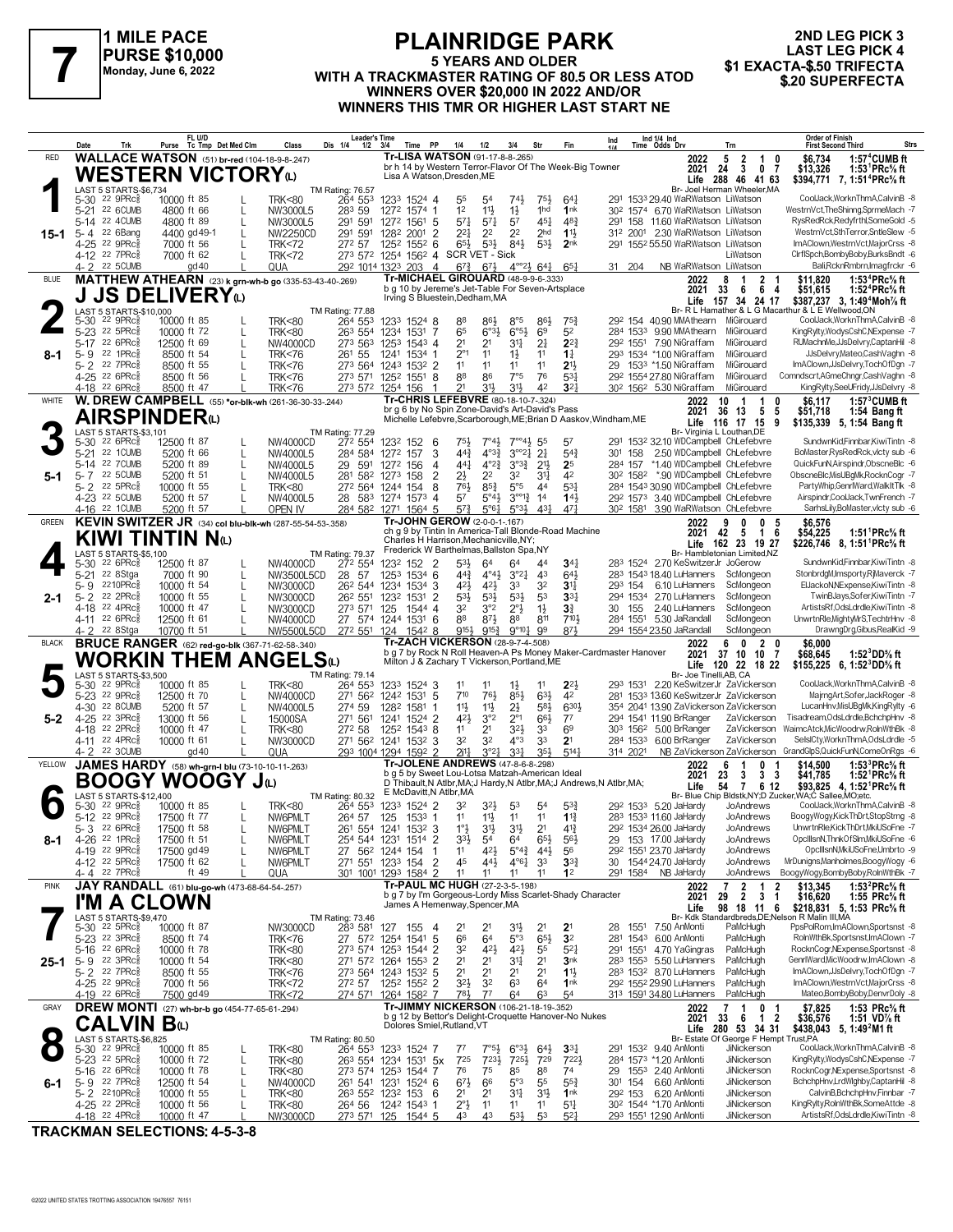

#### **PLAINRIDGE PARK NON WINNERS \$2,000 LAST 5 STARTS (100% MA OWNED \$2,400) OR WITH A TRACKMASTER RATING OF 74 OR LESS ATOD AE: CLAIMING PRICE \$7,500 \$1 EXACTA-\$.50 TRIFECTA 8 \$.20 SUPERFECTA**



| Ind 1/4 Ind<br>Time Odds Drv<br>Tc Tmp Det Med Clm<br>Tr-CHARLENE CUSHING (62-4-9-17-.237)<br><b>STEVEN WILSON</b> (30) blk-o go (39-5-6-9-291)<br>RED<br>2022<br>6<br>-1<br>-1<br>2<br>b g 6 by Shady Character-Artful Touch-Artsplace<br>2021<br>33<br>$\overline{1}$<br>8<br>4<br>TOUCH OF CHARACTER $\omega$<br>Darrell L Tibbetts, Livermore, ME<br>88 10 14 15<br>Life<br>Br- John B Korhonen, ME<br>LAST 5 STARTS-\$6,840<br>TM Rating: 73.01<br>$2211$ PR $c_8^5$<br><b>TRK&lt;72</b><br>264 553<br>$5^{\circ}33}$ $31\frac{1}{2}$<br>1 <sub>hd</sub><br>2.70 StWilson<br>ChCushing<br>5-30<br>7000 ft 83<br>1234 154 6<br>54<br>293 154<br>$55\frac{1}{2}$<br>$3^{012}$<br>$2^{\circ}1$<br>$2^{11}$<br>5-21 22 4CUMB<br>$55\frac{3}{4}$<br>$1\frac{1}{2}$<br>1591<br>9.40 StWilson<br>4000 ft 66<br>NW1750L5<br>291 1004 129<br>159<br>6<br>30<br>ChCushing<br>L<br>22 3PRc3<br>$21\frac{1}{2}$<br>2 <sup>2</sup><br>2 <sup>1</sup><br>$3^{2}3$<br>5-16<br>7500 ft 78<br>NW2000CD<br>27<br>561<br>1244 1542 2<br>11<br>30<br>155<br>6.80 StWilson<br>ChCushing<br>L<br>22 2PRc3<br>32}<br>43<br>7500 ft 54<br>272 563<br>3<br>43<br>533<br>46<br>292 1551 18.00 StWilson<br>ChCushing<br>5-9<br>L<br>NW2000CD<br>1251<br>154<br>5-1<br>4-26 22 9PRcs<br>32<br>32<br>32<br>31}<br>ChCushing<br>7000 gd50<br>264 554<br>1553<br>2<br>31}<br>1554 18.70 AaHall<br>NW2000CD<br>1253<br>30<br>710 <sub>7</sub><br>$7°6\frac{1}{2}$<br>4-16 22 2CUMB<br>4400 ft 57<br>NW2000L5<br>283 583<br>1274 1581<br>$6^{07}\frac{3}{4}$<br>$64\frac{3}{4}$<br>$55\frac{1}{2}$<br>30 <sup>1</sup><br>1591 12.00 StWilson<br>ChCushing<br>-5<br><b>Gdis</b><br>6893<br>12-31 21 3 CUMB<br>4500 sl 34-5<br>301 101 131<br><b>Gdis</b><br>6 <sup>dis</sup><br><b>Gdis</b><br>2221 17.90 StWilson<br>ChCushing<br>NW3000L5<br>204 <sup>1</sup> 3x<br>Tr-JOHN DI STEFANO (22-0-2-2-081)<br>JOSEPH DI STEFANO (33) s red-blk-wh (10-0-1-1-089)<br><b>BLUE</b><br>0<br>3<br>2022<br>13<br>0<br>b g 8 by Somebeachsomewhere-Strike An Attitude-Western Hanover<br>38<br>8<br>$\overline{4}$<br>2021<br>5<br><b>SOME ATTITUDE</b><br>Di Stefano&Son Stable, Greenfield, MA<br>31 28 23<br>Life<br>179<br>LAST 5 STARTS-\$1,800<br>Br- Robert Mctsh Stbs.ON:C S X<br>TM Rating: 76.33<br>27<br>$22$ 8PR $c_{8}$<br>7500 ft 85<br>NW2000CD<br>32<br>3 <sup>2</sup><br>1543 17.30 JDiStefano<br>JoDiStefano<br>5-30<br>554<br>1243 1534 2<br>54<br>44<br>44<br>3°2<br>55<br>$5^{\circ}4$<br>3 <sup>3</sup><br>$8^{7}\frac{3}{4}$<br>22 3PRc3<br>7500 ft 78<br>561<br>1244 1542 3<br>5.00 WDCampbell JoDiStefano<br>5-16<br>NW2000CD<br>27<br>304 156<br>$5^{\circ\circ_4}$<br>$5^{31}$<br>5°3<br>2210PRc<br>87<br>811<br>312 156 20.60 BrRanger<br>JoDiStefano<br>5- 9<br>10000 ft 54<br>NW3000CD<br>26 <sup>2</sup> 544 1234 1534 5<br>2210PRc<br>$65\frac{1}{2}$<br>5.80 BrRanger<br>JoDiStefano<br>$5 - 2$<br>10000 ft 55<br>263 552 1232 153<br>11<br>11<br>11<br>303 154<br><b>TRK&lt;80</b><br>11<br>25-1<br>4-25 22 2PRc<br>2 <sup>1</sup><br>301 1544 2.20 BrRanger<br>JoDiStefano<br>10000 ft 56<br>264 56<br>$1\frac{1}{2}$<br>2 <sup>1</sup><br>2 <sup>1</sup><br>$3\frac{3}{4}$<br><b>TRK&lt;80</b><br>1242 1543 5<br>76<br>4-18 2210PRc<br>7500 ft 47<br><b>NW2000CD</b><br>271 572 1244 1532 8<br>79<br>$55\frac{1}{2}$<br>714<br>411<br>294 1553 10.50 JaRandall<br>JDiStefano<br>43<br>3°2<br>313<br>42}<br>4-12 22 7PRc3<br>273 572 1254 1562 3<br>$2^{\circ}1$<br>31 157<br>*.60 JaRandall<br>JDiStefano<br>7000 ft 62<br><b>TRK&lt;72</b><br>Tr-ARTHUR BREWER II (44-3-8-3-192)<br>JAY RANDALL (61) blu-go-wh (473-68-64-54-.257)<br>WHITE<br>6<br>0<br>$\overline{1}$<br>2022<br>0<br>b g 8 by Somebeachsomewhere-Twice As Great-Artiscape<br>28<br>5 5 2<br>2021<br>DUPLICATED Nധ<br>P London, HI, MA; M Sepinuck, Fxbr, MA; K Brewer, Nwbryprt, MA;<br>91 21 13 11<br>Life<br>A Kelson, Frnkin, MA<br>TM Rating: 82.15<br>Br- B Hughes & Mrs M Green & Mrs P Hughes NZ:etc.<br>LAST 5 STARTS-\$2.375<br>$22$ 3PR $c_{\overline{8}}$<br>NW3000CD<br>274 552<br>1522 7<br>$76\frac{1}{2}$<br>543<br>1531 25.60 JaRandall<br>ArBrewerll<br>$5 - 30$<br>10000 ft 87<br>123<br>$7^7$<br>78<br>76<br>29<br>22 7PRc3<br>263 56<br>1233 1531 6<br><b>SCR VET - Sick</b><br>ArBrewerll<br>5-16<br>15000 ft 78<br>L<br><b>TRK&lt;85</b><br>2210PRc3<br>3°2<br>$4^{\circ}3\frac{1}{2}$<br>65<br>ArBrewerll<br>5-9<br>10000 ft 54<br>L<br>NW3000CD<br>26 <sup>2</sup> 544 1234<br>1534 6<br>$2^{\circ}$ 1<br>30 <sup>2</sup> 1544<br>3.30 NiGraffam<br>5 <sup>4</sup><br>22 3PRc3<br>2 <sup>2</sup><br>32<br>32<br>283 1542 *.20 NiGraffam<br>$5 - 2$<br>7500 ft 55<br>283 572 1252 1542 4<br>$1^{\circ}1$<br>2 <sub>nk</sub><br>ArBrewerll<br>L<br>NW2000CD<br>2-1<br>4-25 2210PRcs<br>2 <sup>2</sup><br>$6^{17}$<br>ArBrewerll<br>12500 ft 56<br>261 551<br>11<br>11<br>58<br>313 1552 7.20 NiGraffam<br>L<br>NW4000CD<br>123 <sup>2</sup> 152 8<br>4-18 22 1PRc<br>17500 ft 47<br>27 551<br>1231 1521<br>55<br>$5^{3}\frac{1}{2}$<br>64<br>$63\frac{1}{2}$<br>$63\frac{3}{4}$<br>29<br>153 11.80 NiGraffam<br>ArBrewerll<br>NW8000CD<br>-4<br>65<br>4-11 22 1PRc3<br>263 553 1231<br>$65\frac{1}{2}$<br>63}<br>53}<br>431<br>294 1533 22.90 NiGraffam<br>17500 ft 61<br>NW8000CD<br>153<br>$\overline{1}$<br>ArBrewerll<br>Tr-JOLENE ANDREWS (47-8-6-8-298)<br>JAMES HARDY (58) wh-grn-I blu (73-10-10-11-.263)<br><b>GREEN</b><br>0<br>2022<br>4<br>-1<br>0<br>b q 8 by Panspacificflight-Trust My Heart-Real Artist<br>2021<br>25<br>2 5 4<br><b>POPS POOL ROOM</b><br>David L Zuckerman, Norton, MA<br>Life<br>104 17 16 21<br>LAST 5 STARTS-\$5,000<br>Br- Standardbred Ventures Inc,NY<br>TM Rating: 69.65<br>$22$ 5PR $c_{8}$<br>10000 ft 87<br>NW3000CD<br>283 581<br>11<br>8.30 JaHardy<br>JoAndrews<br>5-30<br>127<br>$\overline{\mathbf{2}}$<br>11<br>11<br>11<br>11<br>28<br>155<br>155<br>2 <sup>1</sup><br>2 <sup>1</sup><br>431<br>5-23 22 3PRc<br>8500 ft 74<br>572<br>1541 4<br>$63\frac{1}{2}$<br>63<br>282 1544 9.00 JaHardy<br><b>TRK&lt;76</b><br>27<br>1254<br>JoAndrews<br>22 4PRc3<br>67<br>65<br>75<br>75<br>$8^{2}\frac{3}{4}$<br>5-16<br>8500 ft 78<br><b>TRK&lt;76</b><br>271 562 1244 1542 4<br>291<br>155<br>6.80 JaHardy<br>JoAndrews<br>5-9 22 3PRc<br>10000 ft 54<br>283 1561 22.00 JaHardy<br>JoAndrews<br>271 572<br>45<br>64<br>$74\frac{1}{2}$<br>75}<br>731<br><b>TRK&lt;80</b><br>1264 1553 4<br>$9 - 2$<br>5-3 22 3PRc<br>ft 54<br>2 <sup>2</sup><br>2 <sup>1</sup><br>2 <sup>2</sup><br>JoAndrews<br>282 583<br>2 <sup>1</sup><br>3 <sup>1</sup><br>291 1564<br>NB JaHardy<br>QUA<br>1272 1564 4<br>4-4 22 4PRc<br>ft 49<br>QUA<br>284 583<br>1541 5<br>$5^{7}\frac{1}{2}$<br>$55\frac{1}{2}$<br>522<br>536<br>550<br>334 2041<br>NB DaZuckermanJoAndrews<br>126 | 1:54 PRc% ft<br>\$7.060<br>\$34,336<br>1:54 ${}^{2}$ PRc ${}^{5}$ s ft<br>\$117,499<br>4, 1:52 <sup>4</sup> PRc% ft<br>TochOfChr, Imagfrckr, GingrTrWI-7<br>SixbyHnv,TochOfChr,Edelman -7<br>BnylsAJet,Mtmthdnce,TochOfChr -8<br>BettorCat,CanbcKngk,DremzRFor -8<br>Sportsnst, Bnyls AJet, TochOfChr -8<br>Redyfrthl, Riproy, SunstOvrM -7 |
|---------------------------------------------------------------------------------------------------------------------------------------------------------------------------------------------------------------------------------------------------------------------------------------------------------------------------------------------------------------------------------------------------------------------------------------------------------------------------------------------------------------------------------------------------------------------------------------------------------------------------------------------------------------------------------------------------------------------------------------------------------------------------------------------------------------------------------------------------------------------------------------------------------------------------------------------------------------------------------------------------------------------------------------------------------------------------------------------------------------------------------------------------------------------------------------------------------------------------------------------------------------------------------------------------------------------------------------------------------------------------------------------------------------------------------------------------------------------------------------------------------------------------------------------------------------------------------------------------------------------------------------------------------------------------------------------------------------------------------------------------------------------------------------------------------------------------------------------------------------------------------------------------------------------------------------------------------------------------------------------------------------------------------------------------------------------------------------------------------------------------------------------------------------------------------------------------------------------------------------------------------------------------------------------------------------------------------------------------------------------------------------------------------------------------------------------------------------------------------------------------------------------------------------------------------------------------------------------------------------------------------------------------------------------------------------------------------------------------------------------------------------------------------------------------------------------------------------------------------------------------------------------------------------------------------------------------------------------------------------------------------------------------------------------------------------------------------------------------------------------------------------------------------------------------------------------------------------------------------------------------------------------------------------------------------------------------------------------------------------------------------------------------------------------------------------------------------------------------------------------------------------------------------------------------------------------------------------------------------------------------------------------------------------------------------------------------------------------------------------------------------------------------------------------------------------------------------------------------------------------------------------------------------------------------------------------------------------------------------------------------------------------------------------------------------------------------------------------------------------------------------------------------------------------------------------------------------------------------------------------------------------------------------------------------------------------------------------------------------------------------------------------------------------------------------------------------------------------------------------------------------------------------------------------------------------------------------------------------------------------------------------------------------------------------------------------------------------------------------------------------------------------------------------------------------------------------------------------------------------------------------------------------------------------------------------------------------------------------------------------------------------------------------------------------------------------------------------------------------------------------------------------------------------------------------------------------------------------------------------------------------------------------------------------------------------------------------------------------------------------------------------------------------------------------------------------------------------------------------------------------------------------------------------------------------------------------------------------------------------------------------------------------------------------------------------------------------------------------------------------------------------------------------------------------------------------------------------------------------------------------------------------------------------------------------------------------------------------------------------------------------------------------------------------------------------------------------------------------------------------------------------------------------------------------------------------------------------------------------------------------------------------------------------------------------------------------------------------------------------------------------------------------------------------------------------------------------------------------------------------------------------------------------------------------------------------------------------------------------------------------------------------------------------------------------------------------------------------------------------------------------------------------------------------------|---------------------------------------------------------------------------------------------------------------------------------------------------------------------------------------------------------------------------------------------------------------------------------------------------------------------------------------------|
|                                                                                                                                                                                                                                                                                                                                                                                                                                                                                                                                                                                                                                                                                                                                                                                                                                                                                                                                                                                                                                                                                                                                                                                                                                                                                                                                                                                                                                                                                                                                                                                                                                                                                                                                                                                                                                                                                                                                                                                                                                                                                                                                                                                                                                                                                                                                                                                                                                                                                                                                                                                                                                                                                                                                                                                                                                                                                                                                                                                                                                                                                                                                                                                                                                                                                                                                                                                                                                                                                                                                                                                                                                                                                                                                                                                                                                                                                                                                                                                                                                                                                                                                                                                                                                                                                                                                                                                                                                                                                                                                                                                                                                                                                                                                                                                                                                                                                                                                                                                                                                                                                                                                                                                                                                                                                                                                                                                                                                                                                                                                                                                                                                                                                                                                                                                                                                                                                                                                                                                                                                                                                                                                                                                                                                                                                                                                                                                                                                                                                                                                                                                                                                                                                                                                                                                                   |                                                                                                                                                                                                                                                                                                                                             |
|                                                                                                                                                                                                                                                                                                                                                                                                                                                                                                                                                                                                                                                                                                                                                                                                                                                                                                                                                                                                                                                                                                                                                                                                                                                                                                                                                                                                                                                                                                                                                                                                                                                                                                                                                                                                                                                                                                                                                                                                                                                                                                                                                                                                                                                                                                                                                                                                                                                                                                                                                                                                                                                                                                                                                                                                                                                                                                                                                                                                                                                                                                                                                                                                                                                                                                                                                                                                                                                                                                                                                                                                                                                                                                                                                                                                                                                                                                                                                                                                                                                                                                                                                                                                                                                                                                                                                                                                                                                                                                                                                                                                                                                                                                                                                                                                                                                                                                                                                                                                                                                                                                                                                                                                                                                                                                                                                                                                                                                                                                                                                                                                                                                                                                                                                                                                                                                                                                                                                                                                                                                                                                                                                                                                                                                                                                                                                                                                                                                                                                                                                                                                                                                                                                                                                                                                   |                                                                                                                                                                                                                                                                                                                                             |
|                                                                                                                                                                                                                                                                                                                                                                                                                                                                                                                                                                                                                                                                                                                                                                                                                                                                                                                                                                                                                                                                                                                                                                                                                                                                                                                                                                                                                                                                                                                                                                                                                                                                                                                                                                                                                                                                                                                                                                                                                                                                                                                                                                                                                                                                                                                                                                                                                                                                                                                                                                                                                                                                                                                                                                                                                                                                                                                                                                                                                                                                                                                                                                                                                                                                                                                                                                                                                                                                                                                                                                                                                                                                                                                                                                                                                                                                                                                                                                                                                                                                                                                                                                                                                                                                                                                                                                                                                                                                                                                                                                                                                                                                                                                                                                                                                                                                                                                                                                                                                                                                                                                                                                                                                                                                                                                                                                                                                                                                                                                                                                                                                                                                                                                                                                                                                                                                                                                                                                                                                                                                                                                                                                                                                                                                                                                                                                                                                                                                                                                                                                                                                                                                                                                                                                                                   |                                                                                                                                                                                                                                                                                                                                             |
|                                                                                                                                                                                                                                                                                                                                                                                                                                                                                                                                                                                                                                                                                                                                                                                                                                                                                                                                                                                                                                                                                                                                                                                                                                                                                                                                                                                                                                                                                                                                                                                                                                                                                                                                                                                                                                                                                                                                                                                                                                                                                                                                                                                                                                                                                                                                                                                                                                                                                                                                                                                                                                                                                                                                                                                                                                                                                                                                                                                                                                                                                                                                                                                                                                                                                                                                                                                                                                                                                                                                                                                                                                                                                                                                                                                                                                                                                                                                                                                                                                                                                                                                                                                                                                                                                                                                                                                                                                                                                                                                                                                                                                                                                                                                                                                                                                                                                                                                                                                                                                                                                                                                                                                                                                                                                                                                                                                                                                                                                                                                                                                                                                                                                                                                                                                                                                                                                                                                                                                                                                                                                                                                                                                                                                                                                                                                                                                                                                                                                                                                                                                                                                                                                                                                                                                                   |                                                                                                                                                                                                                                                                                                                                             |
|                                                                                                                                                                                                                                                                                                                                                                                                                                                                                                                                                                                                                                                                                                                                                                                                                                                                                                                                                                                                                                                                                                                                                                                                                                                                                                                                                                                                                                                                                                                                                                                                                                                                                                                                                                                                                                                                                                                                                                                                                                                                                                                                                                                                                                                                                                                                                                                                                                                                                                                                                                                                                                                                                                                                                                                                                                                                                                                                                                                                                                                                                                                                                                                                                                                                                                                                                                                                                                                                                                                                                                                                                                                                                                                                                                                                                                                                                                                                                                                                                                                                                                                                                                                                                                                                                                                                                                                                                                                                                                                                                                                                                                                                                                                                                                                                                                                                                                                                                                                                                                                                                                                                                                                                                                                                                                                                                                                                                                                                                                                                                                                                                                                                                                                                                                                                                                                                                                                                                                                                                                                                                                                                                                                                                                                                                                                                                                                                                                                                                                                                                                                                                                                                                                                                                                                                   |                                                                                                                                                                                                                                                                                                                                             |
|                                                                                                                                                                                                                                                                                                                                                                                                                                                                                                                                                                                                                                                                                                                                                                                                                                                                                                                                                                                                                                                                                                                                                                                                                                                                                                                                                                                                                                                                                                                                                                                                                                                                                                                                                                                                                                                                                                                                                                                                                                                                                                                                                                                                                                                                                                                                                                                                                                                                                                                                                                                                                                                                                                                                                                                                                                                                                                                                                                                                                                                                                                                                                                                                                                                                                                                                                                                                                                                                                                                                                                                                                                                                                                                                                                                                                                                                                                                                                                                                                                                                                                                                                                                                                                                                                                                                                                                                                                                                                                                                                                                                                                                                                                                                                                                                                                                                                                                                                                                                                                                                                                                                                                                                                                                                                                                                                                                                                                                                                                                                                                                                                                                                                                                                                                                                                                                                                                                                                                                                                                                                                                                                                                                                                                                                                                                                                                                                                                                                                                                                                                                                                                                                                                                                                                                                   |                                                                                                                                                                                                                                                                                                                                             |
|                                                                                                                                                                                                                                                                                                                                                                                                                                                                                                                                                                                                                                                                                                                                                                                                                                                                                                                                                                                                                                                                                                                                                                                                                                                                                                                                                                                                                                                                                                                                                                                                                                                                                                                                                                                                                                                                                                                                                                                                                                                                                                                                                                                                                                                                                                                                                                                                                                                                                                                                                                                                                                                                                                                                                                                                                                                                                                                                                                                                                                                                                                                                                                                                                                                                                                                                                                                                                                                                                                                                                                                                                                                                                                                                                                                                                                                                                                                                                                                                                                                                                                                                                                                                                                                                                                                                                                                                                                                                                                                                                                                                                                                                                                                                                                                                                                                                                                                                                                                                                                                                                                                                                                                                                                                                                                                                                                                                                                                                                                                                                                                                                                                                                                                                                                                                                                                                                                                                                                                                                                                                                                                                                                                                                                                                                                                                                                                                                                                                                                                                                                                                                                                                                                                                                                                                   | SaftyScnd,Bali,SurlSrgnt -6                                                                                                                                                                                                                                                                                                                 |
|                                                                                                                                                                                                                                                                                                                                                                                                                                                                                                                                                                                                                                                                                                                                                                                                                                                                                                                                                                                                                                                                                                                                                                                                                                                                                                                                                                                                                                                                                                                                                                                                                                                                                                                                                                                                                                                                                                                                                                                                                                                                                                                                                                                                                                                                                                                                                                                                                                                                                                                                                                                                                                                                                                                                                                                                                                                                                                                                                                                                                                                                                                                                                                                                                                                                                                                                                                                                                                                                                                                                                                                                                                                                                                                                                                                                                                                                                                                                                                                                                                                                                                                                                                                                                                                                                                                                                                                                                                                                                                                                                                                                                                                                                                                                                                                                                                                                                                                                                                                                                                                                                                                                                                                                                                                                                                                                                                                                                                                                                                                                                                                                                                                                                                                                                                                                                                                                                                                                                                                                                                                                                                                                                                                                                                                                                                                                                                                                                                                                                                                                                                                                                                                                                                                                                                                                   | \$5,335<br>\$45,200<br>1:52 $PRc\%$ ft                                                                                                                                                                                                                                                                                                      |
|                                                                                                                                                                                                                                                                                                                                                                                                                                                                                                                                                                                                                                                                                                                                                                                                                                                                                                                                                                                                                                                                                                                                                                                                                                                                                                                                                                                                                                                                                                                                                                                                                                                                                                                                                                                                                                                                                                                                                                                                                                                                                                                                                                                                                                                                                                                                                                                                                                                                                                                                                                                                                                                                                                                                                                                                                                                                                                                                                                                                                                                                                                                                                                                                                                                                                                                                                                                                                                                                                                                                                                                                                                                                                                                                                                                                                                                                                                                                                                                                                                                                                                                                                                                                                                                                                                                                                                                                                                                                                                                                                                                                                                                                                                                                                                                                                                                                                                                                                                                                                                                                                                                                                                                                                                                                                                                                                                                                                                                                                                                                                                                                                                                                                                                                                                                                                                                                                                                                                                                                                                                                                                                                                                                                                                                                                                                                                                                                                                                                                                                                                                                                                                                                                                                                                                                                   | \$321,482 3, 1:50 M1 ft<br>Stbs, OH; etc.                                                                                                                                                                                                                                                                                                   |
|                                                                                                                                                                                                                                                                                                                                                                                                                                                                                                                                                                                                                                                                                                                                                                                                                                                                                                                                                                                                                                                                                                                                                                                                                                                                                                                                                                                                                                                                                                                                                                                                                                                                                                                                                                                                                                                                                                                                                                                                                                                                                                                                                                                                                                                                                                                                                                                                                                                                                                                                                                                                                                                                                                                                                                                                                                                                                                                                                                                                                                                                                                                                                                                                                                                                                                                                                                                                                                                                                                                                                                                                                                                                                                                                                                                                                                                                                                                                                                                                                                                                                                                                                                                                                                                                                                                                                                                                                                                                                                                                                                                                                                                                                                                                                                                                                                                                                                                                                                                                                                                                                                                                                                                                                                                                                                                                                                                                                                                                                                                                                                                                                                                                                                                                                                                                                                                                                                                                                                                                                                                                                                                                                                                                                                                                                                                                                                                                                                                                                                                                                                                                                                                                                                                                                                                                   | Mateo,Loknfrdvn,RespctblD -8<br>BnvIsAJetMtmthdnce.TochOfChr -8                                                                                                                                                                                                                                                                             |
|                                                                                                                                                                                                                                                                                                                                                                                                                                                                                                                                                                                                                                                                                                                                                                                                                                                                                                                                                                                                                                                                                                                                                                                                                                                                                                                                                                                                                                                                                                                                                                                                                                                                                                                                                                                                                                                                                                                                                                                                                                                                                                                                                                                                                                                                                                                                                                                                                                                                                                                                                                                                                                                                                                                                                                                                                                                                                                                                                                                                                                                                                                                                                                                                                                                                                                                                                                                                                                                                                                                                                                                                                                                                                                                                                                                                                                                                                                                                                                                                                                                                                                                                                                                                                                                                                                                                                                                                                                                                                                                                                                                                                                                                                                                                                                                                                                                                                                                                                                                                                                                                                                                                                                                                                                                                                                                                                                                                                                                                                                                                                                                                                                                                                                                                                                                                                                                                                                                                                                                                                                                                                                                                                                                                                                                                                                                                                                                                                                                                                                                                                                                                                                                                                                                                                                                                   | ElJackoN.NExpense.KiwiTintn -8                                                                                                                                                                                                                                                                                                              |
|                                                                                                                                                                                                                                                                                                                                                                                                                                                                                                                                                                                                                                                                                                                                                                                                                                                                                                                                                                                                                                                                                                                                                                                                                                                                                                                                                                                                                                                                                                                                                                                                                                                                                                                                                                                                                                                                                                                                                                                                                                                                                                                                                                                                                                                                                                                                                                                                                                                                                                                                                                                                                                                                                                                                                                                                                                                                                                                                                                                                                                                                                                                                                                                                                                                                                                                                                                                                                                                                                                                                                                                                                                                                                                                                                                                                                                                                                                                                                                                                                                                                                                                                                                                                                                                                                                                                                                                                                                                                                                                                                                                                                                                                                                                                                                                                                                                                                                                                                                                                                                                                                                                                                                                                                                                                                                                                                                                                                                                                                                                                                                                                                                                                                                                                                                                                                                                                                                                                                                                                                                                                                                                                                                                                                                                                                                                                                                                                                                                                                                                                                                                                                                                                                                                                                                                                   | CalvinB,BchchpHnv,Finnbar -7<br>KingRylty,RolnWthBk,SomeAttde -8                                                                                                                                                                                                                                                                            |
|                                                                                                                                                                                                                                                                                                                                                                                                                                                                                                                                                                                                                                                                                                                                                                                                                                                                                                                                                                                                                                                                                                                                                                                                                                                                                                                                                                                                                                                                                                                                                                                                                                                                                                                                                                                                                                                                                                                                                                                                                                                                                                                                                                                                                                                                                                                                                                                                                                                                                                                                                                                                                                                                                                                                                                                                                                                                                                                                                                                                                                                                                                                                                                                                                                                                                                                                                                                                                                                                                                                                                                                                                                                                                                                                                                                                                                                                                                                                                                                                                                                                                                                                                                                                                                                                                                                                                                                                                                                                                                                                                                                                                                                                                                                                                                                                                                                                                                                                                                                                                                                                                                                                                                                                                                                                                                                                                                                                                                                                                                                                                                                                                                                                                                                                                                                                                                                                                                                                                                                                                                                                                                                                                                                                                                                                                                                                                                                                                                                                                                                                                                                                                                                                                                                                                                                                   | CherkHfly,NExpense,SvgeSlstr -8<br>CirfiSpch,BombyBoby,BurksBndt -6                                                                                                                                                                                                                                                                         |
|                                                                                                                                                                                                                                                                                                                                                                                                                                                                                                                                                                                                                                                                                                                                                                                                                                                                                                                                                                                                                                                                                                                                                                                                                                                                                                                                                                                                                                                                                                                                                                                                                                                                                                                                                                                                                                                                                                                                                                                                                                                                                                                                                                                                                                                                                                                                                                                                                                                                                                                                                                                                                                                                                                                                                                                                                                                                                                                                                                                                                                                                                                                                                                                                                                                                                                                                                                                                                                                                                                                                                                                                                                                                                                                                                                                                                                                                                                                                                                                                                                                                                                                                                                                                                                                                                                                                                                                                                                                                                                                                                                                                                                                                                                                                                                                                                                                                                                                                                                                                                                                                                                                                                                                                                                                                                                                                                                                                                                                                                                                                                                                                                                                                                                                                                                                                                                                                                                                                                                                                                                                                                                                                                                                                                                                                                                                                                                                                                                                                                                                                                                                                                                                                                                                                                                                                   | \$3,775                                                                                                                                                                                                                                                                                                                                     |
|                                                                                                                                                                                                                                                                                                                                                                                                                                                                                                                                                                                                                                                                                                                                                                                                                                                                                                                                                                                                                                                                                                                                                                                                                                                                                                                                                                                                                                                                                                                                                                                                                                                                                                                                                                                                                                                                                                                                                                                                                                                                                                                                                                                                                                                                                                                                                                                                                                                                                                                                                                                                                                                                                                                                                                                                                                                                                                                                                                                                                                                                                                                                                                                                                                                                                                                                                                                                                                                                                                                                                                                                                                                                                                                                                                                                                                                                                                                                                                                                                                                                                                                                                                                                                                                                                                                                                                                                                                                                                                                                                                                                                                                                                                                                                                                                                                                                                                                                                                                                                                                                                                                                                                                                                                                                                                                                                                                                                                                                                                                                                                                                                                                                                                                                                                                                                                                                                                                                                                                                                                                                                                                                                                                                                                                                                                                                                                                                                                                                                                                                                                                                                                                                                                                                                                                                   | \$68,860<br>1:51 PRc% ft<br>\$323,489 5, 1:49 <sup>2</sup> Phl <sup>5</sup> / <sub>8</sub> ft                                                                                                                                                                                                                                               |
|                                                                                                                                                                                                                                                                                                                                                                                                                                                                                                                                                                                                                                                                                                                                                                                                                                                                                                                                                                                                                                                                                                                                                                                                                                                                                                                                                                                                                                                                                                                                                                                                                                                                                                                                                                                                                                                                                                                                                                                                                                                                                                                                                                                                                                                                                                                                                                                                                                                                                                                                                                                                                                                                                                                                                                                                                                                                                                                                                                                                                                                                                                                                                                                                                                                                                                                                                                                                                                                                                                                                                                                                                                                                                                                                                                                                                                                                                                                                                                                                                                                                                                                                                                                                                                                                                                                                                                                                                                                                                                                                                                                                                                                                                                                                                                                                                                                                                                                                                                                                                                                                                                                                                                                                                                                                                                                                                                                                                                                                                                                                                                                                                                                                                                                                                                                                                                                                                                                                                                                                                                                                                                                                                                                                                                                                                                                                                                                                                                                                                                                                                                                                                                                                                                                                                                                                   | BettorCat,MicWoodrw,StarIsInd -7                                                                                                                                                                                                                                                                                                            |
|                                                                                                                                                                                                                                                                                                                                                                                                                                                                                                                                                                                                                                                                                                                                                                                                                                                                                                                                                                                                                                                                                                                                                                                                                                                                                                                                                                                                                                                                                                                                                                                                                                                                                                                                                                                                                                                                                                                                                                                                                                                                                                                                                                                                                                                                                                                                                                                                                                                                                                                                                                                                                                                                                                                                                                                                                                                                                                                                                                                                                                                                                                                                                                                                                                                                                                                                                                                                                                                                                                                                                                                                                                                                                                                                                                                                                                                                                                                                                                                                                                                                                                                                                                                                                                                                                                                                                                                                                                                                                                                                                                                                                                                                                                                                                                                                                                                                                                                                                                                                                                                                                                                                                                                                                                                                                                                                                                                                                                                                                                                                                                                                                                                                                                                                                                                                                                                                                                                                                                                                                                                                                                                                                                                                                                                                                                                                                                                                                                                                                                                                                                                                                                                                                                                                                                                                   | BchchpHnv, Tisadream, WyattJ -6                                                                                                                                                                                                                                                                                                             |
|                                                                                                                                                                                                                                                                                                                                                                                                                                                                                                                                                                                                                                                                                                                                                                                                                                                                                                                                                                                                                                                                                                                                                                                                                                                                                                                                                                                                                                                                                                                                                                                                                                                                                                                                                                                                                                                                                                                                                                                                                                                                                                                                                                                                                                                                                                                                                                                                                                                                                                                                                                                                                                                                                                                                                                                                                                                                                                                                                                                                                                                                                                                                                                                                                                                                                                                                                                                                                                                                                                                                                                                                                                                                                                                                                                                                                                                                                                                                                                                                                                                                                                                                                                                                                                                                                                                                                                                                                                                                                                                                                                                                                                                                                                                                                                                                                                                                                                                                                                                                                                                                                                                                                                                                                                                                                                                                                                                                                                                                                                                                                                                                                                                                                                                                                                                                                                                                                                                                                                                                                                                                                                                                                                                                                                                                                                                                                                                                                                                                                                                                                                                                                                                                                                                                                                                                   | ElJackoN.NExpense.KiwiTintn -8<br>ShnghiBby,Duplicatd,HoosrShrk -8                                                                                                                                                                                                                                                                          |
|                                                                                                                                                                                                                                                                                                                                                                                                                                                                                                                                                                                                                                                                                                                                                                                                                                                                                                                                                                                                                                                                                                                                                                                                                                                                                                                                                                                                                                                                                                                                                                                                                                                                                                                                                                                                                                                                                                                                                                                                                                                                                                                                                                                                                                                                                                                                                                                                                                                                                                                                                                                                                                                                                                                                                                                                                                                                                                                                                                                                                                                                                                                                                                                                                                                                                                                                                                                                                                                                                                                                                                                                                                                                                                                                                                                                                                                                                                                                                                                                                                                                                                                                                                                                                                                                                                                                                                                                                                                                                                                                                                                                                                                                                                                                                                                                                                                                                                                                                                                                                                                                                                                                                                                                                                                                                                                                                                                                                                                                                                                                                                                                                                                                                                                                                                                                                                                                                                                                                                                                                                                                                                                                                                                                                                                                                                                                                                                                                                                                                                                                                                                                                                                                                                                                                                                                   | WyattJ,DullRoar,LrdWlghby -8<br>OurMxPhct,PlusOne,BagPpeMir -7                                                                                                                                                                                                                                                                              |
|                                                                                                                                                                                                                                                                                                                                                                                                                                                                                                                                                                                                                                                                                                                                                                                                                                                                                                                                                                                                                                                                                                                                                                                                                                                                                                                                                                                                                                                                                                                                                                                                                                                                                                                                                                                                                                                                                                                                                                                                                                                                                                                                                                                                                                                                                                                                                                                                                                                                                                                                                                                                                                                                                                                                                                                                                                                                                                                                                                                                                                                                                                                                                                                                                                                                                                                                                                                                                                                                                                                                                                                                                                                                                                                                                                                                                                                                                                                                                                                                                                                                                                                                                                                                                                                                                                                                                                                                                                                                                                                                                                                                                                                                                                                                                                                                                                                                                                                                                                                                                                                                                                                                                                                                                                                                                                                                                                                                                                                                                                                                                                                                                                                                                                                                                                                                                                                                                                                                                                                                                                                                                                                                                                                                                                                                                                                                                                                                                                                                                                                                                                                                                                                                                                                                                                                                   | QuickShot,JkWilPowr,SmbchBarn -6                                                                                                                                                                                                                                                                                                            |
|                                                                                                                                                                                                                                                                                                                                                                                                                                                                                                                                                                                                                                                                                                                                                                                                                                                                                                                                                                                                                                                                                                                                                                                                                                                                                                                                                                                                                                                                                                                                                                                                                                                                                                                                                                                                                                                                                                                                                                                                                                                                                                                                                                                                                                                                                                                                                                                                                                                                                                                                                                                                                                                                                                                                                                                                                                                                                                                                                                                                                                                                                                                                                                                                                                                                                                                                                                                                                                                                                                                                                                                                                                                                                                                                                                                                                                                                                                                                                                                                                                                                                                                                                                                                                                                                                                                                                                                                                                                                                                                                                                                                                                                                                                                                                                                                                                                                                                                                                                                                                                                                                                                                                                                                                                                                                                                                                                                                                                                                                                                                                                                                                                                                                                                                                                                                                                                                                                                                                                                                                                                                                                                                                                                                                                                                                                                                                                                                                                                                                                                                                                                                                                                                                                                                                                                                   | 1:55 PRc% ft<br>\$5.000<br>\$28,470<br>1:53 <sup>1</sup> PRc% sy                                                                                                                                                                                                                                                                            |
|                                                                                                                                                                                                                                                                                                                                                                                                                                                                                                                                                                                                                                                                                                                                                                                                                                                                                                                                                                                                                                                                                                                                                                                                                                                                                                                                                                                                                                                                                                                                                                                                                                                                                                                                                                                                                                                                                                                                                                                                                                                                                                                                                                                                                                                                                                                                                                                                                                                                                                                                                                                                                                                                                                                                                                                                                                                                                                                                                                                                                                                                                                                                                                                                                                                                                                                                                                                                                                                                                                                                                                                                                                                                                                                                                                                                                                                                                                                                                                                                                                                                                                                                                                                                                                                                                                                                                                                                                                                                                                                                                                                                                                                                                                                                                                                                                                                                                                                                                                                                                                                                                                                                                                                                                                                                                                                                                                                                                                                                                                                                                                                                                                                                                                                                                                                                                                                                                                                                                                                                                                                                                                                                                                                                                                                                                                                                                                                                                                                                                                                                                                                                                                                                                                                                                                                                   | \$149,772 6, 1:52 <sup>2</sup> PRc <sup>5</sup> / <sub>8</sub> ft                                                                                                                                                                                                                                                                           |
|                                                                                                                                                                                                                                                                                                                                                                                                                                                                                                                                                                                                                                                                                                                                                                                                                                                                                                                                                                                                                                                                                                                                                                                                                                                                                                                                                                                                                                                                                                                                                                                                                                                                                                                                                                                                                                                                                                                                                                                                                                                                                                                                                                                                                                                                                                                                                                                                                                                                                                                                                                                                                                                                                                                                                                                                                                                                                                                                                                                                                                                                                                                                                                                                                                                                                                                                                                                                                                                                                                                                                                                                                                                                                                                                                                                                                                                                                                                                                                                                                                                                                                                                                                                                                                                                                                                                                                                                                                                                                                                                                                                                                                                                                                                                                                                                                                                                                                                                                                                                                                                                                                                                                                                                                                                                                                                                                                                                                                                                                                                                                                                                                                                                                                                                                                                                                                                                                                                                                                                                                                                                                                                                                                                                                                                                                                                                                                                                                                                                                                                                                                                                                                                                                                                                                                                                   | PpsPolRom,ImAClown,Sportsnst -8                                                                                                                                                                                                                                                                                                             |
|                                                                                                                                                                                                                                                                                                                                                                                                                                                                                                                                                                                                                                                                                                                                                                                                                                                                                                                                                                                                                                                                                                                                                                                                                                                                                                                                                                                                                                                                                                                                                                                                                                                                                                                                                                                                                                                                                                                                                                                                                                                                                                                                                                                                                                                                                                                                                                                                                                                                                                                                                                                                                                                                                                                                                                                                                                                                                                                                                                                                                                                                                                                                                                                                                                                                                                                                                                                                                                                                                                                                                                                                                                                                                                                                                                                                                                                                                                                                                                                                                                                                                                                                                                                                                                                                                                                                                                                                                                                                                                                                                                                                                                                                                                                                                                                                                                                                                                                                                                                                                                                                                                                                                                                                                                                                                                                                                                                                                                                                                                                                                                                                                                                                                                                                                                                                                                                                                                                                                                                                                                                                                                                                                                                                                                                                                                                                                                                                                                                                                                                                                                                                                                                                                                                                                                                                   | RolnWthBk,Sportsnst,ImAClown -7<br>MicWoodrw,Loknfrdvn,MajorCrss -8                                                                                                                                                                                                                                                                         |
|                                                                                                                                                                                                                                                                                                                                                                                                                                                                                                                                                                                                                                                                                                                                                                                                                                                                                                                                                                                                                                                                                                                                                                                                                                                                                                                                                                                                                                                                                                                                                                                                                                                                                                                                                                                                                                                                                                                                                                                                                                                                                                                                                                                                                                                                                                                                                                                                                                                                                                                                                                                                                                                                                                                                                                                                                                                                                                                                                                                                                                                                                                                                                                                                                                                                                                                                                                                                                                                                                                                                                                                                                                                                                                                                                                                                                                                                                                                                                                                                                                                                                                                                                                                                                                                                                                                                                                                                                                                                                                                                                                                                                                                                                                                                                                                                                                                                                                                                                                                                                                                                                                                                                                                                                                                                                                                                                                                                                                                                                                                                                                                                                                                                                                                                                                                                                                                                                                                                                                                                                                                                                                                                                                                                                                                                                                                                                                                                                                                                                                                                                                                                                                                                                                                                                                                                   | GenrlWard, MicWoodrw, ImAClown -8<br>RightflyM,CaptanHil,PpsPolRom -5                                                                                                                                                                                                                                                                       |
|                                                                                                                                                                                                                                                                                                                                                                                                                                                                                                                                                                                                                                                                                                                                                                                                                                                                                                                                                                                                                                                                                                                                                                                                                                                                                                                                                                                                                                                                                                                                                                                                                                                                                                                                                                                                                                                                                                                                                                                                                                                                                                                                                                                                                                                                                                                                                                                                                                                                                                                                                                                                                                                                                                                                                                                                                                                                                                                                                                                                                                                                                                                                                                                                                                                                                                                                                                                                                                                                                                                                                                                                                                                                                                                                                                                                                                                                                                                                                                                                                                                                                                                                                                                                                                                                                                                                                                                                                                                                                                                                                                                                                                                                                                                                                                                                                                                                                                                                                                                                                                                                                                                                                                                                                                                                                                                                                                                                                                                                                                                                                                                                                                                                                                                                                                                                                                                                                                                                                                                                                                                                                                                                                                                                                                                                                                                                                                                                                                                                                                                                                                                                                                                                                                                                                                                                   | CgrsNPort, QuickShot, Mansome -5                                                                                                                                                                                                                                                                                                            |
| 15000CL OP<br>262 554 1234 1514 7 SCR VET - Sick<br>11-18 <sup>21</sup> 7PRc3<br>12500 ft 67<br>JoAndrews<br>Tr-JIMMY NICKERSON (106-21-18-19-.352)<br><b>DREW MONTI</b> (27) wh-br-b go (454-77-65-61-294)<br>3<br><b>BLACK</b><br>17<br>2022<br>0<br>0                                                                                                                                                                                                                                                                                                                                                                                                                                                                                                                                                                                                                                                                                                                                                                                                                                                                                                                                                                                                                                                                                                                                                                                                                                                                                                                                                                                                                                                                                                                                                                                                                                                                                                                                                                                                                                                                                                                                                                                                                                                                                                                                                                                                                                                                                                                                                                                                                                                                                                                                                                                                                                                                                                                                                                                                                                                                                                                                                                                                                                                                                                                                                                                                                                                                                                                                                                                                                                                                                                                                                                                                                                                                                                                                                                                                                                                                                                                                                                                                                                                                                                                                                                                                                                                                                                                                                                                                                                                                                                                                                                                                                                                                                                                                                                                                                                                                                                                                                                                                                                                                                                                                                                                                                                                                                                                                                                                                                                                                                                                                                                                                                                                                                                                                                                                                                                                                                                                                                                                                                                                                                                                                                                                                                                                                                                                                                                                                                                                                                                                                          | FrontierR,CalvinB,HoosrShrk -6<br>\$11,140                                                                                                                                                                                                                                                                                                  |
| b g 4 by Captaintreacherous-Pasta Lavista-Western Hanover<br>19<br>4<br>5<br>$\overline{2}$<br>2021<br><b>LANCASTER BOMBER</b> ധ<br>Aaron D Waxman, Carlisle, ON, CA<br>Life<br>36<br>4<br>- 2<br>8                                                                                                                                                                                                                                                                                                                                                                                                                                                                                                                                                                                                                                                                                                                                                                                                                                                                                                                                                                                                                                                                                                                                                                                                                                                                                                                                                                                                                                                                                                                                                                                                                                                                                                                                                                                                                                                                                                                                                                                                                                                                                                                                                                                                                                                                                                                                                                                                                                                                                                                                                                                                                                                                                                                                                                                                                                                                                                                                                                                                                                                                                                                                                                                                                                                                                                                                                                                                                                                                                                                                                                                                                                                                                                                                                                                                                                                                                                                                                                                                                                                                                                                                                                                                                                                                                                                                                                                                                                                                                                                                                                                                                                                                                                                                                                                                                                                                                                                                                                                                                                                                                                                                                                                                                                                                                                                                                                                                                                                                                                                                                                                                                                                                                                                                                                                                                                                                                                                                                                                                                                                                                                                                                                                                                                                                                                                                                                                                                                                                                                                                                                                               | $1:503Wbsb%$ ft<br>\$56,073<br>\$67,213 3, 1:50 <sup>3</sup> Wbsb <sup>7</sup> / <sub>8</sub> ft                                                                                                                                                                                                                                            |
| Br- Steve Jones, NY<br>LAST 5 STARTS-\$0<br>TM Rating: 81.20<br>274 552<br>$22 \text{ } 3 \text{PRc}^5_8$<br>10000 ft 87<br>NW3000CD<br>$5^{\circ}4\frac{1}{2}$<br>75<br>293 1532 7.20 AnMonti<br>5-30<br>123<br>$152^2$ 6<br>66<br>67<br>5 <sup>4</sup><br><b>JiNickerson</b>                                                                                                                                                                                                                                                                                                                                                                                                                                                                                                                                                                                                                                                                                                                                                                                                                                                                                                                                                                                                                                                                                                                                                                                                                                                                                                                                                                                                                                                                                                                                                                                                                                                                                                                                                                                                                                                                                                                                                                                                                                                                                                                                                                                                                                                                                                                                                                                                                                                                                                                                                                                                                                                                                                                                                                                                                                                                                                                                                                                                                                                                                                                                                                                                                                                                                                                                                                                                                                                                                                                                                                                                                                                                                                                                                                                                                                                                                                                                                                                                                                                                                                                                                                                                                                                                                                                                                                                                                                                                                                                                                                                                                                                                                                                                                                                                                                                                                                                                                                                                                                                                                                                                                                                                                                                                                                                                                                                                                                                                                                                                                                                                                                                                                                                                                                                                                                                                                                                                                                                                                                                                                                                                                                                                                                                                                                                                                                                                                                                                                                                    | BettorCat.MicWoodrw.StarIsInd -7                                                                                                                                                                                                                                                                                                            |
| $5°5$<br>4°3<br>56}<br>78<br>5-19 2210PRc<br>271 571<br>54<br>1543 *2.10 AnMonti<br>17500 ft 56<br>L<br>NW6PMLT<br>1243 153<br>6<br>29<br><b>JiNickerson</b>                                                                                                                                                                                                                                                                                                                                                                                                                                                                                                                                                                                                                                                                                                                                                                                                                                                                                                                                                                                                                                                                                                                                                                                                                                                                                                                                                                                                                                                                                                                                                                                                                                                                                                                                                                                                                                                                                                                                                                                                                                                                                                                                                                                                                                                                                                                                                                                                                                                                                                                                                                                                                                                                                                                                                                                                                                                                                                                                                                                                                                                                                                                                                                                                                                                                                                                                                                                                                                                                                                                                                                                                                                                                                                                                                                                                                                                                                                                                                                                                                                                                                                                                                                                                                                                                                                                                                                                                                                                                                                                                                                                                                                                                                                                                                                                                                                                                                                                                                                                                                                                                                                                                                                                                                                                                                                                                                                                                                                                                                                                                                                                                                                                                                                                                                                                                                                                                                                                                                                                                                                                                                                                                                                                                                                                                                                                                                                                                                                                                                                                                                                                                                                      | KickThDrt.UnwrtnRle.MkiUSoFne -7                                                                                                                                                                                                                                                                                                            |
| $2^{13}$<br>4-23 2211Wbsb <sup>7</sup><br>$5^{21}$<br>761<br>$64\frac{3}{4}$<br>$67\frac{1}{4}$<br>11850 ft 46<br>L<br>NW5000L5CD<br>254 543 124<br>152<br>8<br>281<br>1532 57.05 JaMacdonald CaAuciello<br>4-16 2210Wbsb <sup>7</sup><br>$8^{\circ}8^{\frac{3}{2}}$<br>$7^{\circ}7^{\frac{1}{4}}$<br>154434.45 AuSorrie<br>12640 ft 35<br>272 57<br>$9^{12}$<br>$64\frac{3}{4}$<br>86 <sup>1</sup><br>28<br>CaAuciello<br>$5 - 2$<br>L<br>COND<br>1252<br>$1533$ 3                                                                                                                                                                                                                                                                                                                                                                                                                                                                                                                                                                                                                                                                                                                                                                                                                                                                                                                                                                                                                                                                                                                                                                                                                                                                                                                                                                                                                                                                                                                                                                                                                                                                                                                                                                                                                                                                                                                                                                                                                                                                                                                                                                                                                                                                                                                                                                                                                                                                                                                                                                                                                                                                                                                                                                                                                                                                                                                                                                                                                                                                                                                                                                                                                                                                                                                                                                                                                                                                                                                                                                                                                                                                                                                                                                                                                                                                                                                                                                                                                                                                                                                                                                                                                                                                                                                                                                                                                                                                                                                                                                                                                                                                                                                                                                                                                                                                                                                                                                                                                                                                                                                                                                                                                                                                                                                                                                                                                                                                                                                                                                                                                                                                                                                                                                                                                                                                                                                                                                                                                                                                                                                                                                                                                                                                                                                               | RespctOrF,CaptnVido,JmJackOfH-10<br>RaysKredt, ShdwInRed, LetsGtPck-10                                                                                                                                                                                                                                                                      |
| $4 - 9$ 2210Wbsb <sup>7</sup><br>915<br>981<br>283 154 29.20 JaMacdonald CaAuciello<br>11850 ft 35<br>NW5900L5CD<br>272 553<br>1234<br>9171<br>961<br>1524 8<br>$10^{6}$<br>4-2 $^{2210Wbsb}$<br>12000 ft 33<br>NW5000L5CD<br>273 58<br>1261<br>1532 3<br>21}<br>$2^{13}$<br>$3^{21}$<br>$43\frac{1}{4}$<br>$5^{2}3$<br>272 154 5.30 JaMacdonald CaAuciello                                                                                                                                                                                                                                                                                                                                                                                                                                                                                                                                                                                                                                                                                                                                                                                                                                                                                                                                                                                                                                                                                                                                                                                                                                                                                                                                                                                                                                                                                                                                                                                                                                                                                                                                                                                                                                                                                                                                                                                                                                                                                                                                                                                                                                                                                                                                                                                                                                                                                                                                                                                                                                                                                                                                                                                                                                                                                                                                                                                                                                                                                                                                                                                                                                                                                                                                                                                                                                                                                                                                                                                                                                                                                                                                                                                                                                                                                                                                                                                                                                                                                                                                                                                                                                                                                                                                                                                                                                                                                                                                                                                                                                                                                                                                                                                                                                                                                                                                                                                                                                                                                                                                                                                                                                                                                                                                                                                                                                                                                                                                                                                                                                                                                                                                                                                                                                                                                                                                                                                                                                                                                                                                                                                                                                                                                                                                                                                                                                       | Islandspc,ShdwInRed,ChampgnPh-10<br>GrandPobh,CaptnItIn,ShdwInRed -8                                                                                                                                                                                                                                                                        |
| $3-21$ 22 7Wbsb $\frac{7}{8}$<br>$\mathcal{P}$<br>11 <sup>3</sup><br>10270 ft 41<br>NW3000L5CD<br>271 55<br>453<br>1 <sup>o</sup> hd<br>2 <sup>1</sup><br>291 1531 *1.65 JaMacdonald CaAuciello<br>124<br>153<br>43                                                                                                                                                                                                                                                                                                                                                                                                                                                                                                                                                                                                                                                                                                                                                                                                                                                                                                                                                                                                                                                                                                                                                                                                                                                                                                                                                                                                                                                                                                                                                                                                                                                                                                                                                                                                                                                                                                                                                                                                                                                                                                                                                                                                                                                                                                                                                                                                                                                                                                                                                                                                                                                                                                                                                                                                                                                                                                                                                                                                                                                                                                                                                                                                                                                                                                                                                                                                                                                                                                                                                                                                                                                                                                                                                                                                                                                                                                                                                                                                                                                                                                                                                                                                                                                                                                                                                                                                                                                                                                                                                                                                                                                                                                                                                                                                                                                                                                                                                                                                                                                                                                                                                                                                                                                                                                                                                                                                                                                                                                                                                                                                                                                                                                                                                                                                                                                                                                                                                                                                                                                                                                                                                                                                                                                                                                                                                                                                                                                                                                                                                                               | Julerica,LancstrBm,OneForJls -8                                                                                                                                                                                                                                                                                                             |
| Tr-ZACH VICKERSON (28-9-7-4-.508)<br>W. DREW CAMPBELL (55) *or-blk-wh (261-36-30-33-.244)<br>YELLOW<br>2022<br>6<br>2<br>2<br>0<br>b g 10 by Well Said-Watercolor Hanover-Art Major<br>25<br>$\overline{1}$<br>5 <sub>3</sub><br>2021<br>COLORFUL SPEECHധ                                                                                                                                                                                                                                                                                                                                                                                                                                                                                                                                                                                                                                                                                                                                                                                                                                                                                                                                                                                                                                                                                                                                                                                                                                                                                                                                                                                                                                                                                                                                                                                                                                                                                                                                                                                                                                                                                                                                                                                                                                                                                                                                                                                                                                                                                                                                                                                                                                                                                                                                                                                                                                                                                                                                                                                                                                                                                                                                                                                                                                                                                                                                                                                                                                                                                                                                                                                                                                                                                                                                                                                                                                                                                                                                                                                                                                                                                                                                                                                                                                                                                                                                                                                                                                                                                                                                                                                                                                                                                                                                                                                                                                                                                                                                                                                                                                                                                                                                                                                                                                                                                                                                                                                                                                                                                                                                                                                                                                                                                                                                                                                                                                                                                                                                                                                                                                                                                                                                                                                                                                                                                                                                                                                                                                                                                                                                                                                                                                                                                                                                         | 1:56 $^{2}$ PRc $\%$ ft<br>\$11.375<br>\$20,230<br>1:52 PRc% ft                                                                                                                                                                                                                                                                             |
| Milton J & Zachary T Vickerson, Portland, ME<br>Life 173 18 32 27<br><b>LAST 5 STARTS-\$7.875</b><br>Br- Old Block Stables Inc & Kenneth H Klein, NY<br>TM Rating: 71.37                                                                                                                                                                                                                                                                                                                                                                                                                                                                                                                                                                                                                                                                                                                                                                                                                                                                                                                                                                                                                                                                                                                                                                                                                                                                                                                                                                                                                                                                                                                                                                                                                                                                                                                                                                                                                                                                                                                                                                                                                                                                                                                                                                                                                                                                                                                                                                                                                                                                                                                                                                                                                                                                                                                                                                                                                                                                                                                                                                                                                                                                                                                                                                                                                                                                                                                                                                                                                                                                                                                                                                                                                                                                                                                                                                                                                                                                                                                                                                                                                                                                                                                                                                                                                                                                                                                                                                                                                                                                                                                                                                                                                                                                                                                                                                                                                                                                                                                                                                                                                                                                                                                                                                                                                                                                                                                                                                                                                                                                                                                                                                                                                                                                                                                                                                                                                                                                                                                                                                                                                                                                                                                                                                                                                                                                                                                                                                                                                                                                                                                                                                                                                          | \$221,815 9, 1:52 PRc% ft                                                                                                                                                                                                                                                                                                                   |
| $2210$ PRc $\frac{5}{8}$<br><b>NW2000CD</b><br>272 552<br>2 <sup>2</sup><br>$24\frac{1}{4}$<br>5-23<br>7500 ft 70<br>1232 1523 3<br>23<br>293 1532 12.20 BrRanger<br>ZaVickerson<br>1}<br>87<br>5-16 22 3PRc <sup>5</sup><br>27 561 1244 1542 8<br>810<br>88<br>88<br>$77\frac{1}{2}$<br>293 1554 14.90 BrRanger<br>7500 ft 78<br>NW2000CD<br>ZaVickerson<br>L                                                                                                                                                                                                                                                                                                                                                                                                                                                                                                                                                                                                                                                                                                                                                                                                                                                                                                                                                                                                                                                                                                                                                                                                                                                                                                                                                                                                                                                                                                                                                                                                                                                                                                                                                                                                                                                                                                                                                                                                                                                                                                                                                                                                                                                                                                                                                                                                                                                                                                                                                                                                                                                                                                                                                                                                                                                                                                                                                                                                                                                                                                                                                                                                                                                                                                                                                                                                                                                                                                                                                                                                                                                                                                                                                                                                                                                                                                                                                                                                                                                                                                                                                                                                                                                                                                                                                                                                                                                                                                                                                                                                                                                                                                                                                                                                                                                                                                                                                                                                                                                                                                                                                                                                                                                                                                                                                                                                                                                                                                                                                                                                                                                                                                                                                                                                                                                                                                                                                                                                                                                                                                                                                                                                                                                                                                                                                                                                                                    | MyBtrsDel,ClrflSpch,Mtmthdnce -8<br>BnylsAJet,Mtmthdnce,TochOfChr -8                                                                                                                                                                                                                                                                        |
| 5-1 <sup>22</sup> 7Bang<br>6000 ft 53<br><b>TRK&lt;72</b><br>283 582 1273 1562 7<br>711<br>710<br>79}<br>710<br>712}<br>292 1584 40.60 ZaVickerson ZaVickerson                                                                                                                                                                                                                                                                                                                                                                                                                                                                                                                                                                                                                                                                                                                                                                                                                                                                                                                                                                                                                                                                                                                                                                                                                                                                                                                                                                                                                                                                                                                                                                                                                                                                                                                                                                                                                                                                                                                                                                                                                                                                                                                                                                                                                                                                                                                                                                                                                                                                                                                                                                                                                                                                                                                                                                                                                                                                                                                                                                                                                                                                                                                                                                                                                                                                                                                                                                                                                                                                                                                                                                                                                                                                                                                                                                                                                                                                                                                                                                                                                                                                                                                                                                                                                                                                                                                                                                                                                                                                                                                                                                                                                                                                                                                                                                                                                                                                                                                                                                                                                                                                                                                                                                                                                                                                                                                                                                                                                                                                                                                                                                                                                                                                                                                                                                                                                                                                                                                                                                                                                                                                                                                                                                                                                                                                                                                                                                                                                                                                                                                                                                                                                                    | IraChief, Riproy, Bolt Ruler -8                                                                                                                                                                                                                                                                                                             |
| 301 1593 4.20 BrRanger<br>4-23 22 9CUMB<br>$79\frac{3}{4}$<br>$76\frac{1}{4}$<br>$71\frac{3}{4}$<br>$2\frac{3}{4}$<br>ZaVickerson<br>12000 ft 57<br>KICKOFF <sub>3</sub><br>29<br>593 1282 1592 7<br>$75\frac{1}{4}$<br>10-1<br>L<br>4-16 22 7 CUMB<br>303 2001 *.20 BrRanger<br>ZaVickerson<br>6000 ft 57<br>291 1002 1293 2001 3<br>$1^{\circ}1$<br>$11\frac{3}{4}$<br>KICKOFF <sub>3</sub><br>$1\frac{1}{4}$<br>$1\frac{1}{2}$<br>11<br>L                                                                                                                                                                                                                                                                                                                                                                                                                                                                                                                                                                                                                                                                                                                                                                                                                                                                                                                                                                                                                                                                                                                                                                                                                                                                                                                                                                                                                                                                                                                                                                                                                                                                                                                                                                                                                                                                                                                                                                                                                                                                                                                                                                                                                                                                                                                                                                                                                                                                                                                                                                                                                                                                                                                                                                                                                                                                                                                                                                                                                                                                                                                                                                                                                                                                                                                                                                                                                                                                                                                                                                                                                                                                                                                                                                                                                                                                                                                                                                                                                                                                                                                                                                                                                                                                                                                                                                                                                                                                                                                                                                                                                                                                                                                                                                                                                                                                                                                                                                                                                                                                                                                                                                                                                                                                                                                                                                                                                                                                                                                                                                                                                                                                                                                                                                                                                                                                                                                                                                                                                                                                                                                                                                                                                                                                                                                                                      | CyclnePas,ClrflSpch,CntToThre -7<br>ClrflSpch,ElenrJean,BaywdShdw -6                                                                                                                                                                                                                                                                        |
| 4-12 22 7PRc <sup>5</sup><br>7000 ft 62<br>273 572 1254 1562 1<br>21<br>2 <sup>1</sup><br>31}<br>2 <sup>1</sup><br>$1\frac{13}{4}$<br>30 <sup>2</sup> 156 <sup>2</sup> 4.20 BrRanger<br>ZaVickerson<br><b>TRK&lt;72</b><br>4-2 22 5 CUMB<br>QUA<br>56}<br>56<br>$5^{3}\frac{3}{4}$<br>55<br>30 <sup>2</sup> 204<br>NB ZaVickerson ZaVickerson<br>gd 40<br>292 1014 1323 203<br>- 1<br>65                                                                                                                                                                                                                                                                                                                                                                                                                                                                                                                                                                                                                                                                                                                                                                                                                                                                                                                                                                                                                                                                                                                                                                                                                                                                                                                                                                                                                                                                                                                                                                                                                                                                                                                                                                                                                                                                                                                                                                                                                                                                                                                                                                                                                                                                                                                                                                                                                                                                                                                                                                                                                                                                                                                                                                                                                                                                                                                                                                                                                                                                                                                                                                                                                                                                                                                                                                                                                                                                                                                                                                                                                                                                                                                                                                                                                                                                                                                                                                                                                                                                                                                                                                                                                                                                                                                                                                                                                                                                                                                                                                                                                                                                                                                                                                                                                                                                                                                                                                                                                                                                                                                                                                                                                                                                                                                                                                                                                                                                                                                                                                                                                                                                                                                                                                                                                                                                                                                                                                                                                                                                                                                                                                                                                                                                                                                                                                                                          | CirflSpch,BombyBoby,BurksBndt -6<br>Bali.RcknRmbrn.Imagfrckr -6                                                                                                                                                                                                                                                                             |
| Tr-JAMES DUNN (62-8-8-8-244)<br><b>BRUCE RANGER</b> (62) red-go-blk (367-71-62-58-.340)<br>2022<br>0<br>$\mathbf 0$<br><b>PINK</b><br>4<br>0<br>b g 5 by Sweet Lou-Elizabeth Spencer-Western Ideal                                                                                                                                                                                                                                                                                                                                                                                                                                                                                                                                                                                                                                                                                                                                                                                                                                                                                                                                                                                                                                                                                                                                                                                                                                                                                                                                                                                                                                                                                                                                                                                                                                                                                                                                                                                                                                                                                                                                                                                                                                                                                                                                                                                                                                                                                                                                                                                                                                                                                                                                                                                                                                                                                                                                                                                                                                                                                                                                                                                                                                                                                                                                                                                                                                                                                                                                                                                                                                                                                                                                                                                                                                                                                                                                                                                                                                                                                                                                                                                                                                                                                                                                                                                                                                                                                                                                                                                                                                                                                                                                                                                                                                                                                                                                                                                                                                                                                                                                                                                                                                                                                                                                                                                                                                                                                                                                                                                                                                                                                                                                                                                                                                                                                                                                                                                                                                                                                                                                                                                                                                                                                                                                                                                                                                                                                                                                                                                                                                                                                                                                                                                                | \$975                                                                                                                                                                                                                                                                                                                                       |
| 28<br>2021<br>4<br>$\overline{4}$<br>7<br><b>KING SPENCER</b><br>Linwood M Higgins, Scarborough, ME<br>41<br>Life<br>4<br>6<br>8                                                                                                                                                                                                                                                                                                                                                                                                                                                                                                                                                                                                                                                                                                                                                                                                                                                                                                                                                                                                                                                                                                                                                                                                                                                                                                                                                                                                                                                                                                                                                                                                                                                                                                                                                                                                                                                                                                                                                                                                                                                                                                                                                                                                                                                                                                                                                                                                                                                                                                                                                                                                                                                                                                                                                                                                                                                                                                                                                                                                                                                                                                                                                                                                                                                                                                                                                                                                                                                                                                                                                                                                                                                                                                                                                                                                                                                                                                                                                                                                                                                                                                                                                                                                                                                                                                                                                                                                                                                                                                                                                                                                                                                                                                                                                                                                                                                                                                                                                                                                                                                                                                                                                                                                                                                                                                                                                                                                                                                                                                                                                                                                                                                                                                                                                                                                                                                                                                                                                                                                                                                                                                                                                                                                                                                                                                                                                                                                                                                                                                                                                                                                                                                                  | \$76,216<br>1:50 ${}^4$ PRc ${}^5\!$ sft<br>\$79,399 4, 1:50 <sup>4</sup> PRc% ft                                                                                                                                                                                                                                                           |
| LAST 5 STARTS-\$975<br>Br- Christina Takter, NJ; John D Fielding, ON, CA<br>TM Rating: 74.88<br>5-23 2210PRc <sup>5</sup><br>7500 ft 70<br>272 552<br>3°3<br>1.80 RonCushing JaEDunn<br>NW2000CD<br>1232 1523 5<br>55<br>$54\frac{1}{2}$<br>46<br>47<br>30<br>154                                                                                                                                                                                                                                                                                                                                                                                                                                                                                                                                                                                                                                                                                                                                                                                                                                                                                                                                                                                                                                                                                                                                                                                                                                                                                                                                                                                                                                                                                                                                                                                                                                                                                                                                                                                                                                                                                                                                                                                                                                                                                                                                                                                                                                                                                                                                                                                                                                                                                                                                                                                                                                                                                                                                                                                                                                                                                                                                                                                                                                                                                                                                                                                                                                                                                                                                                                                                                                                                                                                                                                                                                                                                                                                                                                                                                                                                                                                                                                                                                                                                                                                                                                                                                                                                                                                                                                                                                                                                                                                                                                                                                                                                                                                                                                                                                                                                                                                                                                                                                                                                                                                                                                                                                                                                                                                                                                                                                                                                                                                                                                                                                                                                                                                                                                                                                                                                                                                                                                                                                                                                                                                                                                                                                                                                                                                                                                                                                                                                                                                                 | MyBtrsDel,ClrflSpch,Mtmthdnce -8                                                                                                                                                                                                                                                                                                            |
| 5-9 22 2PRc<br>27 <sup>2</sup> 56 <sup>3</sup> 125 <sup>1</sup> 154 x2x<br>89<br>65<br>$6^{\circ}4\frac{1}{2}$<br>5 <sup>4</sup><br>$5^{7}$ <sub>4</sub><br>293 1553 2.50 NiGraffam<br>JaEDunn<br>7500 ft 54<br>NW2000CD<br>4-25 2210PRcs<br>$7^{\circ}$ <sup>6</sup><br>820<br>37 2013 18.80 GrMerton<br>JaEDunn<br>12500 ft 56<br>NW4000CD<br>261 551 1232 152<br>44<br>$3^{01}$<br>8481<br>- 6                                                                                                                                                                                                                                                                                                                                                                                                                                                                                                                                                                                                                                                                                                                                                                                                                                                                                                                                                                                                                                                                                                                                                                                                                                                                                                                                                                                                                                                                                                                                                                                                                                                                                                                                                                                                                                                                                                                                                                                                                                                                                                                                                                                                                                                                                                                                                                                                                                                                                                                                                                                                                                                                                                                                                                                                                                                                                                                                                                                                                                                                                                                                                                                                                                                                                                                                                                                                                                                                                                                                                                                                                                                                                                                                                                                                                                                                                                                                                                                                                                                                                                                                                                                                                                                                                                                                                                                                                                                                                                                                                                                                                                                                                                                                                                                                                                                                                                                                                                                                                                                                                                                                                                                                                                                                                                                                                                                                                                                                                                                                                                                                                                                                                                                                                                                                                                                                                                                                                                                                                                                                                                                                                                                                                                                                                                                                                                                                 | BettorCat,CanbcKngk,DremzRFor -8<br>WyattJ,DullRoar,LrdWlghby -8                                                                                                                                                                                                                                                                            |
| 6103<br>303 1562 10.10 JoBeckwith JaEDunn<br>4-19 22 5PRc <sup>3</sup><br>20000 gd 49<br>28 572 125<br>443<br>443<br>$64\frac{1}{2}$<br>67<br>5YOTM<84<br>1542 4<br>6-1                                                                                                                                                                                                                                                                                                                                                                                                                                                                                                                                                                                                                                                                                                                                                                                                                                                                                                                                                                                                                                                                                                                                                                                                                                                                                                                                                                                                                                                                                                                                                                                                                                                                                                                                                                                                                                                                                                                                                                                                                                                                                                                                                                                                                                                                                                                                                                                                                                                                                                                                                                                                                                                                                                                                                                                                                                                                                                                                                                                                                                                                                                                                                                                                                                                                                                                                                                                                                                                                                                                                                                                                                                                                                                                                                                                                                                                                                                                                                                                                                                                                                                                                                                                                                                                                                                                                                                                                                                                                                                                                                                                                                                                                                                                                                                                                                                                                                                                                                                                                                                                                                                                                                                                                                                                                                                                                                                                                                                                                                                                                                                                                                                                                                                                                                                                                                                                                                                                                                                                                                                                                                                                                                                                                                                                                                                                                                                                                                                                                                                                                                                                                                           | SaltLife,MrDunigns,WhatFlblv -6                                                                                                                                                                                                                                                                                                             |
| 4-12 22 3PRc <sup>5</sup><br>ft $62$<br>2 <sup>1</sup><br>291 1571 NB JoBeckwith JaEDunn<br>2 <sup>1</sup><br>21}<br>2 <sup>2</sup><br>$2^{3}$<br>QUA<br>283 573 1274 1563 4<br>12-19 21 4 Stga<br>28 563 1253 1551 3<br>$44\frac{1}{4}$<br>301 1564 11.40 ShTGray<br>JaEDunn<br>11500 gd32-1<br>$5^{7}\frac{1}{2}$<br>$85\frac{1}{2}$<br>$86\frac{1}{2}$<br>88<br>NW7500L5CD                                                                                                                                                                                                                                                                                                                                                                                                                                                                                                                                                                                                                                                                                                                                                                                                                                                                                                                                                                                                                                                                                                                                                                                                                                                                                                                                                                                                                                                                                                                                                                                                                                                                                                                                                                                                                                                                                                                                                                                                                                                                                                                                                                                                                                                                                                                                                                                                                                                                                                                                                                                                                                                                                                                                                                                                                                                                                                                                                                                                                                                                                                                                                                                                                                                                                                                                                                                                                                                                                                                                                                                                                                                                                                                                                                                                                                                                                                                                                                                                                                                                                                                                                                                                                                                                                                                                                                                                                                                                                                                                                                                                                                                                                                                                                                                                                                                                                                                                                                                                                                                                                                                                                                                                                                                                                                                                                                                                                                                                                                                                                                                                                                                                                                                                                                                                                                                                                                                                                                                                                                                                                                                                                                                                                                                                                                                                                                                                                     | MkiUSoFne,KingSpncr,MachUpA -7<br>BettorCat,Veneno,StonbrdgM -8                                                                                                                                                                                                                                                                             |
| 12-12 <sup>21</sup> 7 Stga<br>NW7500L5CD<br>273 573 1262 1552 2<br>56<br>$4^{\circ}3\frac{1}{2}$<br>$43\frac{1}{4}$<br>4p3 <sup>3</sup><br>29 156 19.50 PhFluet<br>JaEDunn<br>12300 ft 40<br>56}                                                                                                                                                                                                                                                                                                                                                                                                                                                                                                                                                                                                                                                                                                                                                                                                                                                                                                                                                                                                                                                                                                                                                                                                                                                                                                                                                                                                                                                                                                                                                                                                                                                                                                                                                                                                                                                                                                                                                                                                                                                                                                                                                                                                                                                                                                                                                                                                                                                                                                                                                                                                                                                                                                                                                                                                                                                                                                                                                                                                                                                                                                                                                                                                                                                                                                                                                                                                                                                                                                                                                                                                                                                                                                                                                                                                                                                                                                                                                                                                                                                                                                                                                                                                                                                                                                                                                                                                                                                                                                                                                                                                                                                                                                                                                                                                                                                                                                                                                                                                                                                                                                                                                                                                                                                                                                                                                                                                                                                                                                                                                                                                                                                                                                                                                                                                                                                                                                                                                                                                                                                                                                                                                                                                                                                                                                                                                                                                                                                                                                                                                                                                  |                                                                                                                                                                                                                                                                                                                                             |
| Tr-ROBERT MARSTON (67-7-14-10-270)<br><b>KEVIN SWITZER JR</b> (34) col blu-blk-wh (287-55-54-53-.358)<br>GRAY<br>8<br>$\mathbf{1}$<br>3<br>$\overline{2}$<br>2022<br>b g 6 by A Rocknroll Dance-Meet Gisele-Jereme's Jet<br>$32 \quad 8$<br>$\overline{1}$<br>$\overline{2}$<br>2021<br><b>MEETMEATTHEDANCE</b>                                                                                                                                                                                                                                                                                                                                                                                                                                                                                                                                                                                                                                                                                                                                                                                                                                                                                                                                                                                                                                                                                                                                                                                                                                                                                                                                                                                                                                                                                                                                                                                                                                                                                                                                                                                                                                                                                                                                                                                                                                                                                                                                                                                                                                                                                                                                                                                                                                                                                                                                                                                                                                                                                                                                                                                                                                                                                                                                                                                                                                                                                                                                                                                                                                                                                                                                                                                                                                                                                                                                                                                                                                                                                                                                                                                                                                                                                                                                                                                                                                                                                                                                                                                                                                                                                                                                                                                                                                                                                                                                                                                                                                                                                                                                                                                                                                                                                                                                                                                                                                                                                                                                                                                                                                                                                                                                                                                                                                                                                                                                                                                                                                                                                                                                                                                                                                                                                                                                                                                                                                                                                                                                                                                                                                                                                                                                                                                                                                                                                   | Mikbythss,StevsHtRd+KingSpncr+ -9                                                                                                                                                                                                                                                                                                           |
| Joseph M Burke, Gray, ME<br>Life<br>94 17 16<br>9<br>LAST 5 STARTS-\$5,065<br>Br- Ronald C Michelon, IL<br>TM Rating: 67.29                                                                                                                                                                                                                                                                                                                                                                                                                                                                                                                                                                                                                                                                                                                                                                                                                                                                                                                                                                                                                                                                                                                                                                                                                                                                                                                                                                                                                                                                                                                                                                                                                                                                                                                                                                                                                                                                                                                                                                                                                                                                                                                                                                                                                                                                                                                                                                                                                                                                                                                                                                                                                                                                                                                                                                                                                                                                                                                                                                                                                                                                                                                                                                                                                                                                                                                                                                                                                                                                                                                                                                                                                                                                                                                                                                                                                                                                                                                                                                                                                                                                                                                                                                                                                                                                                                                                                                                                                                                                                                                                                                                                                                                                                                                                                                                                                                                                                                                                                                                                                                                                                                                                                                                                                                                                                                                                                                                                                                                                                                                                                                                                                                                                                                                                                                                                                                                                                                                                                                                                                                                                                                                                                                                                                                                                                                                                                                                                                                                                                                                                                                                                                                                                       | $2:01^{\circ}$ CUMB ft<br>\$8,955<br>\$22,541<br>1:53 <sup>4</sup> PRc% ft                                                                                                                                                                                                                                                                  |
| 5-23 2210PRc <sup>5</sup><br>27 <sup>2</sup> 55 <sup>2</sup><br>7500 ft 70<br>NW2000CD<br>1232 1523 2<br>$3^{2}\frac{1}{2}$<br>35<br>$36\frac{1}{2}$<br>293 1534 6.60 KeSwitzerJr RoMarston<br>31<br>44<br>2 <sup>1</sup><br>$3^{2}$<br>55<br>5-16 22 3PRc <sup>5</sup><br>27 561 1244 1542 1<br>76<br>$2^{13}$<br>284 1544 26.40 KeSwitzerJr RoMarston<br>7500 ft 78<br>NW2000CD                                                                                                                                                                                                                                                                                                                                                                                                                                                                                                                                                                                                                                                                                                                                                                                                                                                                                                                                                                                                                                                                                                                                                                                                                                                                                                                                                                                                                                                                                                                                                                                                                                                                                                                                                                                                                                                                                                                                                                                                                                                                                                                                                                                                                                                                                                                                                                                                                                                                                                                                                                                                                                                                                                                                                                                                                                                                                                                                                                                                                                                                                                                                                                                                                                                                                                                                                                                                                                                                                                                                                                                                                                                                                                                                                                                                                                                                                                                                                                                                                                                                                                                                                                                                                                                                                                                                                                                                                                                                                                                                                                                                                                                                                                                                                                                                                                                                                                                                                                                                                                                                                                                                                                                                                                                                                                                                                                                                                                                                                                                                                                                                                                                                                                                                                                                                                                                                                                                                                                                                                                                                                                                                                                                                                                                                                                                                                                                                                 | \$113,945 3, 1:53 PRc <sup>5</sup> / <sub>8</sub> ft                                                                                                                                                                                                                                                                                        |
| 5-7 22 8 CUMB<br>65<br>42<br>312 202 4.60 JoBurke<br>3800 ft 51<br>MADC C<br>281 591 1293 2011 4<br>$6^{7}\frac{1}{2}$<br>$6^{7}\frac{1}{2}$<br>$5^{41}$<br>RoMarston                                                                                                                                                                                                                                                                                                                                                                                                                                                                                                                                                                                                                                                                                                                                                                                                                                                                                                                                                                                                                                                                                                                                                                                                                                                                                                                                                                                                                                                                                                                                                                                                                                                                                                                                                                                                                                                                                                                                                                                                                                                                                                                                                                                                                                                                                                                                                                                                                                                                                                                                                                                                                                                                                                                                                                                                                                                                                                                                                                                                                                                                                                                                                                                                                                                                                                                                                                                                                                                                                                                                                                                                                                                                                                                                                                                                                                                                                                                                                                                                                                                                                                                                                                                                                                                                                                                                                                                                                                                                                                                                                                                                                                                                                                                                                                                                                                                                                                                                                                                                                                                                                                                                                                                                                                                                                                                                                                                                                                                                                                                                                                                                                                                                                                                                                                                                                                                                                                                                                                                                                                                                                                                                                                                                                                                                                                                                                                                                                                                                                                                                                                                                                             | MyBtrsDel,ClrflSpch,Mtmthdnce -8<br>BnyIsAJet,Mtmthdnce,TochOfChr -8                                                                                                                                                                                                                                                                        |
| 311 2013 1.80 KeSwitzerJr RoMarston<br>4-30 22 3CUMB<br>3600 ft 57<br>25-1<br><b>TM64</b><br>29<br>1004 1302 2012 2<br>$11\frac{3}{4}$<br>$11\frac{3}{4}$<br>11<br>11<br>24<br>4-23 22 7 CUMB<br>314 2003 2.30 KeSwitzerJr RoMarston<br>10000 ft 57<br>21}<br>2 <sup>3</sup><br>28<br>$2^{12}$<br>$3^{14}$<br>KICKOFF <sub>2</sub><br>283 583 1271 1574 2                                                                                                                                                                                                                                                                                                                                                                                                                                                                                                                                                                                                                                                                                                                                                                                                                                                                                                                                                                                                                                                                                                                                                                                                                                                                                                                                                                                                                                                                                                                                                                                                                                                                                                                                                                                                                                                                                                                                                                                                                                                                                                                                                                                                                                                                                                                                                                                                                                                                                                                                                                                                                                                                                                                                                                                                                                                                                                                                                                                                                                                                                                                                                                                                                                                                                                                                                                                                                                                                                                                                                                                                                                                                                                                                                                                                                                                                                                                                                                                                                                                                                                                                                                                                                                                                                                                                                                                                                                                                                                                                                                                                                                                                                                                                                                                                                                                                                                                                                                                                                                                                                                                                                                                                                                                                                                                                                                                                                                                                                                                                                                                                                                                                                                                                                                                                                                                                                                                                                                                                                                                                                                                                                                                                                                                                                                                                                                                                                                         | RocknElie,LedSchnpl,BaywdShdw -7                                                                                                                                                                                                                                                                                                            |
| Mtmthdnce,SmartMove,Betrbscrt -6<br>4-16 22 3CUMB<br>5000 ft 57<br>$11\frac{3}{4}$<br>11<br>1 <sup>3</sup><br>*.60 KeSwitzerJr RoMarston<br>KICKOFF <sub>2</sub><br>29 <sup>2</sup> 101 130 <sup>4</sup> 201 <sup>1</sup> 3<br>$11\frac{1}{2}$<br>$11\frac{1}{2}$<br>30 <sup>2</sup> 2011<br>WarDaddy,Mtmthdnce,AmercnFgh -7<br>4-9 22 8 CUMB<br>MADC C<br>29 <sup>2</sup> 101 130 <sup>1</sup> 202 6<br>67}<br>$5^{\circ}41$<br>$4^{\circ}4$<br>43<br>25<br>32 203 5.30 JoBurke<br>3800 my47-3<br>RoMarston                                                                                                                                                                                                                                                                                                                                                                                                                                                                                                                                                                                                                                                                                                                                                                                                                                                                                                                                                                                                                                                                                                                                                                                                                                                                                                                                                                                                                                                                                                                                                                                                                                                                                                                                                                                                                                                                                                                                                                                                                                                                                                                                                                                                                                                                                                                                                                                                                                                                                                                                                                                                                                                                                                                                                                                                                                                                                                                                                                                                                                                                                                                                                                                                                                                                                                                                                                                                                                                                                                                                                                                                                                                                                                                                                                                                                                                                                                                                                                                                                                                                                                                                                                                                                                                                                                                                                                                                                                                                                                                                                                                                                                                                                                                                                                                                                                                                                                                                                                                                                                                                                                                                                                                                                                                                                                                                                                                                                                                                                                                                                                                                                                                                                                                                                                                                                                                                                                                                                                                                                                                                                                                                                                                                                                                                                      | Arsenal,Mtmthdnce,DancinHil -7<br>OcnvwEcho,Sandinsta,Mtmthdnce -7                                                                                                                                                                                                                                                                          |

**TRACKMAN SELECTIONS: 3-5-4-1**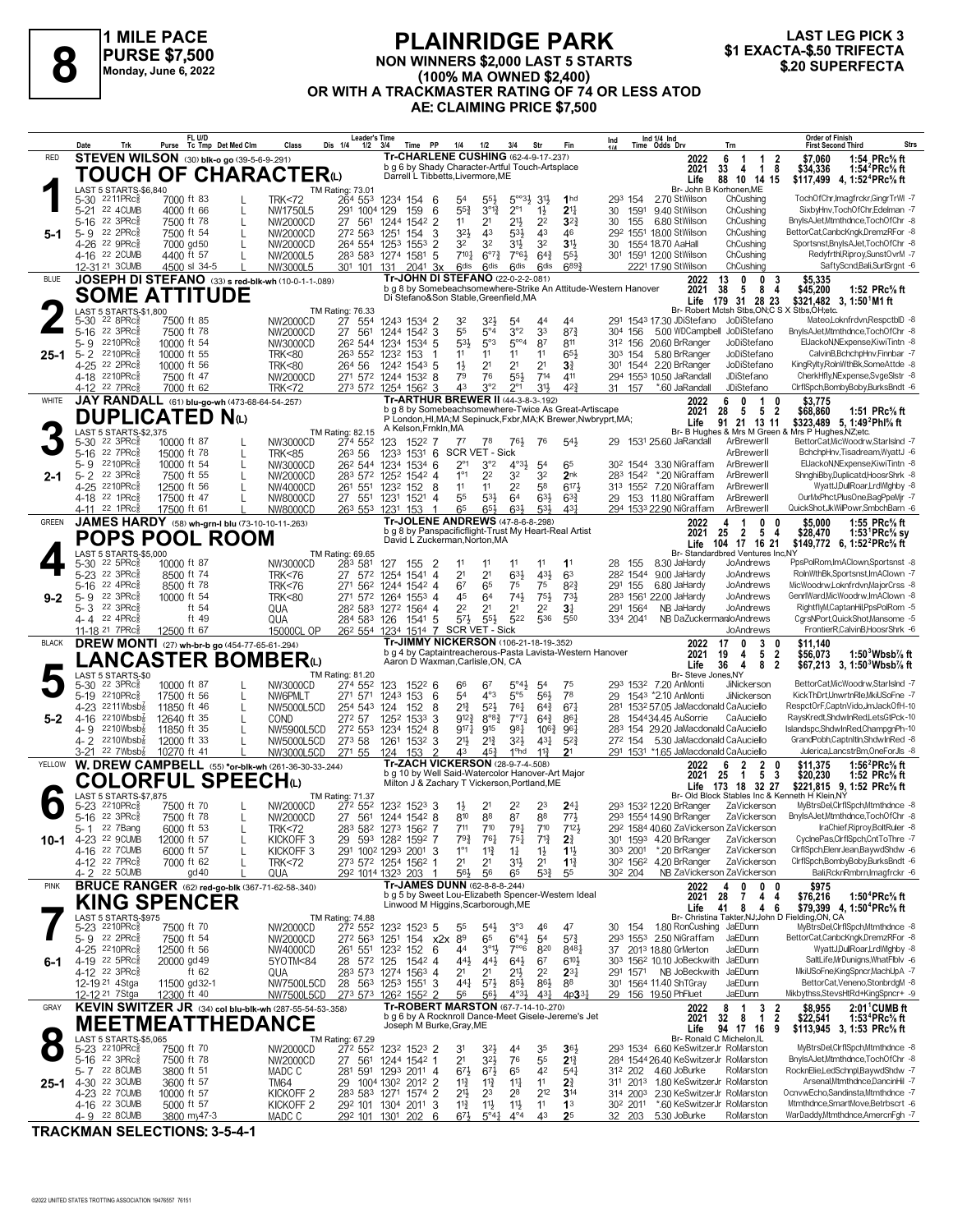**1 MILE PACE PURSE \$15,000 Monday, June 6, 2022**

### **PLAINRIDGE PARK**<br>5 YEAR OLDS AND UNDER **5 YEAR OLDS AND UNDER**

FLAINNIDUL FARK<br>
PURSE \$15,000<br>
Monday, June 6, 2022 NON WINNERS 4 EXTENDED PARI MUTUEL RACES OR \$40,000 LIFETIME<br>
A EXTENDED BARI MUTUEL BACES OR \$40,000 LIFETIME **\$.20 WICKED HI 5 PENTAFECTA**

#### **AE: NW 6 EXTENDED PARI MUTUEL RACES OR \$60,000 LIFETIME ELIGIBLE TO BE CLAIMED FOR \$15,000 WITH ALLOWANCES**

**MASSACHUSETTS BRED OR 100% MA OWNED ALLOWED 1 WIN LIFETIME**

|              | Date                | Trk                                                               | FL U/D<br>Purse Tc Tmp Det Med Clm                                     |              | Class                         | Leader's Time<br>Dis 1/4<br>$1/2$ $3/4$    |                  | PP<br>Time          | 1/4                                                                                             | 1/2                                     | 3/4                                                  | Str                                   | Fin                                                                                                              | Ind |                     | Ind 1/4 Ind<br>Time Odds Drv                                                                          | Trn      |                            |                                           | <b>Order of Finish</b><br><b>First Second Third</b>                  |                                                                                                                          | <b>Strs</b> |
|--------------|---------------------|-------------------------------------------------------------------|------------------------------------------------------------------------|--------------|-------------------------------|--------------------------------------------|------------------|---------------------|-------------------------------------------------------------------------------------------------|-----------------------------------------|------------------------------------------------------|---------------------------------------|------------------------------------------------------------------------------------------------------------------|-----|---------------------|-------------------------------------------------------------------------------------------------------|----------|----------------------------|-------------------------------------------|----------------------------------------------------------------------|--------------------------------------------------------------------------------------------------------------------------|-------------|
| RED          |                     |                                                                   | SCOTT RENZ (45) gra-blk-s red (32-0-0-3-.031)                          |              |                               |                                            |                  |                     | Tr-SCOTT RENZ (37-1-0-3-.054)                                                                   |                                         |                                                      |                                       | b g 5 by Western Terror-Hawaiian Beachlady-Jenna's Beach Boy                                                     |     |                     | 2022                                                                                                  | 8        | 0                          | 0<br>0                                    | \$225                                                                |                                                                                                                          |             |
|              |                     |                                                                   | <b>GREAT POP UP</b>                                                    |              |                               |                                            |                  |                     | Scott J Renz, Bloomsburg, PA                                                                    |                                         |                                                      |                                       |                                                                                                                  |     |                     | 2021<br>Life                                                                                          | 28<br>62 | 3<br>4                     | 6<br>6<br>8<br>8                          | \$42,595                                                             | 1:55 ${}^1$ PRc ${}^5\!$ ft<br>\$60,200 4, 1:55 <sup>1</sup> PRc <sup>5</sup> / <sub>8</sub> ft                          |             |
|              |                     | LAST 5 STARTS-\$0<br>5-26 22 4PRc <sup>5</sup>                    | 15000 ft 67                                                            |              | 15000CL OP                    | 271 571                                    | 125              | 1544 7              | 77                                                                                              | 75                                      | 85}                                                  | 86                                    | 86                                                                                                               |     |                     | Br- Vae LLC,PA<br>294 156 40.20 ScRenz                                                                |          | ScRenz                     |                                           |                                                                      | Imabechby,HlywdSktr,PadyAlDay -8                                                                                         |             |
|              |                     | 5-19 2210PRc                                                      | 17500 ft 56                                                            |              | NW6PMLT                       | 271 571                                    | 1243 153         |                     | 76<br>х2                                                                                        | $75\frac{1}{2}$                         | 781                                                  | 783                                   | $67\frac{1}{4}$                                                                                                  | 281 |                     | 154254.50 JaRandall                                                                                   |          | ScRenz                     |                                           |                                                                      | KickThDrt,UnwrtnRle,MkiUSoFne -7                                                                                         |             |
| \$15,000     |                     | 5-12 22 9PRc<br>4-3 22 2RcR <sup>5</sup>                          | 17500 ft 77<br>8500 ft 49                                              |              | NW6PMLT                       | 264 57                                     | 125              | $1533$ 8            | 86}                                                                                             | 86}                                     | 861                                                  | 88<br>$8^{73}$                        | 87½<br>863                                                                                                       | 29  |                     | 1551118.60 JaRandall<br>291 1543 77.80 ScRenz                                                         |          | ScRenz<br>ScRenz           |                                           |                                                                      | BoogyWogy,KickThDrt,StopStrng -8<br>DocdrMcky,OdeToGray,Buerger -8                                                       |             |
| $25 - 1$     |                     | 3-20 22 5RcR}                                                     | 8500 ft 51                                                             |              | MPWO4-6PM<br>MPWO4-6PM        | 264 562 124<br>264 571                     | 1251             | 1531<br>154         | 811<br>-7<br>66}<br>3                                                                           | $86\frac{1}{2}$<br>68                   | $8^{7}\frac{1}{2}$<br>67                             | 67                                    | 67                                                                                                               |     |                     | 284 1552 50.70 ScRenz                                                                                 |          | ScRenz                     |                                           |                                                                      | TryLine,SthAdrndk,ZsDream -7                                                                                             |             |
|              |                     | 3-13 <sup>22</sup> 2RcR <sup>3</sup>                              | 6000 ft 39                                                             |              | MPNW3000L4                    | 272 563 1243 155                           |                  |                     | 693<br>-7                                                                                       | $6^{\circ}4$                            | 7°6                                                  | $75\frac{3}{4}$                       | $76\frac{1}{4}$                                                                                                  |     |                     | 30 <sup>2</sup> 1561 99.80 ScRenz                                                                     |          | ScRenz                     |                                           |                                                                      | IdelPrfct,SlickMick,WhatsHsIs -8                                                                                         |             |
| <b>BLUE</b>  | 3-6                 | 22 7RcR <sup>5</sup>                                              | 4500 ft 68<br>KEVIN SWITZER JR (34) col blu-blk-wh (287-55-54-53-.358) |              | MPNW1500L4                    | 264 564 125                                |                  | 1551<br>-1          | $69\frac{1}{2}$<br><b>Tr-ZACH VICKERSON (28-9-7-4-.508)</b>                                     | $65\frac{3}{4}$                         | $65\frac{1}{4}$                                      | $64\frac{1}{4}$                       | 52                                                                                                               |     |                     | 293 1553 53.90 ScRenz<br>2022                                                                         | 12       | ScRenz<br>3                | $\overline{\mathbf{2}}$<br>4              | FTwntyTwo,RolWthFrd,SwordOfth -8<br>\$31,075                         | 1:54 ${}^{3}$ PRc ${}^{5}$ sft                                                                                           |             |
|              |                     |                                                                   | <b>MONEYORROSES</b> <sup>to</sup>                                      |              |                               |                                            |                  |                     | b g 4 by Cougar Hall-Allamerican Kelli-Artsplace                                                |                                         |                                                      |                                       |                                                                                                                  |     |                     | 2021                                                                                                  | 13       | 0                          | 4<br>$\overline{\mathbf{2}}$              | \$6,287                                                              |                                                                                                                          |             |
|              |                     | LAST 5 STARTS-\$21,800                                            |                                                                        |              |                               |                                            |                  |                     | Zachary T Vickerson, Portland, ME                                                               |                                         |                                                      |                                       |                                                                                                                  |     |                     | Life                                                                                                  | 36       | 4                          | 12<br>-7                                  | Br- William E Andrew AB, CA:Brian H Andrew PE, CA                    | \$53,494 4, 1:54 <sup>3</sup> PRc <sup>5</sup> / <sub>8</sub> ft                                                         |             |
|              |                     | 5-19 22 6PRc <sup>5</sup>                                         | 15000 ft 56                                                            |              | 15000CL OP                    | 274 571                                    |                  | 1234 1522 6         | 2 <sup>1</sup>                                                                                  | 31}                                     | 323                                                  | 33                                    | 36                                                                                                               |     |                     | 292 1533 7.40 KeSwitzerJr ZaVickerson                                                                 |          |                            |                                           |                                                                      | MmntsthtM,AnvilHnds,Moneyorss -7                                                                                         |             |
| \$18,750     | $5 - 10$<br>$5 - 3$ | 22 6PRc<br>22 9PRc                                                | 15000 ft 60<br>15000 ft 58                                             | L<br>L       | 15000CL OP<br>15000CL OP      | 27 561<br>271 562                          | 124<br>125       | 153<br>1531         | 1 <sup>2</sup><br>3<br>1 <sup>2</sup><br>-6                                                     | 11<br>2 <sup>1</sup>                    | 11<br>32                                             | $1\frac{1}{2}$<br>$3^{2}\frac{1}{2}$  | 21<br>$2^{3}\frac{3}{4}$                                                                                         |     | 291 1531<br>283 154 | *1.30 KeSwitzerJr ZaVickerson<br>3.50 KeSwitzerJr ZaVickerson                                         |          |                            |                                           | MmntsthtM,Moneyorss,Alwayshwf -7                                     | DeChirico,Moneyorss,BmphStckh -8                                                                                         |             |
| $2 - 1$      |                     | 4-26 22 6PRcs                                                     | 12500 ft 51                                                            | $\mathbf{I}$ | 12500CL OP                    | 282 581                                    |                  | 1254 1543 5         | 11                                                                                              | 12                                      | 1 <sup>2</sup>                                       | $1\frac{1}{2}$                        | $1\frac{1}{2}$                                                                                                   |     | 284 1543            | *.30 KeSwitzerJr ZaVickerson                                                                          |          |                            |                                           |                                                                      | Moneyorss, JosShootr, LordMgntc -8                                                                                       |             |
|              |                     | 4-19 2211PRc <sup>5</sup><br>4-12 <sup>22</sup> 1PRc <sup>5</sup> | 12500 gd 49<br>12500 ft 62                                             | L            | 12500CL OP<br>12500CL OP      | 281 58<br>29 573                           | 126              | 1263 1572 5<br>1551 | 1°3<br>11}                                                                                      | 11<br>2 <sup>1</sup>                    | $11\frac{1}{2}$<br>$21\frac{1}{2}$                   | 1 <sup>2</sup><br>2 <sup>1</sup>      | 1 <sup>1</sup><br>2 <sup>1</sup>                                                                                 |     | 304 1572            | *.30 KeSwitzerJr ZaVickerson<br>291 1552 4.30 KeSwitzerJr ZaVickerson                                 |          |                            |                                           | Moneyorss, CheckpntC, TobnsEdge -6                                   | AnvilHnds, Moneyorss, JosShootr -6                                                                                       |             |
|              |                     | 3-29 22 2MR                                                       | 4800 ft 26                                                             |              | NW2PMLTCD                     | 284 59                                     | 129              | $2004$ 3            | -5<br>$5^{\circ 5^3}$                                                                           | $2^{\circ}$                             | $2^{\circ}1$                                         | $2^{2}$                               | 1 <sup>3</sup>                                                                                                   |     |                     | 313 2004 *1.10 MPSowers                                                                               |          | DeALaterza                 |                                           |                                                                      | Moneyorss, Whisky Mvr, Gucci -7                                                                                          |             |
| WHITE        |                     |                                                                   | <b>BRUCE RANGER</b> (62) red-go-blk (367-71-62-58-.340)                |              |                               |                                            |                  |                     | <b>Tr-IRWIN ROSENTHAL (76-2-11-15-.173)</b>                                                     |                                         |                                                      |                                       |                                                                                                                  |     |                     | 2022                                                                                                  | 11       | 0                          | -1<br>0                                   | \$5,100                                                              |                                                                                                                          |             |
|              |                     |                                                                   | <b>CAPTAIN GOOGLE</b> W                                                |              |                               |                                            |                  |                     | John Di Antonio Jr, S Dennis, MA                                                                |                                         |                                                      |                                       | b g 4 by Captaintreacherous-Oogle Google-Real Desire                                                             |     |                     | 2021<br>Life                                                                                          | 19<br>30 | 4<br>4                     | 3<br>3<br>4<br>3                          | \$43,185                                                             | 1:53 <sup>4</sup> PRc <sup>5</sup> / <sub>8</sub> ft<br>\$48,285 3, 1:53 <sup>4</sup> PRc <sup>5</sup> / <sub>8</sub> ft |             |
|              |                     | LAST 5 STARTS-\$4,500                                             |                                                                        |              |                               |                                            |                  |                     |                                                                                                 |                                         |                                                      |                                       |                                                                                                                  |     |                     |                                                                                                       |          |                            |                                           | Br- R Mondillo & M Robinson & D Robinson, OH; etc.                   |                                                                                                                          |             |
|              |                     | 5-26 22 8PRcs<br>5-19 22 8PRc                                     | 15000 ft 67<br>15000 ft 56                                             | L            | NW4PMLT<br>NW4PMLT            | 273 574<br>274 57                          | 1253 1541<br>125 | -1<br>1543 7        | 65                                                                                              | 66                                      | 683<br>SCR JG - Transportation                       | 76                                    | 79}                                                                                                              |     |                     | 284 156 18.60 BrRanger                                                                                |          | IrRosenthal<br>IrRosenthal |                                           | ComeOnRgs,LyonsLgcy,AnvilHnds -8<br>ComeOnRgs,LyonsLgcy,HlywdSktr -7 |                                                                                                                          |             |
|              |                     | 5-10 22 6PRc                                                      | 15000 ft 60                                                            | L            | NW4PMLT                       | 27 561                                     | 124              | 153                 | -8<br>22                                                                                        | 2 <sup>1</sup>                          | 32                                                   | 42                                    | 53                                                                                                               |     |                     | 291 1533 40.60 BrRanger                                                                               |          | <b>IrRosenthal</b>         |                                           |                                                                      | DeChirico,Moneyorss,BmphStckh -8                                                                                         |             |
| 7-1          |                     | 5-3 22 3PRc<br>4-26 22 8PRc <sup>5</sup>                          | 15000 ft 58<br>15000 ft 51                                             | $\mathbf{I}$ | NW4PMLT<br>NW4PMLT            | 263 554 1253<br>282 59                     | 127              | 1541<br>155         | 44<br>4<br>89<br>8                                                                              | x47<br>85}                              | 812<br>86                                            | 811<br>88                             | $8^{15}$<br>881                                                                                                  |     |                     | 291 1571 5.60 WDCampbell IrRosenthal<br>28 <sup>2</sup> 156 <sup>3</sup> 13.90 WDCampbell IrRosenthal |          |                            |                                           | AnvilHnds,ComeOnRgs,Alwayshwf -8                                     | DatgynGrn, AnvilHnds, Imabechby -8                                                                                       |             |
|              |                     | 4-19 22 4PRc                                                      | 15000 gd 49                                                            |              | NW4PMLT                       | 28 571                                     | 126              | $156^2$ 8           | 1 <sup>2</sup>                                                                                  | $11\frac{1}{2}$                         | $11\frac{1}{2}$                                      | $2\frac{1}{2}$                        | $2\frac{1}{2}$                                                                                                   |     |                     | 30 <sup>2</sup> 156 <sup>2</sup> 3.10 WDCampbell IrRosenthal                                          |          |                            |                                           | Imabechby,CaptnGgle,Wainapeda -8                                     |                                                                                                                          |             |
|              | 4-11                | $22$ 2PR $c_{8}^{5}$                                              | 7500 ft 61                                                             |              | NW2000CD                      | 271 563                                    | 125              | 1544 2              | 443<br>Tr-J CARL SMITH (5-0-1-3-.311)                                                           | $54\frac{1}{2}$                         | 761                                                  | 76                                    | 42                                                                                                               | 29  |                     | 1551131.30 WDCampbell IrRosenthal                                                                     |          |                            |                                           |                                                                      | JackRoger.DullRoar.CherkHfly -7                                                                                          |             |
| <b>GREEN</b> |                     |                                                                   | W. DREW CAMPBELL (55) *or-blk-wh (261-36-30-33-244)                    |              |                               |                                            |                  |                     | b g 5 by Western Ideal-Belclare-McArdle                                                         |                                         |                                                      |                                       |                                                                                                                  |     |                     | 2022<br>2021                                                                                          | 5<br>23  | 0<br>0                     | 3<br>-1<br>$\mathbf{1}$<br>5              | \$7,625                                                              | \$11.510 Q 1:56 <sup>4</sup> PRc <sup>5</sup> / <sub>8</sub> ft                                                          |             |
|              |                     | LAST 5 STARTS-\$7,625                                             | <b>PADDY ALL DAY</b> <sub>W</sub>                                      |              |                               |                                            |                  |                     | Katherine E & James Carl Smith, Haverhill, MA;<br>Mark B Levine, Pawleys Island, SC             |                                         |                                                      |                                       |                                                                                                                  |     |                     | Life<br>Br- White Birch Farm.NJ                                                                       | 52       | $\overline{2}$             | 811                                       |                                                                      | \$81,527 3, 1:52 <sup>4</sup> Phl <sup>5</sup> / <sub>8</sub> ft                                                         |             |
|              |                     | 5-26 22 4PRc <sup>5</sup>                                         | 15000 ft 67                                                            |              | NW4PMLT                       | 271 571                                    | 125              | 1544 5              | 54                                                                                              | 5°3                                     | $3^{\circ}1\frac{1}{4}$                              | 42                                    | 3 <sub>hd</sub>                                                                                                  |     |                     | 293 1544 13.60 KeSwitzerJr JamCSmith                                                                  |          |                            |                                           |                                                                      | Imabechby,HlywdSktr,PadyAlDay -8                                                                                         |             |
|              |                     | 5-19 22 6PRc<br>5-12 22 7PRc                                      | 15000 ft 56<br>12500 ft 77                                             | L<br>L       | NW4PMLT<br>NW2PMLT            | 274 571<br>264 573                         | 1254 1541        | 1234 1522 5         | 66<br>1 <sup>2</sup><br>-4                                                                      | $66\frac{1}{2}$<br>11}                  | $6^{10}\frac{1}{2}$<br>11                            | 69<br>11                              | $6^{13}\frac{1}{2}$<br>2}                                                                                        |     | 282 1541            | 291 155 11.90 WDCampbell JamCSmith<br>3.50 KeSwitzerJr JamCSmith                                      |          |                            |                                           |                                                                      | MmntsthtM,AnvilHnds,Moneyorss -7<br>LordMgntc,PadyAlDay,JosShootr -8                                                     |             |
| 7-1          | $5 - 5$             | 22 8PRc                                                           | 12500 ft 68                                                            | $\mathbf{I}$ | NW2PMLT                       | 263 544 123                                |                  | 1522 1              | 43                                                                                              | 44                                      | 44                                                   | 42                                    | 3 <sup>3</sup>                                                                                                   |     |                     | 291 153 29.60 KeSwitzerJr JamCSmith                                                                   |          |                            |                                           |                                                                      | Striknglm, JosShootr, PadyAlDay -7                                                                                       |             |
|              |                     | 4-26 2210PRc                                                      | 12500 gd50                                                             | L            | NW2PMLT                       | 273 564                                    | 125              | $154^2$ 6           |                                                                                                 |                                         | SCR JG - Personal                                    |                                       |                                                                                                                  |     |                     |                                                                                                       |          | JamCSmith                  |                                           |                                                                      | DatgynGrn, ThrwngCpr, Striknglm -6                                                                                       |             |
|              |                     | 4-19 22 1PRc<br>4-12 <sup>22</sup> 2PRc                           | 10000 gd 49<br>ft $62$                                                 | L            | NW1PMLT<br>QUA                | 283 582 1272 1572 6<br>294 101             | 130              | $159^3$ 6           | 68<br>76                                                                                        | $5^{\circ}4$<br>$75\frac{3}{4}$         | $2^{\circ}2$<br>$6^{\circ}6^{\circ}4$                | 2 <sup>1</sup><br>$7^{71}$            | $35\frac{1}{4}$<br>$66\frac{1}{4}$                                                                               |     | 293 2004            | 303 1582 6.10 KeSwitzerJr JamCSmith<br>NB KeSwitzerJr JamCSmith                                       |          |                            |                                           |                                                                      | Striknglm,JimRocks,PadyAlDay -6<br>ColbyJack,Althea,BnyIsAJet -7                                                         |             |
| <b>BLACK</b> |                     |                                                                   | MATTHEW ATHEARN (23) k grn-wh-b go (335-53-43-40-.269)                 |              |                               |                                            |                  |                     | Tr-GRETCHEN ATHEARN (116-12-15-16-221)                                                          |                                         |                                                      |                                       |                                                                                                                  |     |                     | 2022                                                                                                  | 9        | 0                          | $\overline{2}$                            |                                                                      | \$10,800 $Q$ 2:00 <sup>2</sup> MR ft                                                                                     |             |
|              |                     |                                                                   | <b>SELECT FRIDAY</b>                                                   |              |                               |                                            |                  |                     | Katie Flaherty, Queen Anne, MD                                                                  |                                         |                                                      |                                       | b g 4 by Rockin Image-The Face Of Love-Art's Conquest                                                            |     |                     | 2021<br>Life                                                                                          | 27<br>36 | 4<br>4                     | $\mathbf{1}$<br>-1<br>$\overline{2}$<br>3 | \$18,872                                                             | 1:53 HoP% ft<br>\$29,672 3, 1:53 HoP% ft                                                                                 |             |
|              |                     | LAST 5 STARTS-\$1,200<br>5-26 <sup>22</sup> 8PRc <sup>3</sup>     | 15000 ft 67                                                            |              | NW4PMLT                       | 273 574 1253 1541 4                        |                  |                     | 32                                                                                              | 32                                      |                                                      | 2}                                    | 41}                                                                                                              |     |                     | <b>Br- Frontier Farms.IL</b><br>283 1542 20.70 MMAthearn                                              |          | GrAthearn                  |                                           | ComeOnRgs,LyonsLgcy,AnvilHnds -8                                     |                                                                                                                          |             |
|              |                     | 5-19 22 6PRcs                                                     | 15000 ft 56                                                            |              | NW4PMLT                       | 274 571                                    |                  | 1234 1522 1         | $7^7$                                                                                           | $711\frac{1}{2}$                        | 7161                                                 | 714                                   | $7^{18}$                                                                                                         | 29  |                     | 156 8.40 MMAthearn                                                                                    |          | GrAthearn                  |                                           |                                                                      | MmntsthtM,AnvilHnds,Moneyorss -7                                                                                         |             |
|              |                     | 4-30 22 3M1<br>4-23 22 4M1                                        | 14500 ft 57<br>14500 ft 55                                             |              | 20000CLHC                     | 264 561                                    |                  | 1242 1513 1         | $66\frac{3}{4}$                                                                                 | $7^{\circ}4^{\frac{3}{4}}$<br>8103 9°91 | $86\frac{3}{4}$<br>$9^{\circ}7\frac{1}{2}$           | $89\frac{3}{4}$<br>863                | 89<br>863                                                                                                        |     |                     | 273 1532 70.40 CoCallahan<br>273 1532 45.70 CoCallahan                                                |          | ChChoate<br>ChChoate       |                                           |                                                                      | WndsngJck,ColBlsMan,MnhtnBech -8<br>RaptrsFlg, Way ToClse, Wndsng Jck -9                                                 |             |
| $9 - 2$      |                     | 4-7 22 5YR                                                        | 25000 sy 49-2                                                          |              | 20000CLHC<br>30000CLM         | 27 552 1242 152 4<br>29<br>581             | 126              | 1544 5              |                                                                                                 | x8143 8171                              | 8163                                                 | 8231                                  | 8233                                                                                                             | 30  |                     | 1592 14.60 MaKakaley                                                                                  |          | JaBako                     |                                           |                                                                      | HappyTrio,DesirsCpt,MontyMono -8                                                                                         |             |
|              |                     | 3-29 22 4YR                                                       | 16500 ft 29-1                                                          |              | CHGNW2PM                      | 274 583 128                                |                  | 1562 5              | 45                                                                                              | 443                                     | $2^{\circ}1\frac{1}{2}$                              | $2\frac{3}{4}$                        | $2\frac{1}{2}$                                                                                                   |     |                     | 281 1562 *.40 MaKakaley                                                                               |          | JaBako                     |                                           |                                                                      | GrgTheLeg,SelctFrdy,MakeMyDeo -8                                                                                         |             |
| YELLOW       |                     | 3-22 <sup>22</sup> 5YR                                            | 20000 ft 54<br>JAMES HARDY (58) wh-grn-I blu (73-10-10-11-.263)        |              | <b>MGMGENTS</b>               | 29 584 127                                 |                  | $154^2$ 3           | 56<br><b>Tr-JOLENE ANDREWS (47-8-6-8-298)</b>                                                   | 56}                                     | $67\frac{1}{4}$                                      | 65}                                   | 481                                                                                                              |     | 273 156             | 9.60 DaDube<br>2022                                                                                   | 6        | JaBako<br>3                | $\mathbf{2}$<br>-1                        | \$29,300                                                             | BetOnBlke,BaliBeach,JetAce -8<br>1:55 $PRc\%$ ft                                                                         |             |
|              |                     | ANVIL                                                             | <b>HANDS</b>                                                           |              |                               |                                            |                  |                     |                                                                                                 |                                         |                                                      |                                       | b g 3 by Always B Miki-Cams Macharena-Mach Three<br>D & C Thibault, N Attleboro, MA; J E Hardy, N Attleboro, MA; |     |                     | 2021                                                                                                  | 10       | -1                         | 0<br>5                                    | \$26,536                                                             | $1:523$ Lex 1 ft                                                                                                         |             |
|              |                     | LAST 5 STARTS-\$23,050                                            |                                                                        |              |                               |                                            |                  |                     | J M Andrews, N Attleboro, MA                                                                    |                                         |                                                      |                                       |                                                                                                                  |     |                     | Life                                                                                                  | 16       | 4                          | $\mathbf{2}$<br>6                         | Br- Anvil&Lace Farm & Steve R Thoke, KY                              | \$55,836 2, 1:52 <sup>3</sup> Lex1 ft                                                                                    |             |
|              |                     | 5-26 22 8PRcs<br>5-19 22 6PRc <sup>5</sup>                        | 15000 ft 67<br>15000 ft 56                                             |              | NW4PMLT<br>NW4PMLT            | 273 574 1253 1541 7<br>274 571 1234 1522 2 |                  |                     | 54<br>43                                                                                        | 54<br>$2^{\circ}1$                      | $4^{\circ}2\frac{1}{2}$<br>$2^{\circ}$ $\frac{1}{2}$ | 3 <sup>1</sup><br>2 <sup>1</sup>      | 3 <sup>1</sup><br>$2^{3}$                                                                                        |     |                     | 28 <sup>2</sup> 154 <sup>2</sup> 5.70 JaHardy<br>291 153 4.50 JaHardy                                 |          | JoAndrews<br>JoAndrews     |                                           | ComeOnRgs,LyonsLgcy,AnvilHnds -8                                     | MmntsthtM.AnvilHnds.Monevorss -7                                                                                         |             |
|              |                     | 5-3 22 3PRc                                                       | 15000 ft 58                                                            |              | NW4PMLT                       | 263 554 1253 1541                          |                  |                     | 32                                                                                              |                                         |                                                      |                                       | 23                                                                                                               |     | 283 1541            | *.60 JaHardy                                                                                          |          | JoAndrews                  |                                           |                                                                      | DatgynGrn,AnvilHnds,Imabechby -8                                                                                         |             |
| 5-2          |                     | 4-26 22 8PRc <sup>5</sup><br>4-19 22 3PRc <sup>3</sup>            | 15000 ft 51                                                            |              | NW4PMLT                       | 282 59                                     | 127              | 155                 | 11<br>5<br>45                                                                                   | 11                                      | 11号<br>1 <sup>3</sup>                                | 1 <sup>2</sup>                        | 11                                                                                                               | 28  | 155                 | *.40 JaHardy                                                                                          |          | JoAndrews<br>JoAndrews     |                                           | AnvilHnds,ComeOnRgs,Alwayshwf -8                                     | AnvilHnds, Jovian, JosShootr -6                                                                                          |             |
|              |                     | 4-12 <sup>22</sup> 1PRc <sup>5</sup>                              | 12500 gd 49<br>12500 ft 62                                             |              | NW2PMLT<br>NW2PMLT            | 271 562 125<br>29 573                      | 126              | 1551<br>1551        | 3<br>3°3<br>x1                                                                                  | 11<br>11                                | $11\frac{1}{2}$                                      | $1\frac{1}{2}$<br>11                  | $1\frac{1}{2}$<br>1 <sup>1</sup>                                                                                 | 301 | 1551                | *.50 JaHardy<br>291 1551 *1.90 JaHardy                                                                |          | JoAndrews                  |                                           |                                                                      | AnvilHnds, Moneyorss, JosShootr -6                                                                                       |             |
|              |                     | $4 - 4$ 22 3PRc $\frac{5}{8}$                                     | ft 49                                                                  |              | QUA                           | 293 100                                    |                  | 1303 1594 4         | 21                                                                                              | 11                                      | 11                                                   | 11                                    | 1 <sup>2</sup>                                                                                                   |     | 291 1594            | NB JaHardy                                                                                            |          | JoAndrews                  |                                           |                                                                      | AnvilHnds, Wainapeda, LatinKing -7                                                                                       |             |
| <b>PINK</b>  |                     |                                                                   | NICHOLAS GRAFFAM (31) c red-b go-blk (222-23-34-36-.243)               |              |                               |                                            |                  |                     | <b>Tr-CHARLENE CUSHING (62-4-9-17-.237)</b><br>br g 4 by Always A Virgin-Show Faith-Real Artist |                                         |                                                      |                                       |                                                                                                                  |     |                     | 2022<br>2021                                                                                          | 13<br>24 | 0<br>$\mathbf{2}$          | 14<br>2 <sub>5</sub>                      | \$8,878<br>\$24,375                                                  | 1:54 <sup>2</sup> Haw 1 ft                                                                                               |             |
|              |                     |                                                                   | <b>ALWAYSSHOWFAITH</b>                                                 |              |                               |                                            |                  |                     | Mona J Dodd, Yarmouth, ME                                                                       |                                         |                                                      |                                       |                                                                                                                  |     |                     | Life                                                                                                  |          |                            | 46 3 5 10                                 |                                                                      | \$43,058 3, 1:54 <sup>2</sup> Haw1 ft                                                                                    |             |
|              |                     | LAST 5 STARTS-\$4,350<br>5-26 <sup>22</sup> 4PRc <sup>3</sup>     | 15000 ft 67                                                            |              | NW4PMLT                       | 271 571                                    | 125              | 1544 8              | 88                                                                                              | 87                                      | $7^\circ 4^\circ_4$                                  | 75                                    | 73                                                                                                               |     |                     | Br- Jake G Schwartz, IN<br>292 1552 36.60 AaHall                                                      |          | ChCushing                  |                                           |                                                                      | Imabechby,HlywdSktr,PadyAlDay -8                                                                                         |             |
|              |                     | 5-19 22 8PRc                                                      | 15000 ft 56                                                            |              | NW4PMLT                       | 274 57                                     | 125              | 1543 7              | 3°2                                                                                             | $2^{\circ}$                             | 3°3                                                  | 56                                    | $5^{8}$                                                                                                          |     |                     | 303 1561 9.10 ShTGray                                                                                 |          | ChCushing                  |                                           | ComeOnRgs,LyonsLgcy,HlywdSktr -7                                     |                                                                                                                          |             |
|              |                     | 5-3 22 9PRc<br>25-1 4-26 <sup>22 8PRc<sup>3</sup></sup>           | 15000 ft 58<br>15000 ft 51                                             |              | NW4PMLT<br>NW4PMLT            | 271 562 125<br>282 59                      | 127              | 1531<br>155         | 22<br>-5<br>33<br>2                                                                             | 32<br>42}                               | $2^{\circ}1$<br>$5^{31}$                             | 2 <sup>11</sup><br>55                 | $34\frac{1}{4}$<br>$34\frac{1}{4}$                                                                               |     |                     | 284 154 8.70 AaHall<br>281 1554 32.00 AaHall                                                          |          | ChCushing<br>ChCushing     |                                           | MmntsthtM,Moneyorss,Alwayshwf -7<br>AnvilHnds,ComeOnRgs,Alwayshwf -8 |                                                                                                                          |             |
|              |                     | 4-19 2210PRc                                                      | 15000 gd 49                                                            |              | NW4PMLT                       | 273 571 1241 1523                          |                  |                     | 46<br>-3                                                                                        | $4^{2}\frac{1}{2}$                      | $5^{8}$                                              | 723                                   | 7341                                                                                                             |     |                     | 333 1592 59.50 AaHall                                                                                 |          | ChCushing                  |                                           | UnwrtnRle,DeChirico,ComeOnRgs -8                                     |                                                                                                                          |             |
|              |                     | 4-9 22 2 CUMB<br>2-24 <sup>22</sup> 1DD <sub>8</sub>              | 4400 gd 47<br>8000 ft 35-1                                             |              | NW2000L5<br><b>W/OF2-15CL</b> | 291 100 1291 159<br>274 552                |                  | 1243 1531 5         | 33<br>3<br>$56\frac{3}{4}$                                                                      | $3^{31}$<br>67                          | $3^{3}$<br>$4^{\circ}3$                              | $3^{3}\frac{3}{4}$<br>$44\frac{3}{4}$ | $3\frac{1}{2}$<br>$5^{41}$                                                                                       |     |                     | 291 159 2.90 AaHall<br>284 154 10.00 AlDavis                                                          |          | ChCushing<br>ErEll         |                                           | FightDeck,SprmeMach,Alwayshwf -7                                     | Henrico, ArchiNEmr, WinNotLou -7                                                                                         |             |
| GRAY         |                     |                                                                   | <b>SHAWN THAYER</b> (50) blu-wh (79-8-12-7-215)                        |              |                               |                                            |                  |                     | Tr-SHAWN THAYER (9-0-3-0-185)                                                                   |                                         |                                                      |                                       |                                                                                                                  |     |                     | 2022                                                                                                  | 5        | 0                          | $\overline{2}$<br>0                       | \$9,000                                                              |                                                                                                                          |             |
|              |                     |                                                                   | <b>LYONS LEGACY</b>                                                    |              |                               |                                            |                  |                     | Garrett S Hawkins, Gardiner, ME                                                                 |                                         |                                                      |                                       | b g 4 by Captaintreacherous-Go On Bb-Dontgetinmyway                                                              |     |                     | 2021                                                                                                  | 23       | 5                          | 5<br>3                                    | \$62,457                                                             | 1:52 <sup>4</sup> PRc <sup>5</sup> / <sub>8</sub> ft                                                                     |             |
| $\bullet$    |                     | LAST 5 STARTS-\$9,000                                             |                                                                        |              |                               |                                            |                  |                     |                                                                                                 |                                         |                                                      |                                       |                                                                                                                  |     |                     | Life                                                                                                  | 28       |                            | 3<br>5 7                                  | Br- Hanover Shoe Farms Inc, PA; Frank D Baldachino, NJ               | \$71,457 3, 1:52 <sup>4</sup> PRc <sup>5</sup> / <sub>8</sub> ft                                                         |             |
|              |                     | 5-26 <sup>22</sup> 8PRc <sup>3</sup><br>5-19 22 8PRc              | 15000 ft 67<br>15000 ft 56                                             |              | 15000CL OP<br>15000CL OP      | 273 574 1253 1541 3<br>274 57              |                  | 125 1543 5          | 43<br>11                                                                                        | 43<br>1}                                | $53\frac{1}{2}$<br>22                                | 54<br>22                              | $2^1$<br>$2^{21}$                                                                                                |     |                     | 281 1542 17.00 ShThayer<br>293 155 2.10 ShThayer                                                      |          | ShThayer<br>ShThayer       |                                           | ComeOnRgs,LyonsLgcy,AnvilHnds -8<br>ComeOnRgs,LyonsLgcy,HlywdSktr -7 |                                                                                                                          |             |
| \$18,750     |                     | 5-12 <sup>22</sup> 5PRc <sup>5</sup>                              | 15000 ft 77                                                            |              | NW4PMLT                       | 271 564 125                                |                  | 1524 2              | 33                                                                                              | 42}                                     | $5^{\circ}4$                                         | 44                                    | 541                                                                                                              |     |                     | 274 1533 14.10 ShThayer                                                                               |          | ShThayer                   |                                           |                                                                      | DatgynGrn,MmntsthtM,Imabechby -7                                                                                         |             |
| 6-1          |                     | $5 - 3$ 22 3PRc $\frac{5}{8}$<br>4-19 22 9PRc <sup>3</sup>        | 15000 ft 58<br>17500 gd 49                                             |              | 15000CL OP                    | 263 554 1253 1541                          |                  |                     | 55<br>-3                                                                                        | $i$ 6ip <sup>10</sup>                   | 54<br>$8^{\circ}6^{\frac{3}{4}}$                     | $5^{41}$<br>883                       | $5^{71}$<br>$9^{12}\frac{3}{4}$                                                                                  |     |                     | 291 1553 17.70 ShThayer<br>30 <sup>2</sup> 1563109.90 ShThayer                                        |          | ShThayer<br>ShThayer       |                                           |                                                                      | DatgynGrn, AnvilHnds, Imabechby -8<br>OpcIIIsnN, MkiUSoFne, Umbrto -9                                                    |             |
|              |                     | 4-12 22 3PRc <sup>5</sup>                                         | ft $62$                                                                |              | NW6PMLT<br>QUA                | 27 562 1244 154<br>283 573 1274 1563 1     |                  |                     | $9^{11}\frac{1}{2}$<br>9<br>$6^{7}\frac{1}{2}$                                                  | 98}<br>6 <sup>8</sup>                   | $4^{\circ}5$                                         | $6^{13}$                              | $6^{11}\frac{1}{2}$                                                                                              |     |                     | 30 1584 NB ShThayer                                                                                   |          | ShThayer                   |                                           |                                                                      | MkiUSoFne,KingSpncr,MachUpA -7                                                                                           |             |
|              |                     | 12-4 2113M1                                                       | 8500 ft 42                                                             | ▼            | nw2500L5cd                    | 28 56                                      |                  | 124 1521 4          | 56                                                                                              | $5^{\circ}4\frac{1}{2}$                 | $6^{\circ 6}$ <sup>1</sup>                           | 710                                   | 7131                                                                                                             |     |                     | 294 1544 2.50 CoCallahan                                                                              |          | JaEDunn                    |                                           |                                                                      | RockydOpt,JmpngJake,JJsDelvry -8                                                                                         |             |

**TRACKMAN SELECTIONS: 2-6-5-8**